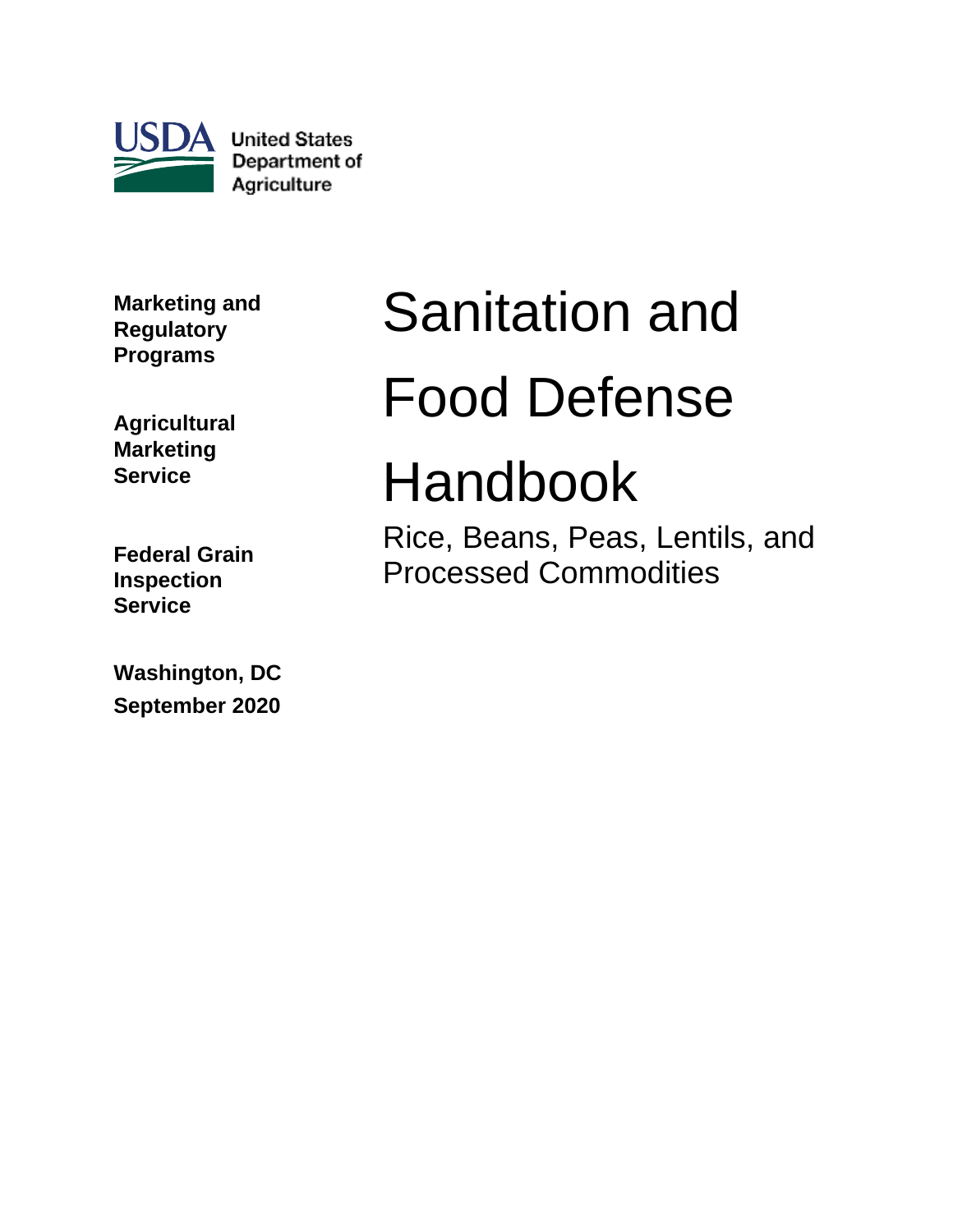United States Department of Agriculture Agricultural Marketing Service Federal Grain Inspection Service

## Program Handbook

September 09, 2020

#### **Sanitation and Food Defense Handbook**

#### **Foreword**

The information contained in this handbook is applicable to the Federal Grain Inspection Service (FGIS) field offices and to delegated and designated agencies. FGIS provides plant sanitation inspections under the authority of the Agricultural Marketing Act of 1946 (AMA), as amended, and under *[FGIS Directive 9060.2](https://www.ams.usda.gov/sites/default/files/media/FGIS9060_2.pdf)*, "Implementation of the FGIS-FDA Memorandum of Understanding."

The Sanitation Handbook provides policies and procedures for this service. This handbook is revised to authorize field office managers to delegate licensees or samplers to perform sanitation inspections at certain locations, clarify some procedures, and make minor editorial changes.

Trade names are used solely to provide specific information. The mention of trade names does not constitute a guarantee or warranty of the product by the U.S. Department of Agriculture or an endorsement by the Department over other products not mentioned.

In accordance with Federal civil rights law and U.S. Department of Agriculture (USDA) civil rights regulations and policies, the USDA, its agencies, offices, and employees and institutions participating in or administering USDA programs are prohibited from discriminating based on race, color, national origin, religion, sex, gender identity (including gender expression), sexual orientation, disability, age, marital status, family/parental status, income derived from a public assistance program, political beliefs, or reprisal or retaliation for prior civil rights activity in any program or activity conducted or funded by USDA (not all bases apply to all programs). Remedies and complaint filing deadlines vary by program or incident.

Persons with disabilities who require alternative means of communication for program information (e.g., Braille, large print, audiotape, American Sign Language, etc.) should contact the responsible agency or USDA's TARGET Center at (202) 720-2600 (voice and TTY) or contact USDA through the Federal Relay Service at (800) 877-8339. Additionally, program information may be made available in languages other than English.

To file a program discrimination complaint, complete the USDA Program Discrimination Complaint Form, AD-3027, found online at [How to File a Program Discrimination Complaint](https://www.ascr.usda.gov/filing-program-discrimination-complaint-usda-customer) and at any USDA office, or write a letter addressed to USDA and provide in the letter all of the information requested in the form. To request a copy of the complaint form, call (866) 632-9992. Submit your completed form or letter to USDA by: (1) mail: U.S. Department of Agriculture, Office of the Assistant Secretary for Civil Rights, 1400 Independence Avenue, SW, Washington, DC 20250-9410; (2) fax: (202) 690-7442; or (3) email: [program.intake@usda.gov.](mailto:program.intake@usda.gov) 

USDA is an equal opportunity provider, employer, and lender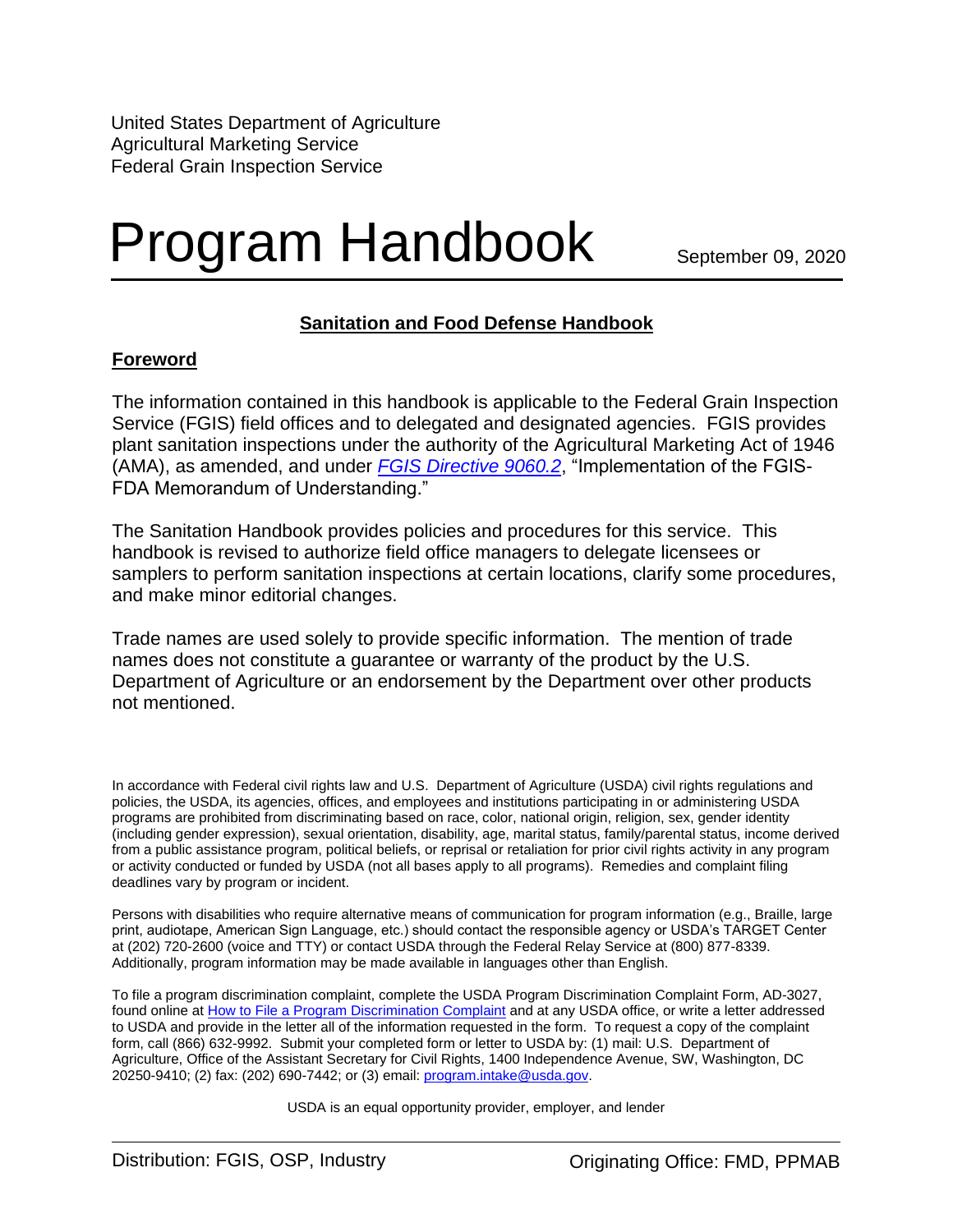#### **TABLE OF CONTENTS**

CHAPTER 1: [COOPERATION WITH OTHER AGENCIES](#page-3-0)

CHAPTER 2: [INSPECTION RESPONSIBILITIES](#page-10-0)

CHAPTER 3: [PLANT FACILITY](#page-16-0)

CHAPTER 4: [SANITATION INSPECTIONS](#page-28-0)

CHAPTER 5: [FOOD DEFENSE SYSTEM SURVEY](#page-48-0)

CHAPTER 6: [REVISION HISTORY](#page-51-0)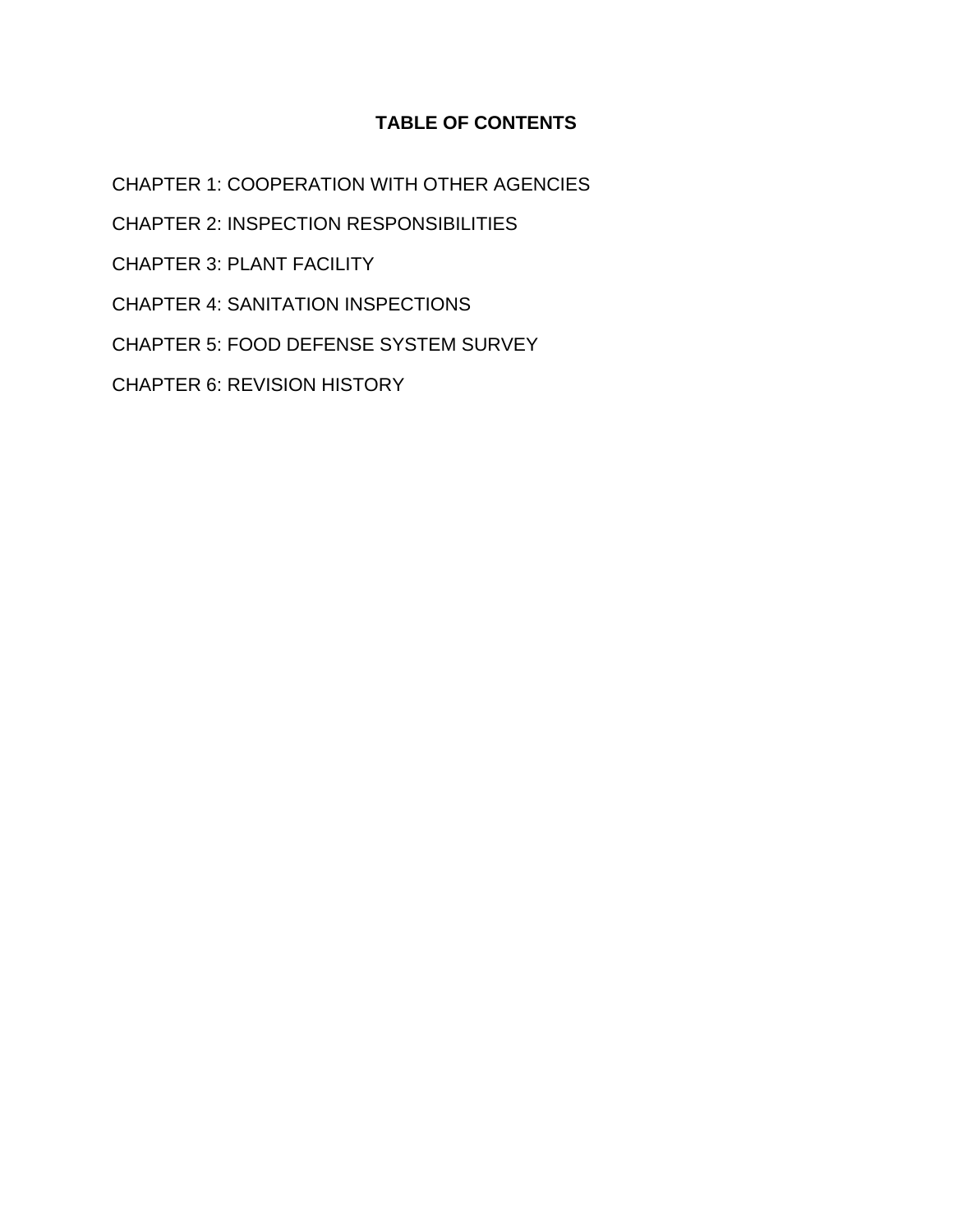#### **CHAPTER 1: COOPERATION WITH OTHER AGENCIES**

### **CONTENTS**

<span id="page-3-0"></span>

| 1.5 FDA WRITTEN NOTIFICATION FOLLOW-UP EXAMPLE1-7 |  |
|---------------------------------------------------|--|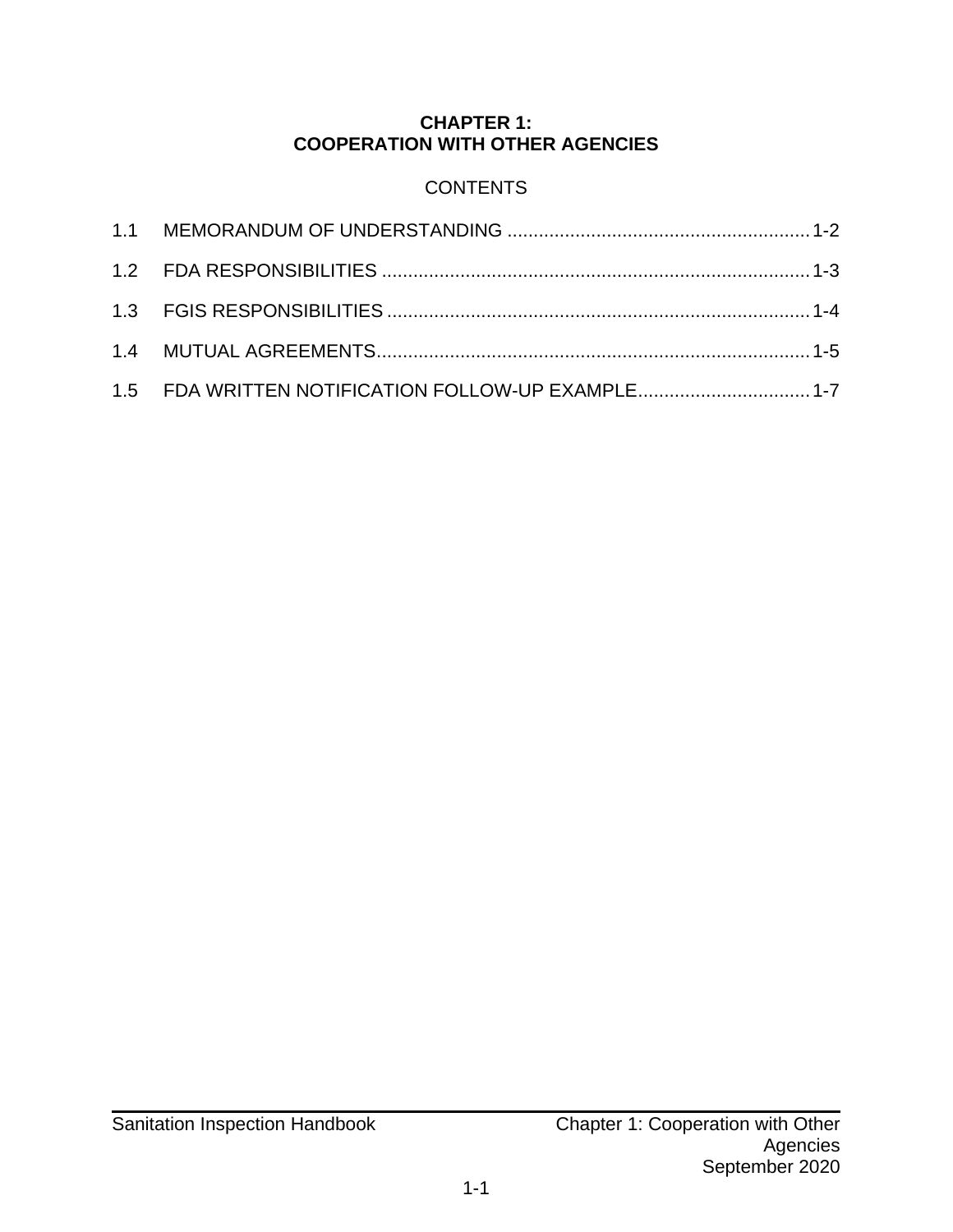#### <span id="page-4-0"></span>**1.1 MEMORANDUM OF UNDERSTANDING**<sup>1</sup>

The Food and Drug Administration (FDA), Department of Health and Human Services (HHS), and the Federal Grain Inspection Service (FGIS), Agricultural Marketing Service (AMS), Department of Agriculture, have certain related objectives in carrying out their respective regulatory and service functions. In order to assure the most effective discharge of their responsibilities and that their activities are fully responsive to the public interest, the two agencies entered into a Memorandum of Understanding (MOU) concerning the inspection and grading of various products or commodities.

- a. Purpose. *[FGIS Directive 9060.2](https://www.ams.usda.gov/sites/default/files/media/FGIS9060_2.pdf)*, "Implementation of the FGIS-FDA Memorandum of Understanding," sets forth the working arrangements between FGIS and FDA regarding their respective responsibilities in the inspection and standardization of grain, rice, pulses, and food products.
- b. Statutes Relating to the Agreement.
	- (1) FDA enforces the Federal Food, Drug, and Cosmetic Act (21 U.S.C. 301 et seq.) (Act). In fulfilling its responsibilities under the Act, FDA ensures that foods, including animal feed, are safe and wholesome and are labeled in a truthful, informative manner. FDA accomplishes this, in part, by inspecting facilities that process, hold, and distribute grain, rice, pulses, and similar food. FDA also examines samples of inspected food to determine whether the food is adulterated or misbranded within the meaning of the Act. FDA also promulgates, under the Act, standards of identity, quality, and fill of container for food products.
	- (2) FGIS, under the authority of the [Agricultural Marketing Act of 1946](https://www.ams.usda.gov/rules-regulations/us-grain-standards-act) (7 U.S.C. 1621 et seq.) (AMA) and the regulations thereunder (7 CFR Part 868), performs voluntary inspection and weighing services, upon request, to aid in the efficient marketing of agricultural products.
- c. Services. Services include developing specifications and standards. providing inspection, grading, and weighing services; and issuing certificates of quantity, quality, and condition to producers, processors, shippers, buyers, and other interested parties.

<sup>1</sup> This agreement applies only to those commodities assigned to FGIS by the Secretary of Agriculture.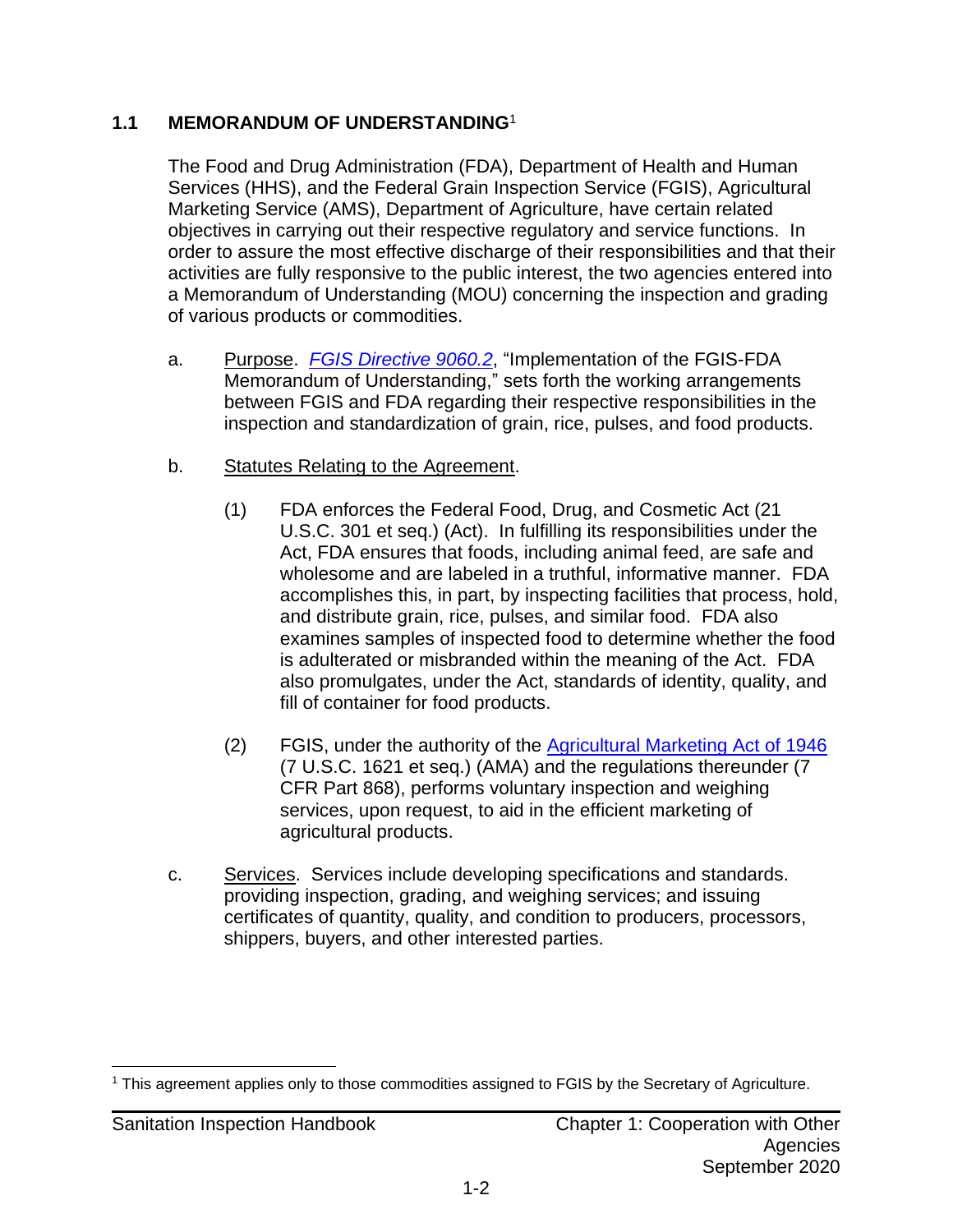#### <span id="page-5-0"></span>**1.2 FDA RESPONSIBILITIES**

During inspection of a facility that processes, packs, or holds agricultural products, FDA may perform the following:

- a. Request the FGIS inspector/licensee stationed at a facility to accompany the FDA inspector during the inspection. The FDA inspector and the FGIS inspector/licensee will discuss any conditions that they believe may result in violations of the Act.
- b. Request FGIS to furnish information concerning quality determinations of specific lots of products against which FDA has taken or may take action. When involved in such an action, FDA will consider the results of official FGIS inspections and other available data, provided the information is relevant to the current condition of the product and the nature of the violation charged.

When an FDA action is to be based on an analysis by the FGIS inspector/licensee and FDA has not received the results of an appeal analysis, FDA through its appropriate field office will contact the designated FGIS field liaison person, confirm that an appeal analysis is being conducted, and request an oral report of the results of the analysis as soon as possible.

- c. Notify FGIS concerning details of objectionable conditions found to exist in processing plants, packing plants, grain elevators, or any other facilities where FGIS provides official services.
- d. Notify FGIS of the criteria FDA uses to determine when FDA should consider action under the Act against an agricultural product. Notification will ensure that FGIS does not classify an objectionable commodity as acceptable.
- e. Upon request of FGIS, review for possible conflict with the misbranding provisions of the Act (e.g., the labels, legends, stamps, and other marks on products that are packed under the various official services).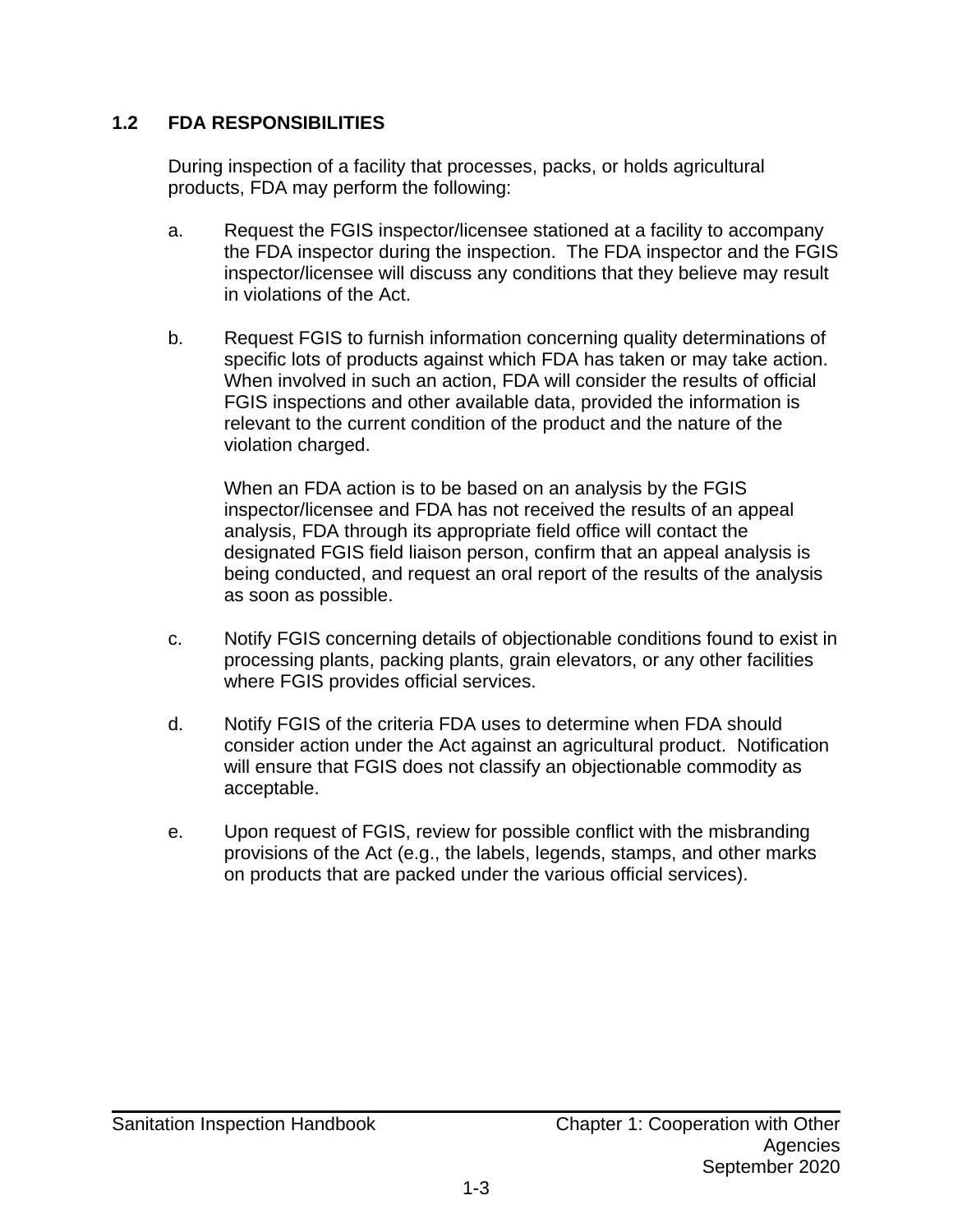#### <span id="page-6-0"></span>**1.3 FGIS RESPONSIBILITIES**

When performing functions under the AMA and regulations administered by FGIS that relate to agricultural products, FGIS will perform the following:

- a. Promptly notify FDA of the facilities that are subject to withholding of service, termination of contract, or denial of official FGIS services because of insanitary conditions or other processing deficiencies. Notification is not necessary if the plant management is cooperating in correcting the insanitary condition(s).
- b. Investigate any report of objectionable conditions found by FDA that a processor, packer, merchandiser, or facility operator, using official FGIS services, has not corrected. Upon completion of the investigation, initiate appropriate action and notify FDA of the action taken.
- c. Refuse to inspect products which have been seized by FDA or which are known to be involved in formal FDA actions. This does not preclude official retest and appeal of authorized samples if the FDA action involves products which have been officially inspected.
- d. Promptly report to FDA the results of any inspection or analysis (including results of any appeal analysis, when available) for any product that may be actionable under the Act. Report to the appropriate FDA field office by telephone within 24 hours of the receipt of information that a specific lot of product is considered adulterated or in noncompliance by reason of failing to comply with FDA requirements. Immediately follow up with written notification using the appropriate format (refer to [section 1.5,](#page-9-0) "FDA Written Notification Follow-Up Example").
- e. Furnish FDA, upon request, any pertinent information concerning the grade or quality of FGIS inspected specific lots of products against which FDA has taken or may take action.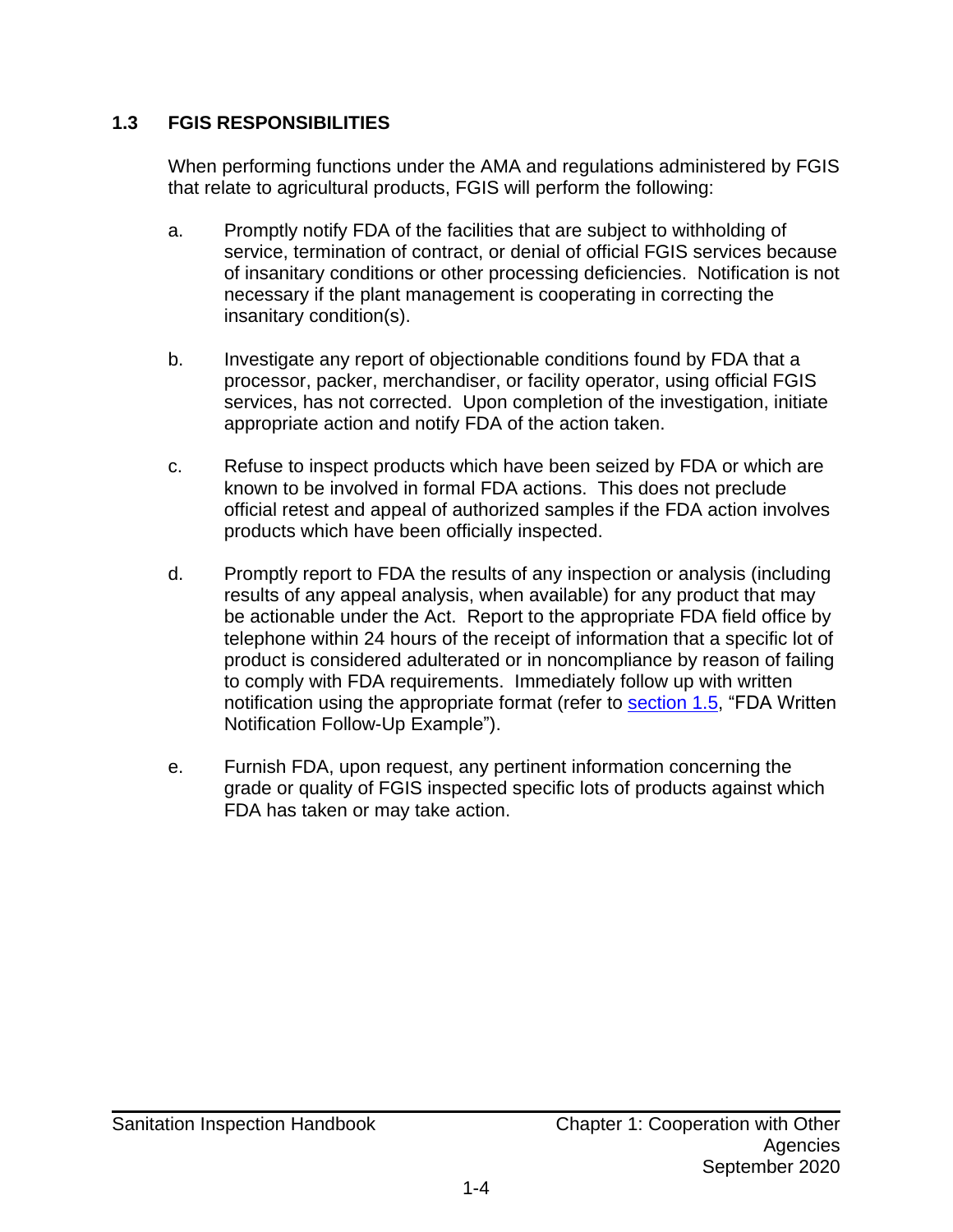#### <span id="page-7-0"></span>**1.4 MUTUAL AGREEMENTS**

The following is mutually agreed upon:

- a. Field liaison will be maintained between FDA district offices and FGIS designated field persons. General matters involving the MOU may be referred to the agencies' liaison officers.
- b. Proposed regulations initiated by either agency which affect, establish, or amend food standards or other products covered by the MOU will be referred to the other agency for review and comment before the proposed regulations are published for broader comment.
- c. Both agencies will cooperate with industries in improving sanitation and food handling practices in processing plants, packing plants, or other facilities.
- d. Both agencies will exchange data and cooperate in developing sampling plans, methodology, and guidelines for determining natural and unavoidable defects common to products officially inspected.
- e. In order to avoid duplication of effort and to keep the disruption of plant operations to a minimum, inspection personnel will cooperate with Federal, State, and local agencies performing comparable sanitation inspection services.
- f. Where feasible, before performing a sanitation inspection, inspection personnel should inquire of plant management as to when the plant last received a sanitation inspection. If another agency performed a sanitation inspection within the past 3 months, contact that agency and request a copy of their inspection report. Review the report and determine if there were any problem sanitation areas. Inquire of plant management as to the action taken to correct the problems and make a general observation of the problem areas. If it appears that the problems still exist and that little, if any, effort has been made to correct the problems, then make a thorough examination and conduct a complete sanitation inspection of the plant. If it has been more than 3 months since the last sanitation inspection, or if the agency performing the inspection will not supply a copy of the inspection report, make a complete sanitation inspection.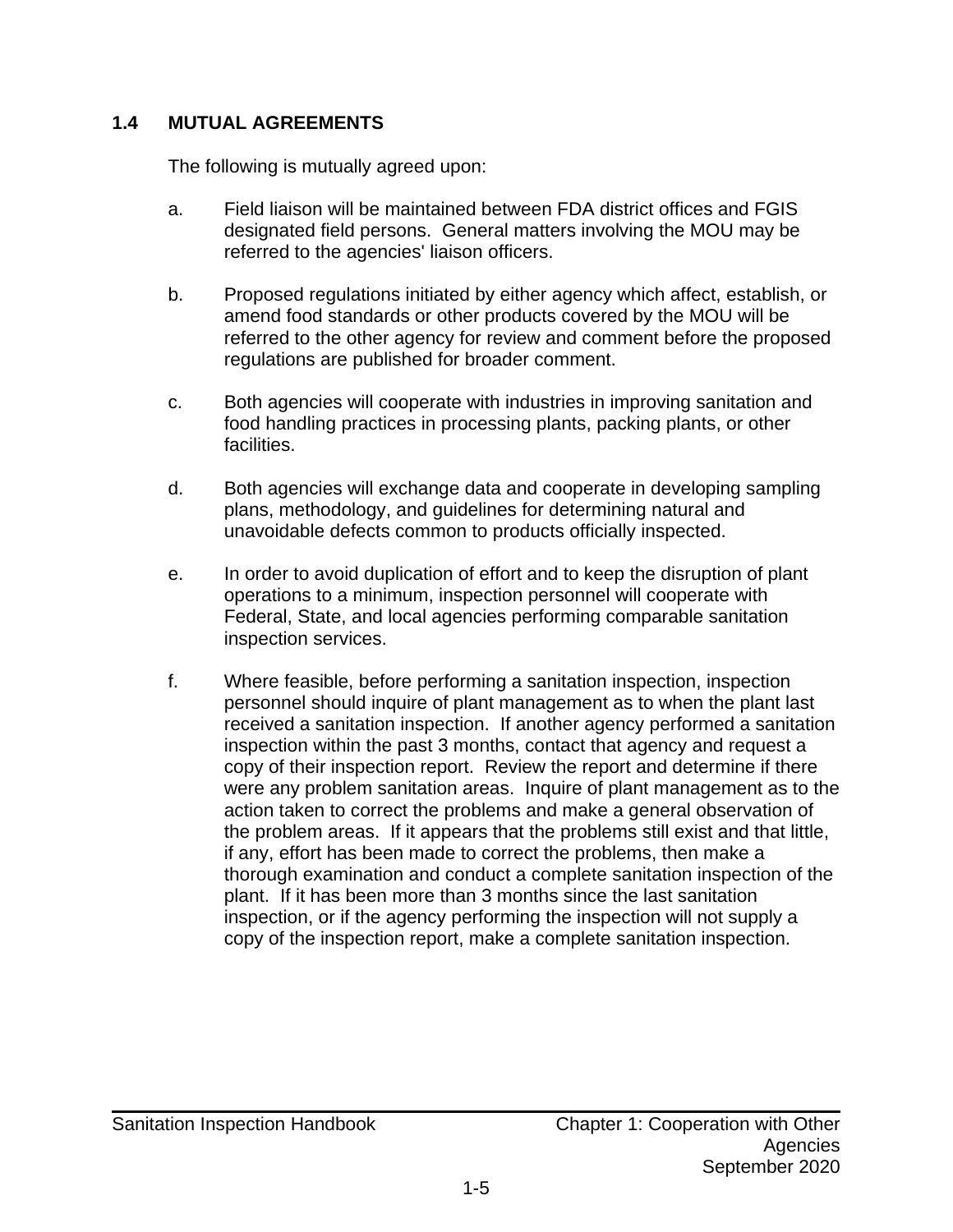- g. Name and addresses of liaison officers:
	- (1) For the Food and Drug Administration:

Director, Field Programs Center for Food Safety and Applied Nutrition (HFS-009) 5001 Campus Drive, College Park, MD 20740-3835 Ph. 888-723-3366

(2) For the Agricultural Marketing Service, Federal Grain Inspection Service:

Director, Field Management Division Federal Grain Inspection Service 1400 Independence Ave, SW, STOP 3630 Washington, D.C. 20250 Ph. 202-720-0291

It is FGIS policy that if any dispute arises concerning an interpretation as to an insanitary condition(s) in a plant, FDA must be requested to examine the condition(s) in dispute and advise FGIS as to whether or not an insanitary condition(s) exists. FDA's decision is final and FGIS will be guided accordingly. If FDA is unable to make an examination, upon request, FGIS' decision is final.

If a Federal, State, or local agency requests that an FGIS inspector accompany and assist them in making a sanitation inspection of a plant, the inspector must cooperate whenever and wherever possible.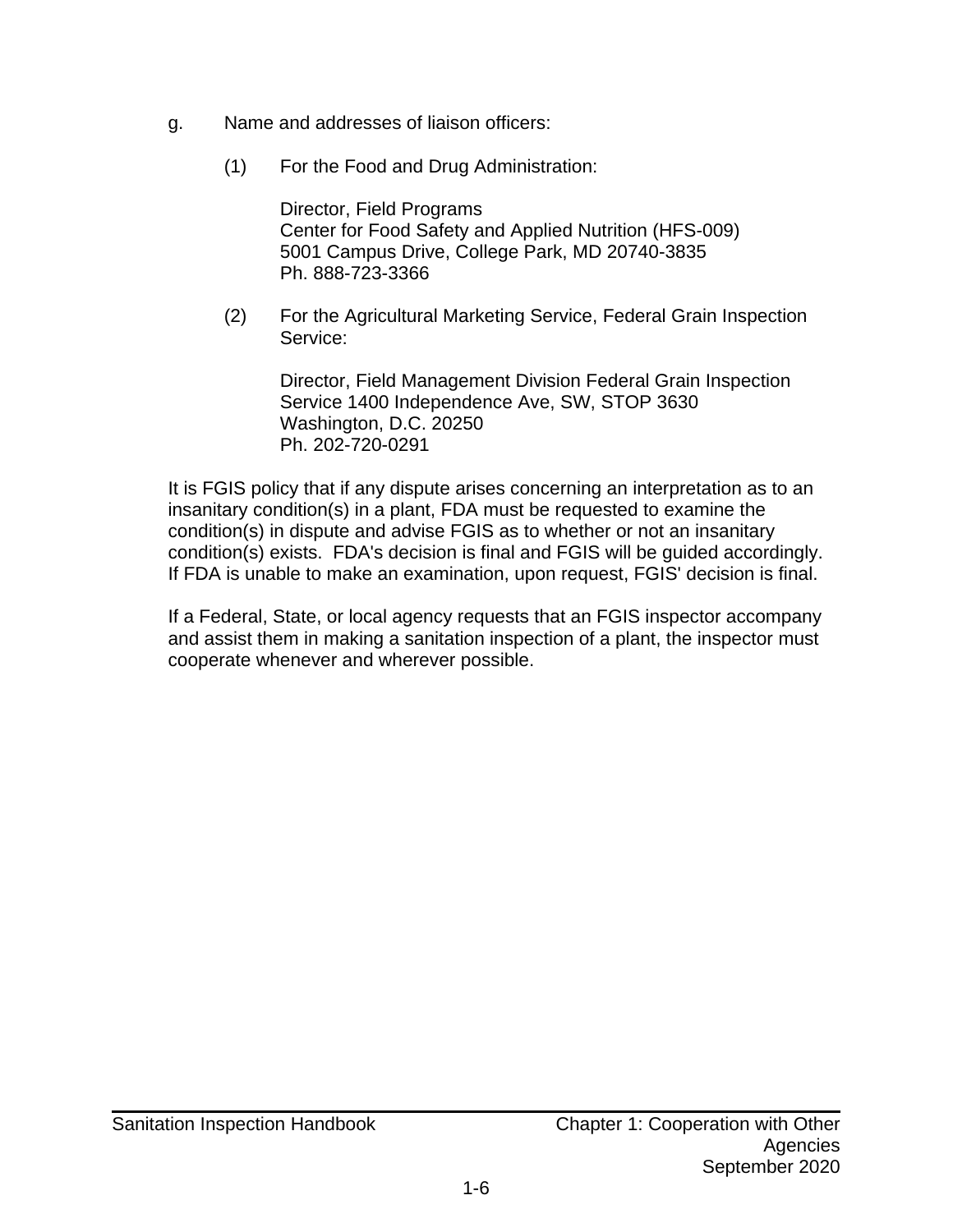#### <span id="page-9-0"></span>**1.5 FDA WRITTEN NOTIFICATION FOLLOW-UP EXAMPLE**

[Date]

TO: FDA Field Office

FROM: FGIS Field Office Manager FGIS Field Office

SUBJECT: Confirmation of Telephone Report

This will confirm our telephone report of [date] about the following inferior commodity lot of [product]:

Commodity:

Contract No:

Car No:

Lot No:

Sampling Date:

Mill:

Location:

Amount:

Destination:

Contamination per 50 grams:

Other Conditions: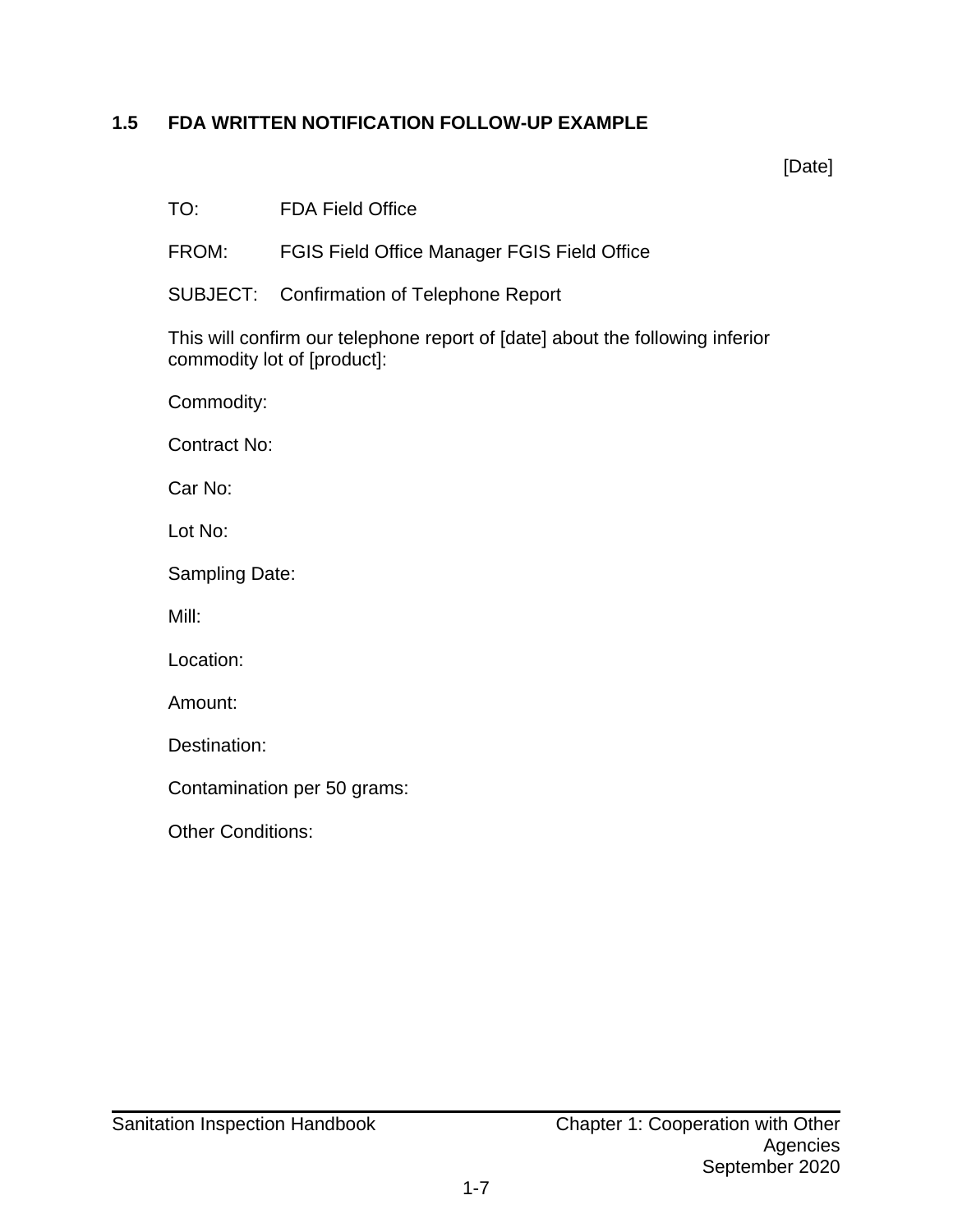#### **CHAPTER 2: INSPECTION RESPONSIBILITIES**

#### **CONTENTS**

<span id="page-10-0"></span>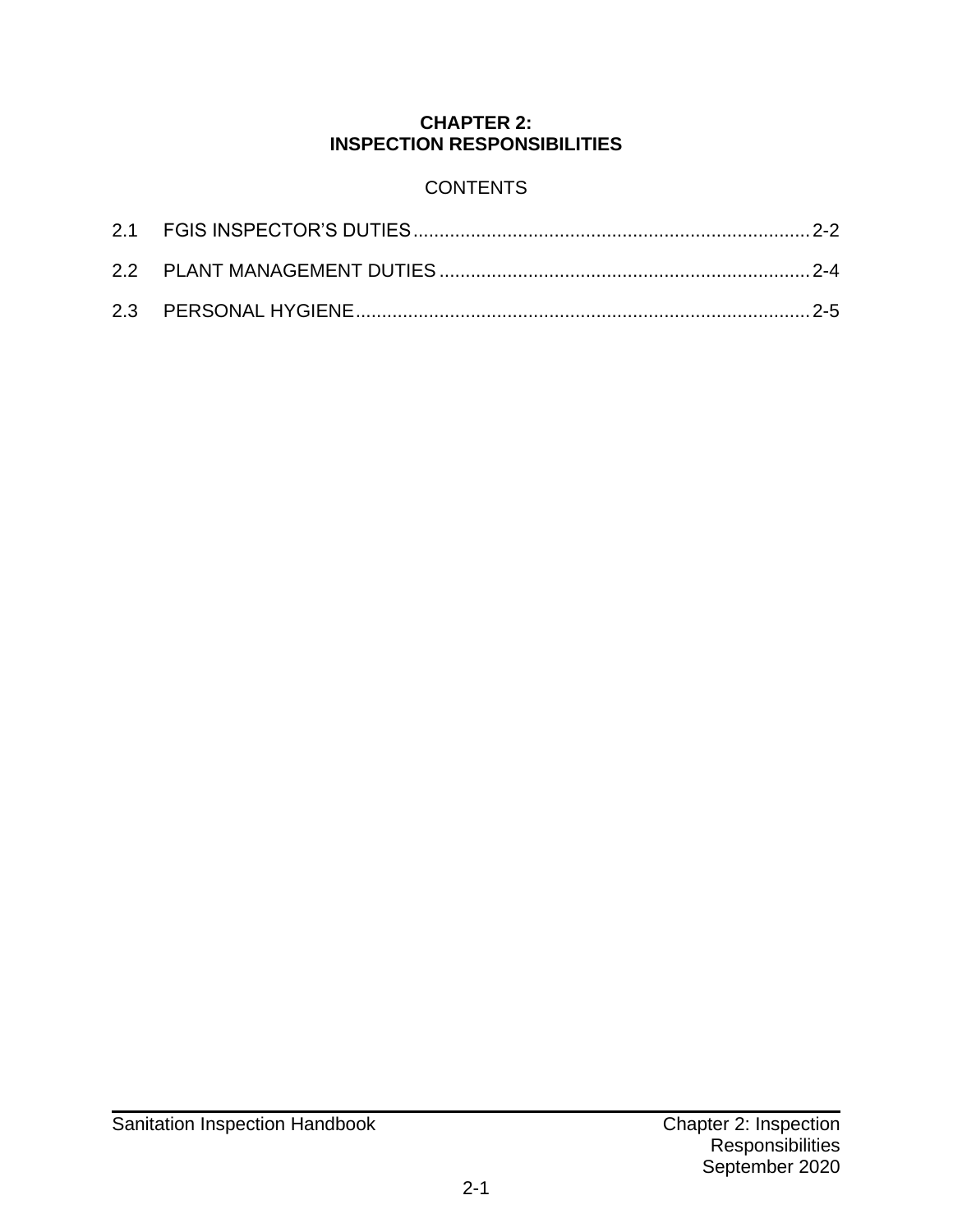#### <span id="page-11-0"></span>**2.1 FGIS INSPECTOR'S DUTIES**

It is an inspector's duty is to ensure that products are processed, stored, and handled in a sanitary manner. However, both the plant management and the inspector have specific sanitation responsibilities which should not be assumed by the other. The plant management should not view the inspector as an additional foreman, sanitation supervisor, or quality control supervisor. Likewise, the inspector should not minimize the value of his/her presence and influence in those plants or situations where a good sanitation program exists. The inspector should work with plant management to ensure that management assumes its responsibilities to produce a clean product in a clean plant, utilizing sound hygienic procedures.

In circuits where plant locations are scattered over a wide area, Field Office Managers (FOM's) are authorized to delegate other personnel (licensees or contract samplers) to perform plant sanitation inspections; provided, in the judgment of the FOM, the person is qualified to perform the inspection and the plant has a good approval record. The delegated inspector is supervised periodically at the FOM's discretion.

The following are required competencies of an inspector in order to be effective in performing inspections:

a. Knowledge. The more knowledge an inspector has, the more effective he or she can be.

Having a basic understanding of why good sanitation is vital. Being prepared and able to explain the "whys" of sanitation go a long way toward being an effective inspector. The inspector should know the industry and its operational procedures. This includes the cleaning procedures used on equipment within the plant. The better an inspector knows the industry, the easier the job will be. It is important to know not only what can be done but also what cannot be done.

Standards and requirements change as new knowledge and procedures are introduced. Inspectors must receive ongoing training to keep current with standards and requirements.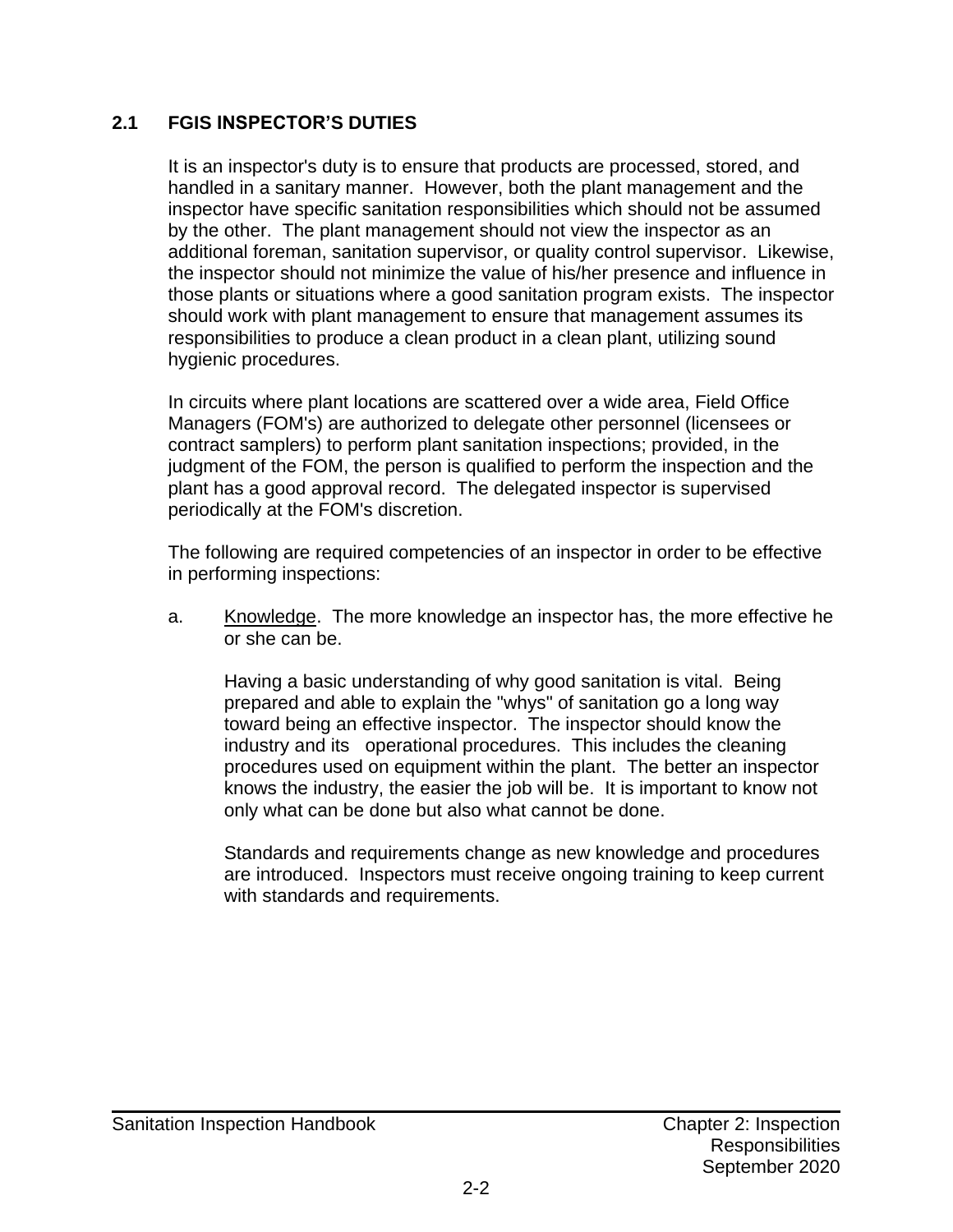In many mass production situations, workers can easily lose sight of the end result or purpose of their work. In the case of food processing, the worker may no longer view the product being handled as an article of human food. This is a dangerous attitude that can lead to a complete breakdown of sanitation standards. The inspector must not only guard against this attitude but must serve as an example of the best in personal hygiene, dress, and methods of handling food products.

- b. Attitude. The inspector should have a courteous, considerate, and patient approach but be firm in insisting that the plant comply with sanitation requirements. The inspector should be consistent from day-to-day and from plant-to-plant. The same sanitary standards must be applied with equal fairness to all plants.
- c. Judgment. Judgment is the ability to choose a just or wise action based on conclusions made from the circumstances presented. No matter how they are defined, *good judgment* and *common sense* are essential elements of good inspection. There are few clear-cut formulas or universal standards to go by; therefore, inspectors must cultivate and develop the ability to make decisions based on the potential for product contamination, good judgment, common sense, and sound reasoning.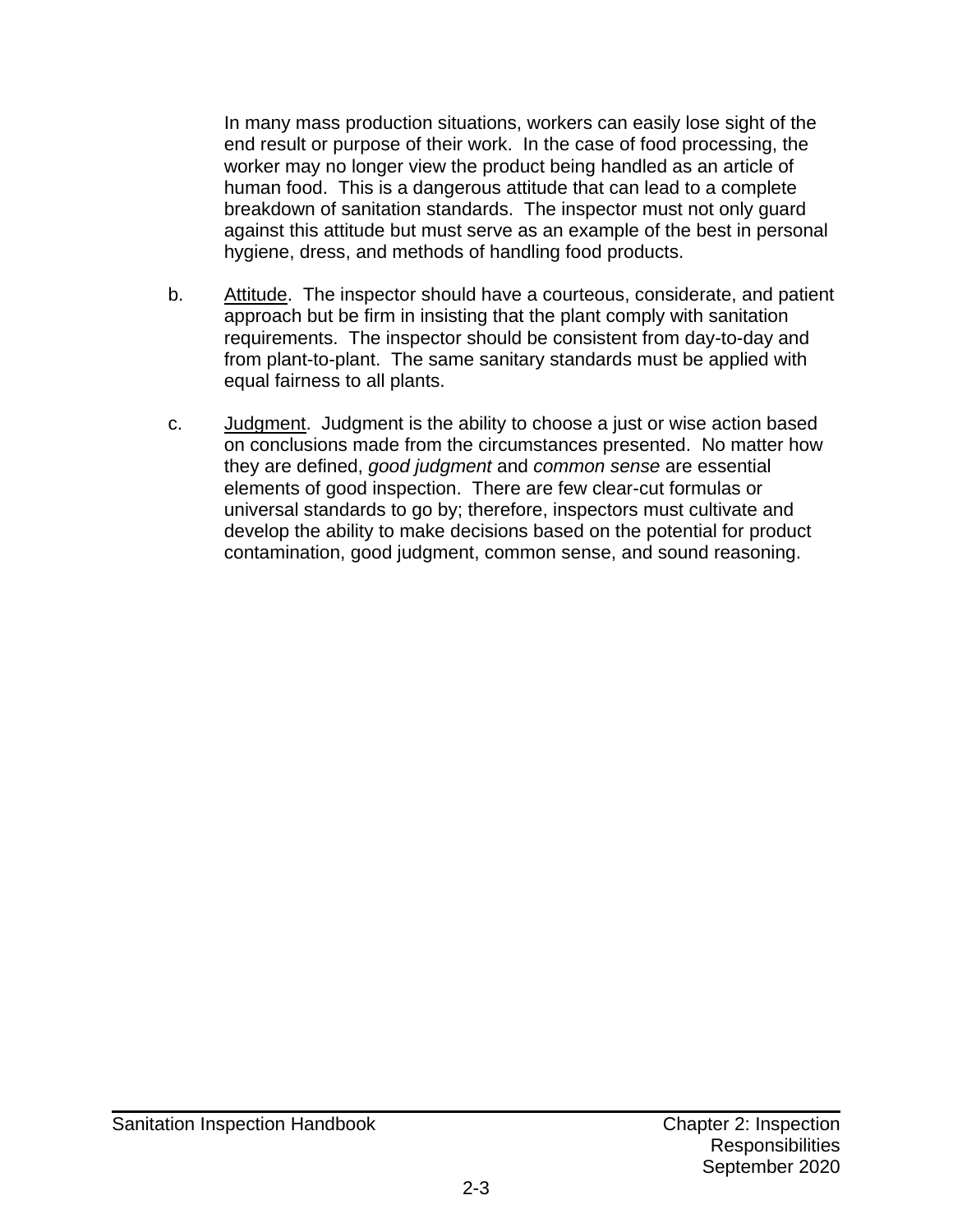#### <span id="page-13-0"></span>**2.2 PLANT MANAGEMENT DUTIES**

When a processor enters into a contract that requires a product to be inspected or graded by USDA, the responsibility is to produce a clean product in a clean plant under hygienic conditions and in accordance with USDA regulations and FDA's Good Manufacturing Practice Regulations. This also includes cooperating with the inspector and providing information and assistance necessary for the inspector to do a proper sanitation inspection.

Plant management duties include the following:

- a. Assigning a competent individual(s) (depending upon the size of the plant) the responsibility for plant sanitation.
- b. Ensuring that no person affected with a communicable disease or while afflicted with boils, sores, infected wounds, or other abnormal sources of microorganism contamination works or visits in any areas of the establishment where there is likelihood of disease transmission or food ingredient contamination.
- c. Reporting promptly to local health authorities all known or suspected cases of communicable disease among their employees.
- d. Training plant employees in proper food handling techniques and food protection principles, as well as providing them the necessary equipment/supplies for compliance (e.g., gloves, hairnets). Employees must be alert to the dangers of poor personal hygiene and insanitary practices.

The area of personal cleanliness is a most difficult one in which to obtain effective action. Rigid rules of personal hygiene and practice must be instituted.

e. Setting standards in sanitation at a high level and striving to develop attitudes in personnel consistent with the responsibility and obligation to achieve and maintain a sanitary food processing operation.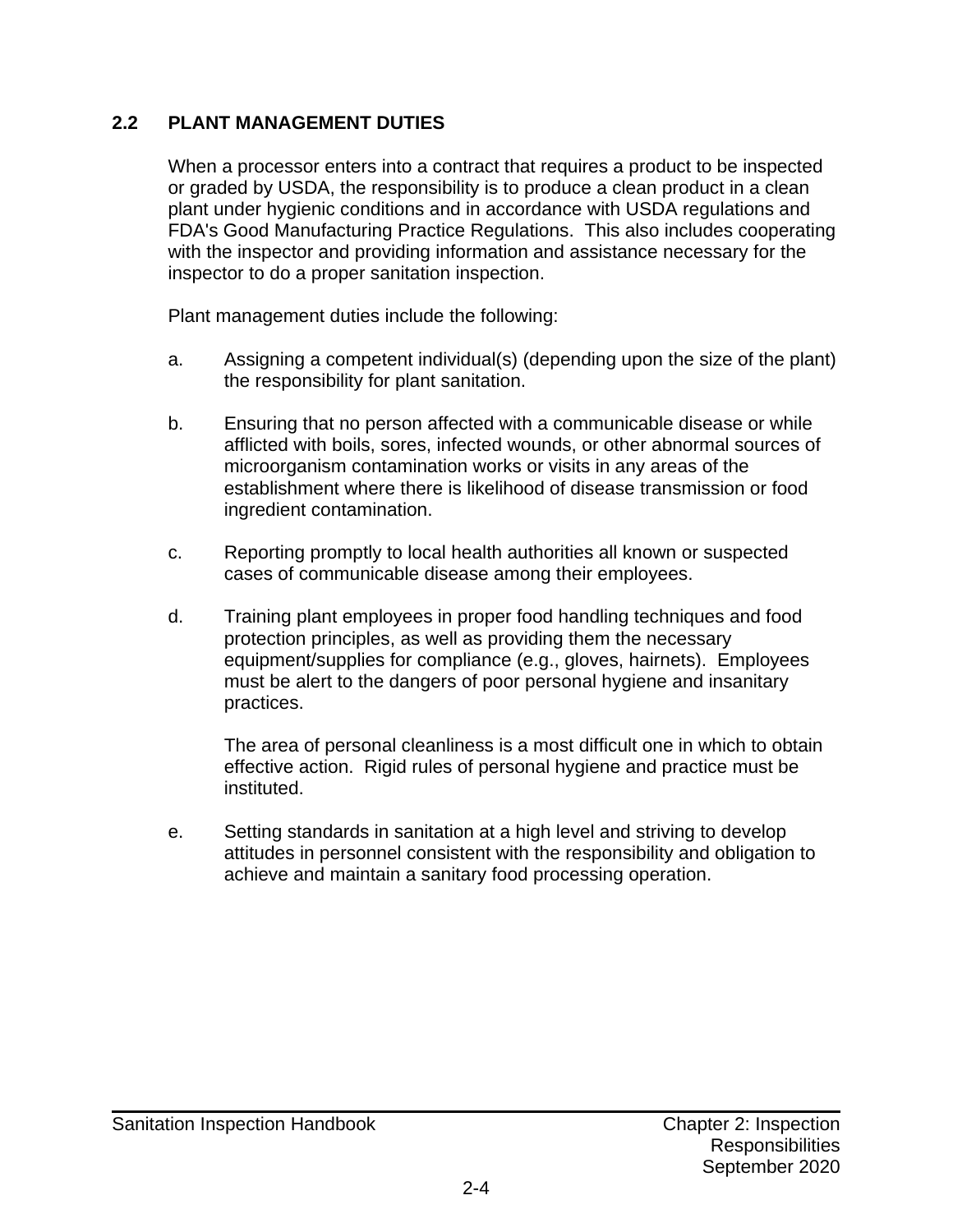#### <span id="page-14-0"></span>**2.3 PERSONAL HYGIENE**

The facility and equipment may be essentially clean and free from any contaminants, but the product is still not considered processed under sanitary conditions if individuals located at the plant do not maintain a high degree of personal hygiene. For more information, refer to [21 CFR Part 110,](https://www.ecfr.gov/cgi-bin/text-idx?SID=8c603c9ca0451e5f344a2a4107d69426&mc=true&node=pt21.2.110&rgn=div5#se21.2.110_120) "Current Good Manufacturing Practice in Manufacturing, Packing, or Holding Human Food."

Dirty or contaminated hands or clothing present a serious potential source of contamination to products. Clean hands, clean clothing, and hygienic practices reduce the likelihood of contamination of the product and product-contact surfaces of equipment, utensils, and packaging materials.

- a. Disease Control. Boils, infected cuts, and sore throats are sources of organisms which cause staphylococcal food intoxication, the most frequently reported type of foodborne illness in the United States. A wide range of communicable diseases and infections may be transmitted by food handlers to other employees and consumers through contaminated food products and careless handling practices.
- b. Clothing and Personal Equipment. All persons handling commodities, ingredients, or their contact surfaces must wear clean outer garments.

All persons must wear caps, hats, hairnets, or other effective hair restraints (including facial hair restraints) where exposed product is handled to prevent hair from falling into product.

All loose or insecure jewelry, such as rings, wrist watches, etc., that might serve as a source of product contamination during work periods in which food or food components are manipulated by hand must be removed. Plastic or rubber gloves should be worn by all personnel who touch or manipulate processed food products by hand. If gloves are used in food handling, they should be maintained in a clean and sanitary condition. Such gloves should be of an impermeable material except where their usage would be inappropriate or incompatible with the work involved.

c. Cleanliness. To avoid product contamination, all persons who handle any product must keep their hands clean. Fingernails should be neatly trimmed and kept clean at all times.

After visiting the toilet rooms or urinals or at other times when the hands have become soiled or contaminated, hands must be washed with soap and water before handling any product or implements used in the preparation of the product.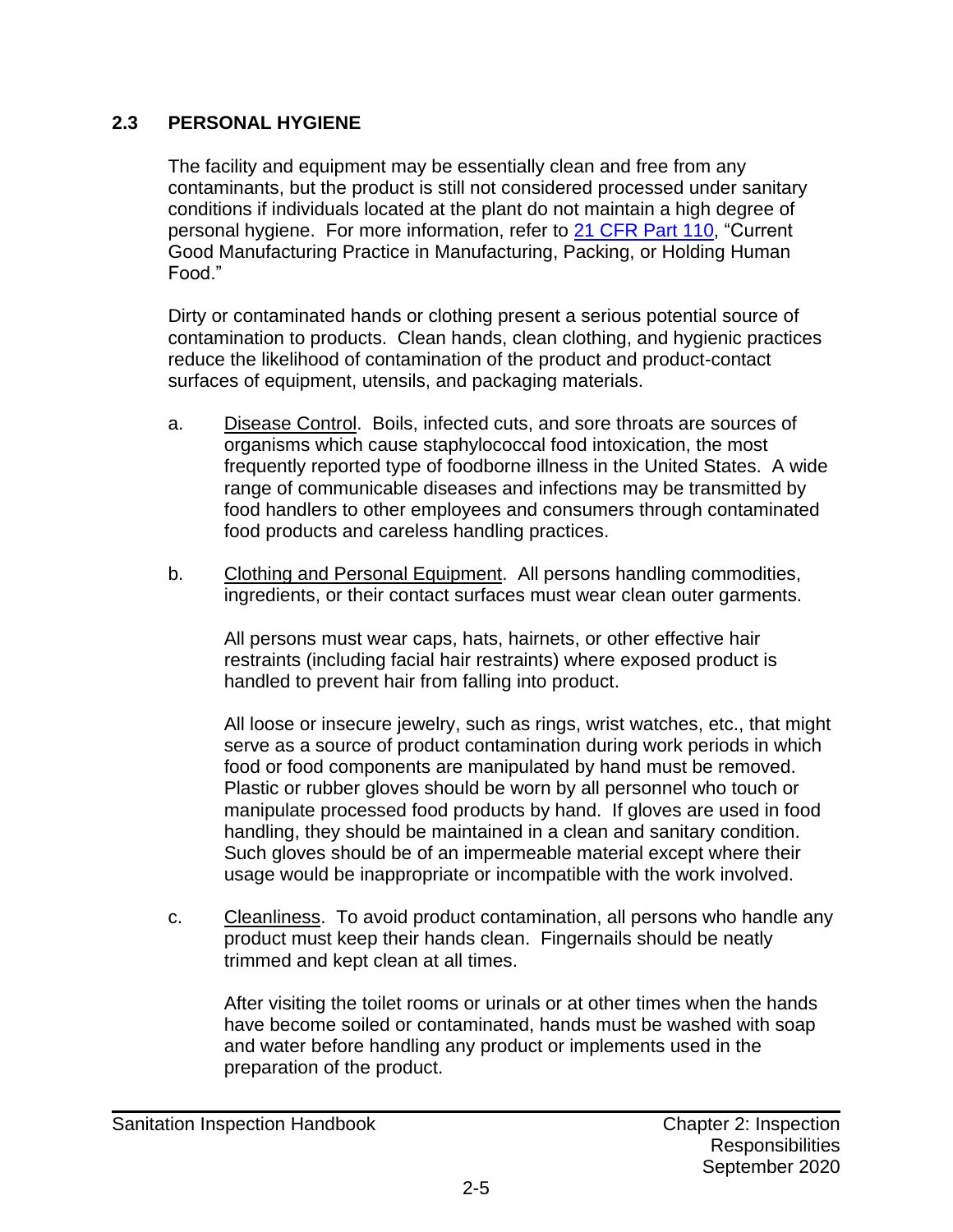Necessary care should be taken to prevent contamination of product with substances such as perspiration, hair, cosmetics, tobacco, chemicals, and medicants.

Do not use tobacco in any form while engaged in food handling. When permitted by local law or ordinance, designated locations may be approved for smoking provided no contamination hazards will result.

Spitting on the floor is prohibited. Insanitary and unsightly personal practices, such as scratching the head, placing the fingers in or about the mouth or nose, or indiscriminate and uncovered sneezing or coughing should be avoided. The mouth must not be used to temporarily hold tags, pins, cards, or other objects that will directly or indirectly contact the product. Wetting of the fingers by the mouth in order to better grip or grasp containers or other items that come in the food product is prohibited.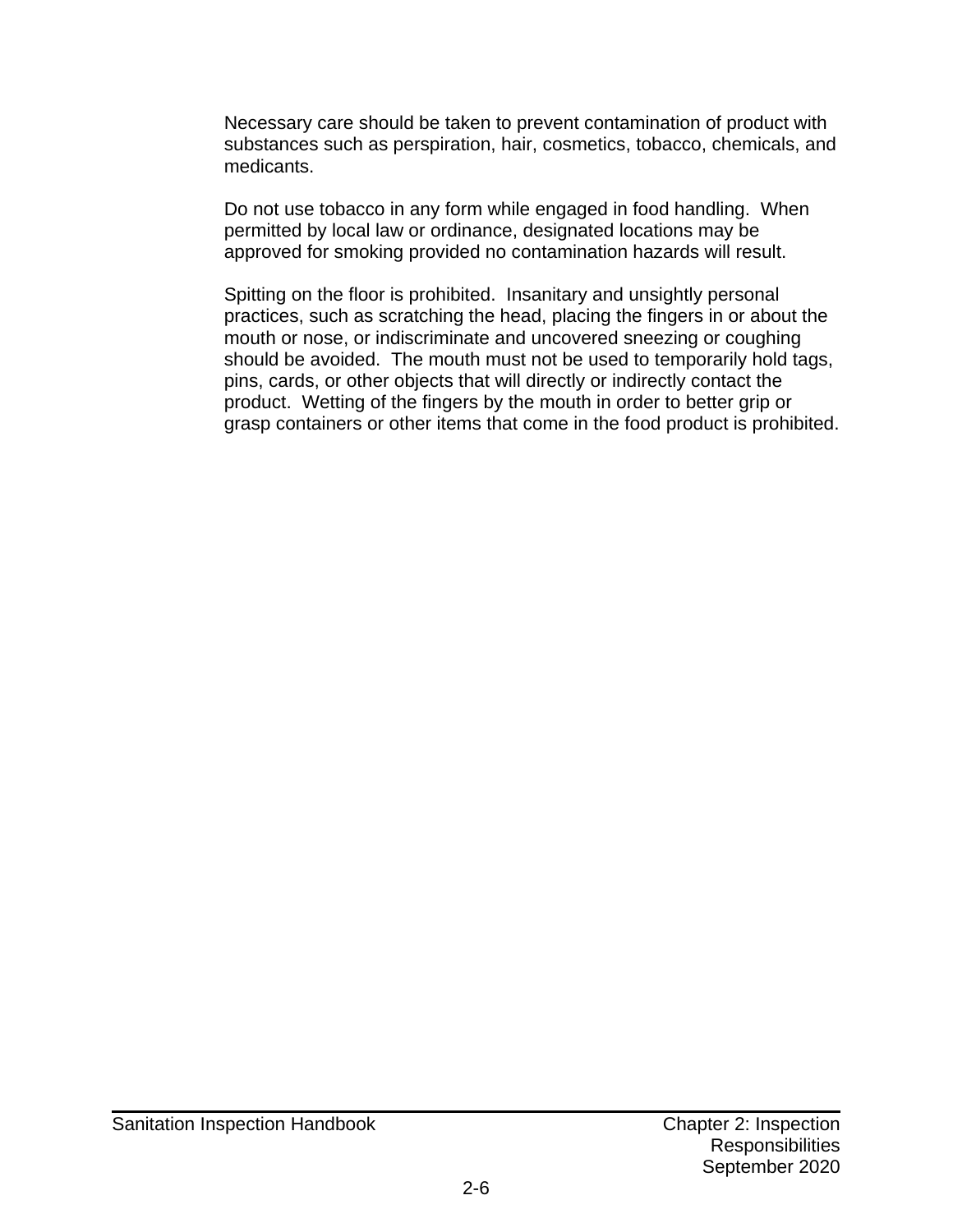#### **CHAPTER 3: PLANT FACILITY**

### **CONTENTS**

<span id="page-16-0"></span>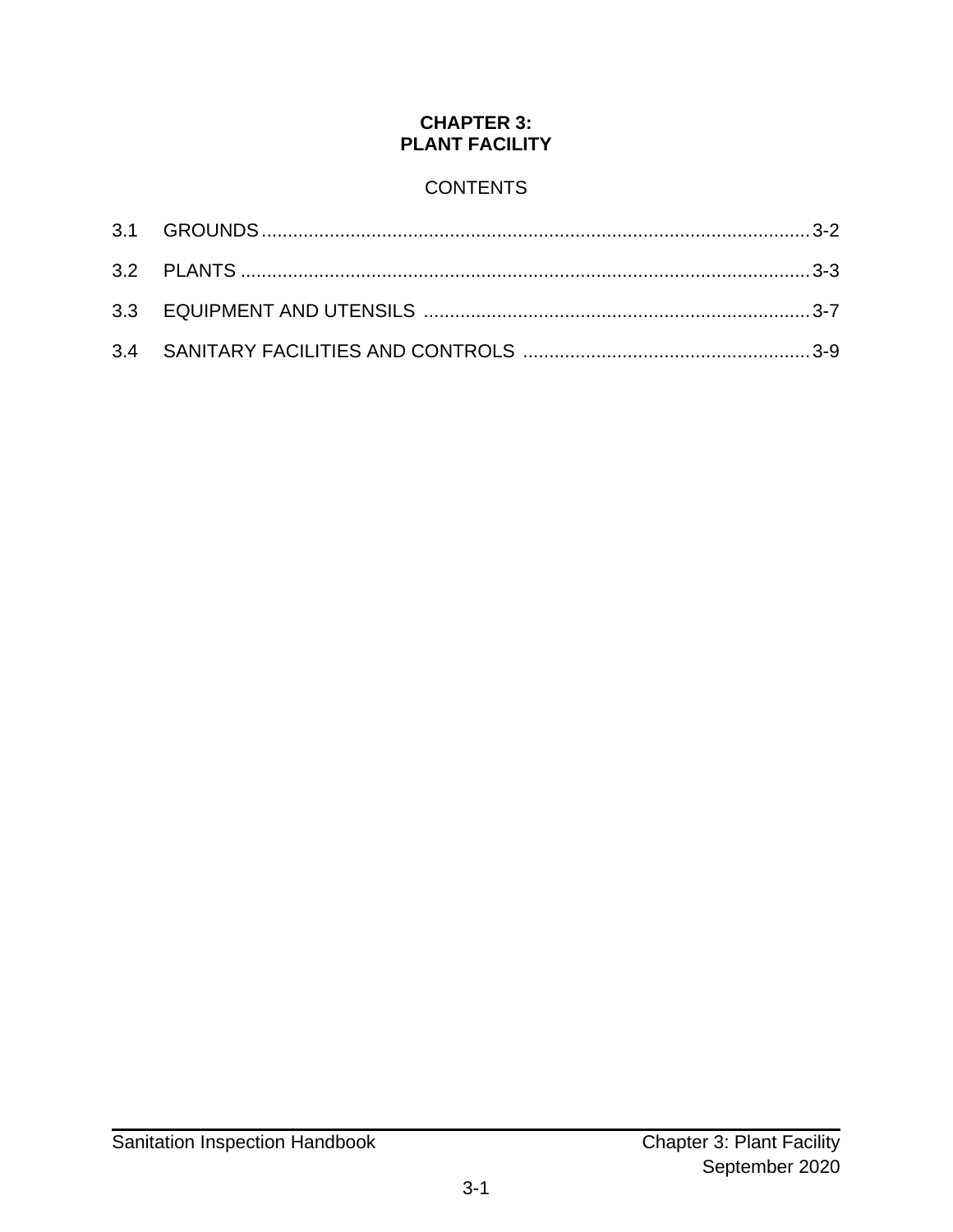#### <span id="page-17-0"></span>**3.1 GROUNDS**

The sanitation of the outside grounds of a plant can have a significant effect on the sanitation inside the plant. Food products, as they are processed or handled in the plant, may become exposed to the outside elements through loading docks, doorways, open windows, and the passage of workers and visitors in and out of the plant. For more information, refer to [21 CFR Part](https://www.ecfr.gov/cgi-bin/text-idx?SID=8c603c9ca0451e5f344a2a4107d69426&mc=true&node=pt21.2.110&rgn=div5#se21.2.110_120)  [110,](https://www.ecfr.gov/cgi-bin/text-idx?SID=8c603c9ca0451e5f344a2a4107d69426&mc=true&node=pt21.2.110&rgn=div5#se21.2.110_120) "Current Good Manufacturing Practice in Manufacturing, Packing, or Holding Human Food."

a. Maintenance. A disorderly, haphazard accumulation of useless materials, such as plant refuse, discarded equipment, scrap metal, and lumber, provides a refuge and breeding place for flies, rats, and other vermin.

Suitable containers or facilities must be provided for routine accumulation of such materials. Appropriate routine removal of the useless materials is also essential. In addition, all outside grounds should be policed periodically, and vegetation should be kept under control.

- b. Burning of Waste Materials. Outside burning of plant refuse, such as paper towels, cartons, labeling materials, and office waste, should be done in appropriate incineration facilities so ash, smoke, and partially burned materials will not be carried by the wind into the plant and around the docks. Indiscriminate ground surface burning of refuse should not be permitted.
- c. Roadway Surfaces. All roadways and railroad sidings on plant grounds should be paved or otherwise rendered dust proof to prevent product contamination by blowing dust.
- d. Outside Storage. When useful materials and equipment are stored on the outside grounds, the materials and equipment should be placed in an orderly manner on elevated racks at least 12 inches high. This will permit the routine cleanup of waste and debris from all ground surfaces.
- e. Drainage. Surface and runoff water is usually contaminated and, if allowed to accumulate in pools or puddles, may produce offensive odors and serve as a breeding place for insects. The plant grounds should promote the quick runoff of all water around the plant and on the grounds.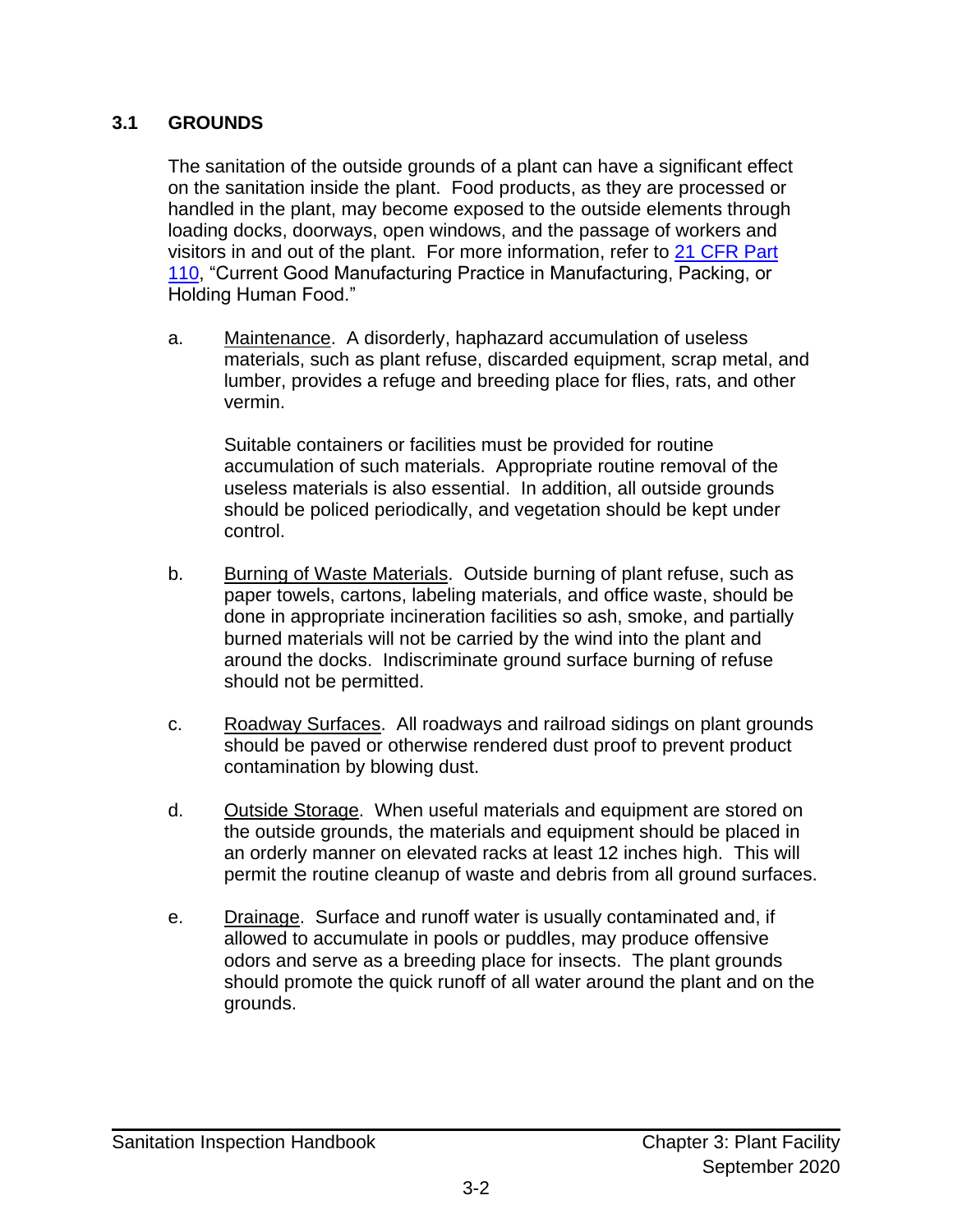#### <span id="page-18-0"></span>**3.2 PLANTS**

For more information, refer to [21 CFR Part 110,](https://www.ecfr.gov/cgi-bin/text-idx?SID=8c603c9ca0451e5f344a2a4107d69426&mc=true&node=pt21.2.110&rgn=div5#se21.2.110_120) "Current Good Manufacturing Practice in Manufacturing, Packing, or Holding Human Food."

- a. General Maintenance. Buildings, fixtures, and other physical facilities of the plant must be maintained in a sanitary condition.
- b. Plant Construction. Plant buildings and structures should be designed and constructed to facilitate maintenance and sanitary operations.
	- (1) Fixtures, Ducts, and Pipes. Fixtures, including ducts, pipes, and conveyor lines, suspended over working areas should not permit drips, condensate, dirt, metal fragments, glass, or other foreign materials to contaminate foods, raw materials, packaging materials, or equipment. Space over such working areas should be substantially free of possible contamination sources.
	- (2) Floors. Floors are ideal places in which food may lodge, decompose, and support the growth of insects or the development of undesirable organisms. Floors should be maintained to eliminate all open cracks and crevices. Wet spots or areas present a safety hazard and permit tracking contaminants from one place to another. Depressions or low areas that would accumulate moisture should be corrected.

Containers used for holding reclaimed product and holding floor sweepings, dirty product, and trash should be labeled accordingly to ensure the quality of the product is maintained.

(3) Walls and Ceilings. Walls and ceilings can be a source of product contamination as scale and loose paint are ideal breeding places for insects. Walls and ceilings must be maintained free of scaling and loose paint, dust, and condensate.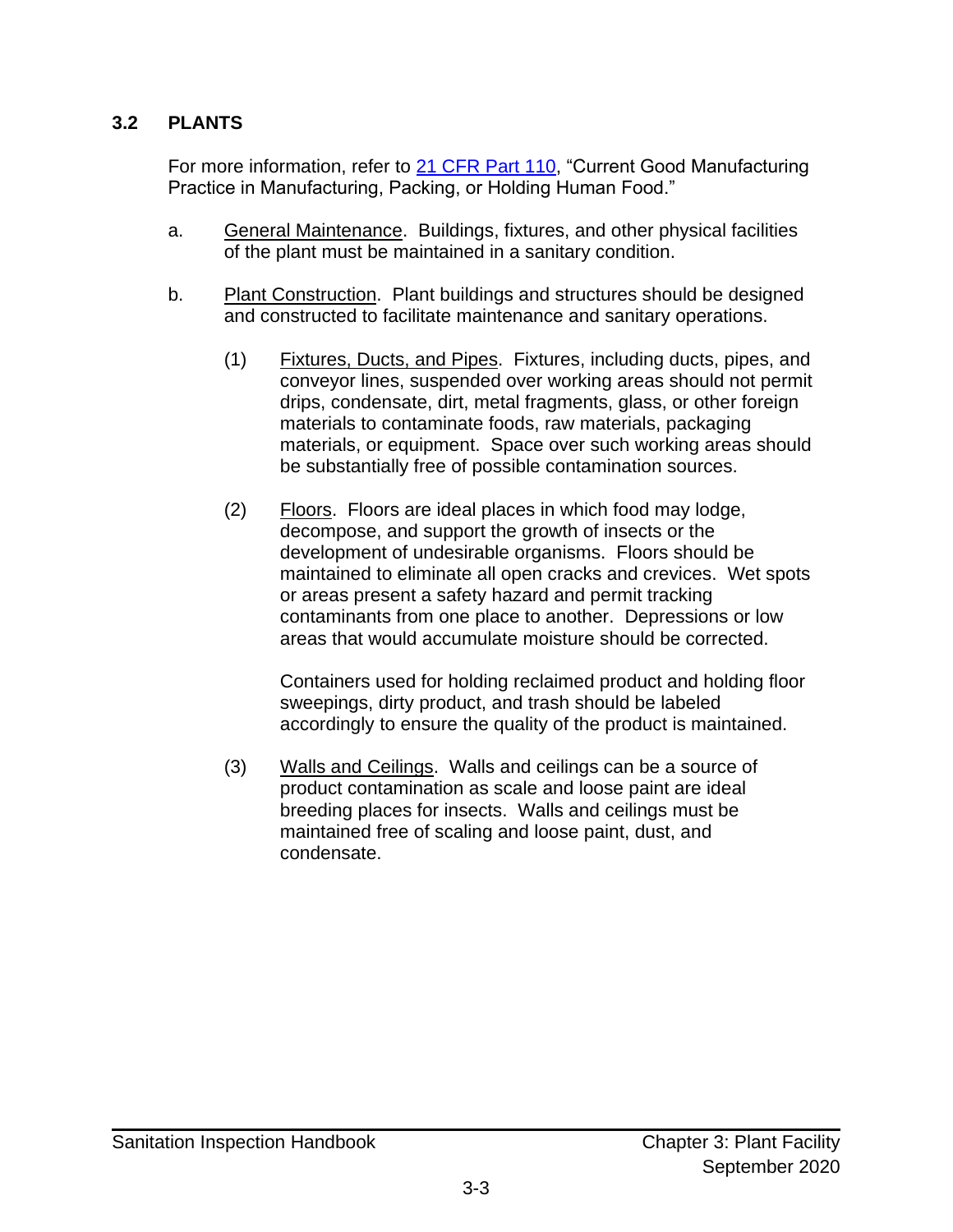(4) Lighting. Effective cleanup procedures, sanitary processing and handling of products, as well as sanitary practices in all areas of the plant are difficult unless adequate lighting is available. Such lighting must be provided to all areas where food or food ingredients are processed, examined, or stored; where equipment and utensils are washed; and to hand-washing areas, dressing and locker rooms, and toilet rooms. The overall intensity of artificial illumination in workrooms should not be less than 20-foot candles when measured at the work surface area. The illumination should not be less than 50-foot candles when measured at the work surface areas at all places where product or container inspections or examinations are made by the inspector.

Since broken glass is a serious contaminant, light bulbs, fixtures, skylights, or other glass suspended over food in any stage of preparation should be of the safety type or otherwise protected to prevent food contamination in case of breakage.

(5) Screens, Insect Control, and Rodent Proofing. The presence of birds, dogs, cats, and vermin creates a serious sanitation problem in a food processing plant. The plant must provide adequate screening and other protection to exclude birds, dogs, cats, and vermin (including, but not limited to, insects and rodents). Efforts to control the entry of pests must afford safe egress and not impair life safety.

All windows, doorways, and other openings that could admit insects or rodents should be equipped with effective insect and rodent screens or barriers. Air curtains or plastic strip doors may be used in some openings as barriers to pests. Effectively designed and installed "fly chaser" fans and ducts should be provided over doorways in outside walls of food handling areas used for shipping or receiving.

(6) Ventilation. Objectionable vapors, odors, dust, smoke, etc., can be absorbed by exposed products. Adequate and properly designed ventilation facilities and equipment are closely related to good plant sanitation.

Fresh air intakes should be located so that air is not contaminated with odors, dust, smoke, etc. Ventilators or exhaust fans should be of sufficient capacity and located so that they promptly remove objectionable odors and vapors.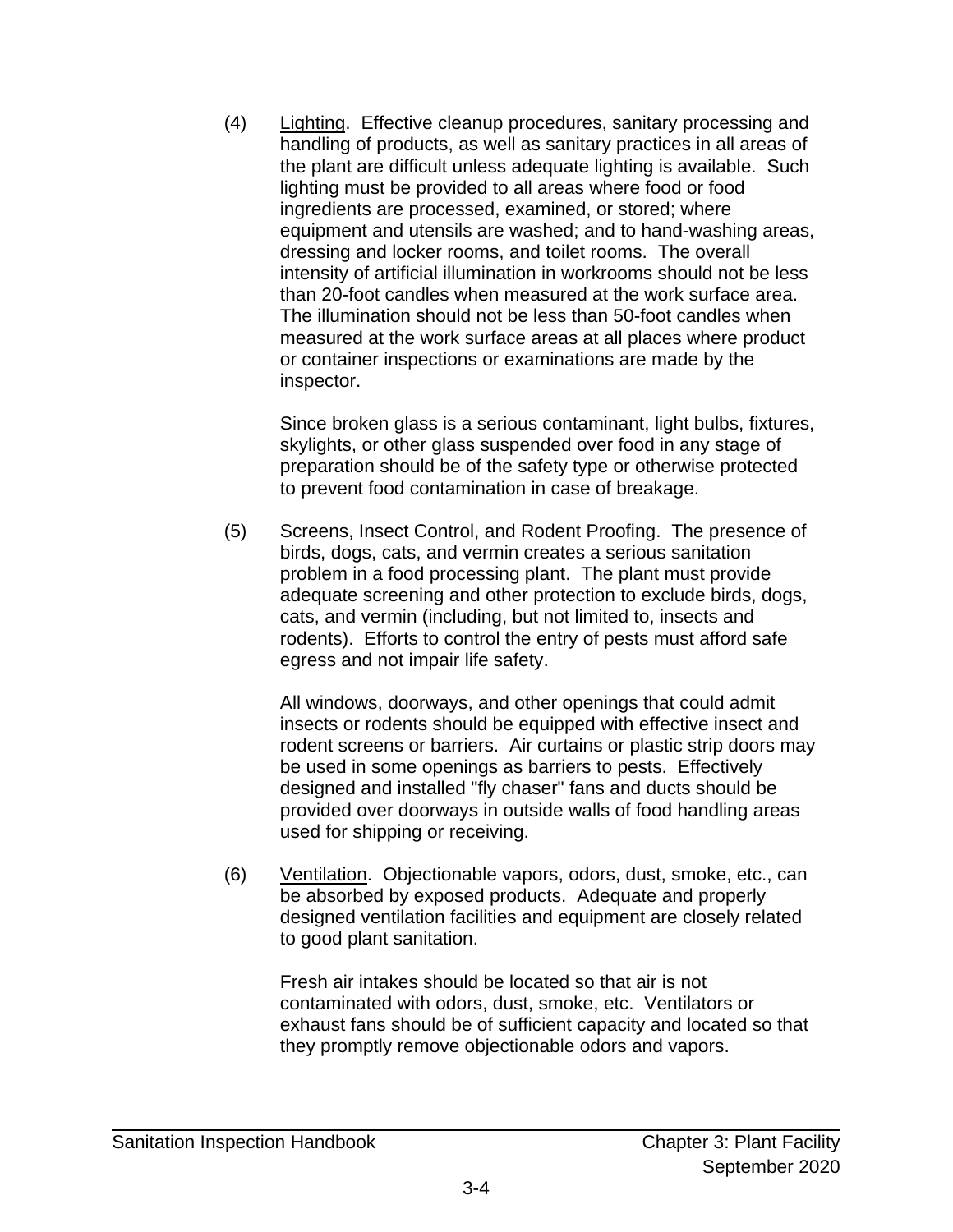c. Animal and Vermin Control. All insects and rodents are capable of transmitting a number of diseases to man through contamination of food. Their presence in a plant creates a potential public health hazard. The only way to guard against this is by effective vermin control. Elimination and destruction of insects and rodents in and around plants are vital to good sanitation. Two principles should be followed: Prevent their breeding and prevent their entrance into the plant.

In most instances, the owners of adjoining properties and the local health authorities will cooperate in developing a program for insect and rodent control. The management should be encouraged to obtain such cooperation.

- (1) Any place that will afford food, water, and a hiding place is a potential source of pests. The most common places are trash piles, piles of product spillage, and garbage dumps.
- (2) Buildings and equipment that harbor pests should be repaired or replaced so as to eliminate breeding and hiding places. Walls, floors, and ceilings that have been tunneled by rodents should be repaired or replaced with rodent-proof material, such as concrete or brick. Tunnels may be blocked with glass, metal, or other rodent-proof material. An 18-inch space, painted white, should be left along walls to aid in a good pest control and inspection program.
- (3) Stone and brick walls should have the joints pointed up flush and smooth; and all cracks, crevices, and openings around pipes, etc., should be sealed tight. Walls, ceilings, and partitions should be of tight-fitting material to prevent insects and other pests from entering and hiding.
- (4) Floor drain strainers should be in good repair and should remain in place so as to prevent the entrance of rats through drainage lines.
- (5) Dry storage rooms should be kept neat and clean. The stored material should be arranged so that as the supplies are moved the areas can be thoroughly cleaned. Most dry stores can be placed on racks having a clearance of at least 12 inches from the floor and be arranged so the floor beneath the racks can be readily cleaned. If racks are not used, the dry stores should be closely piled to eliminate any possibility of runways or harborage for rodents. All openings that may admit rodents, birds, flies, and other pests should be effectively screened.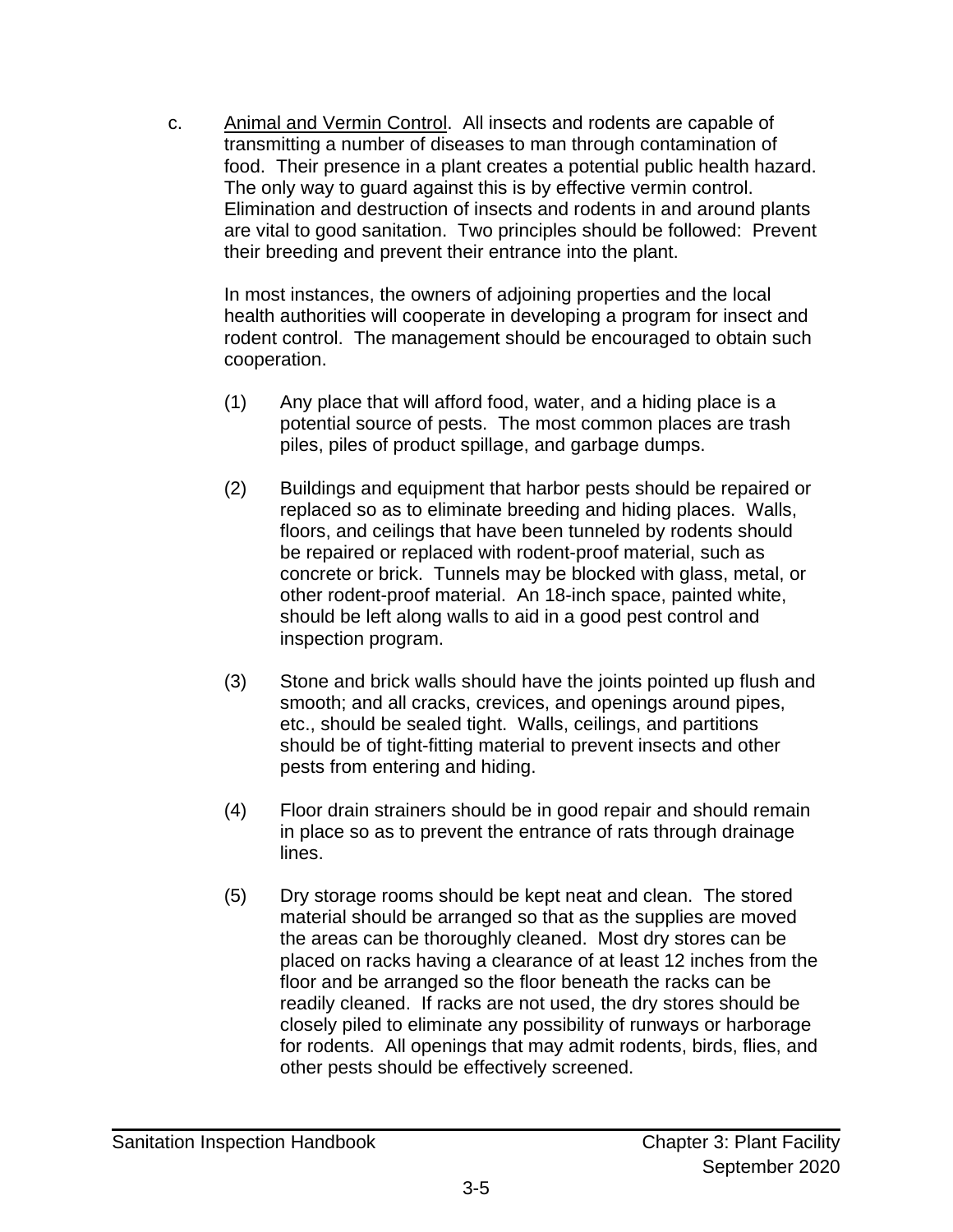If pests do gain entrance to plants, this is an indication that the preventive measures have not been entirely successful and the management and inspectors should determine where preventive methods have failed and act to prevent a recurrence.

(6) Pesticide/rodenticides should be used as a last resort. Because these chemicals may contaminate food, they should be regulated, stored properly, and only used by certified personnel.

It takes ingenuity to cope with all of the various kinds of insects and rodents. The goal of complete eradication of pests in plants is definitely possible and should be attained.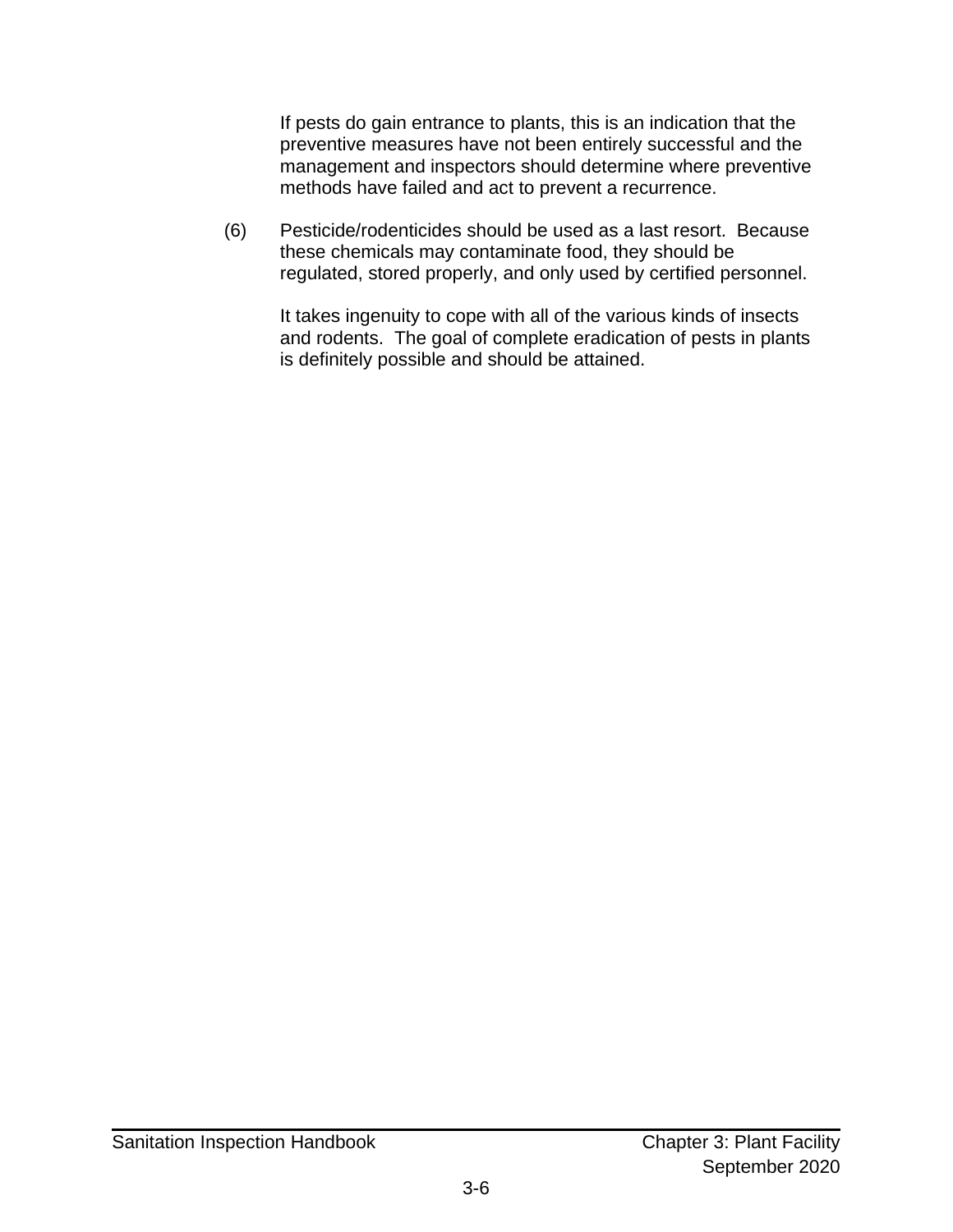#### <span id="page-22-0"></span>**3.3 EQUIPMENT AND UTENSILS**

Since there is extensive contact of product with equipment surfaces, this is a prime area for potential hazards to product sanitation and cleanliness. For more information, refer to [21 CFR Part 110,](https://www.ecfr.gov/cgi-bin/text-idx?SID=8c603c9ca0451e5f344a2a4107d69426&mc=true&node=pt21.2.110&rgn=div5#se21.2.110_120) "Current Good Manufacturing Practice in Manufacturing, Packing, or Holding Human Food."

- a. Equipment. Equipment should be constructed, installed, and maintained so that it can be easily kept clean. All surfaces contacting the product must be free of scale, oil, grease, or other foreign substances. Surfaces should be nonporous and free from pits or rough spots, crevices, seams, or joints in which food may lodge, decompose, and support the growth of organisms.
- b. Utensils. All utensils and sampling equipment used in processing and handling of food products must be thoroughly washed or cleaned prior to use each day. Utensils must be constructed and maintained so that they are easily kept clean. Also, utensils should not be placed on unclean surfaces while in use. In addition, all utensils should be thoroughly washed and cleaned if for any reason they became contaminated during use.

Utensils constructed of certain types of materials, such as copper, bronze, or brass, should not be used in processing operations or for sampling or storage of samples of oils, shortenings, or margarine. In addition, due to the high risk of chipping, utensils made of enamelware or porcelain are not acceptable for use in the handling, processing, or sampling of products.

- c. Sanitation of Equipment and Utensils. There are some general precautions that should be observed by plant management to ensure the proper sanitation of equipment and utensils.
	- (1) The building, rooms, equipment, and other physical facilities of the plant should be kept in good repair and be maintained in an orderly sanitary condition at all times.
	- (2) Cleaning operations are to be conducted to minimize the danger of contamination of food and food-contact surfaces.
	- (3) Properly located facilities and equipment for cleaning equipment and utensils should be provided.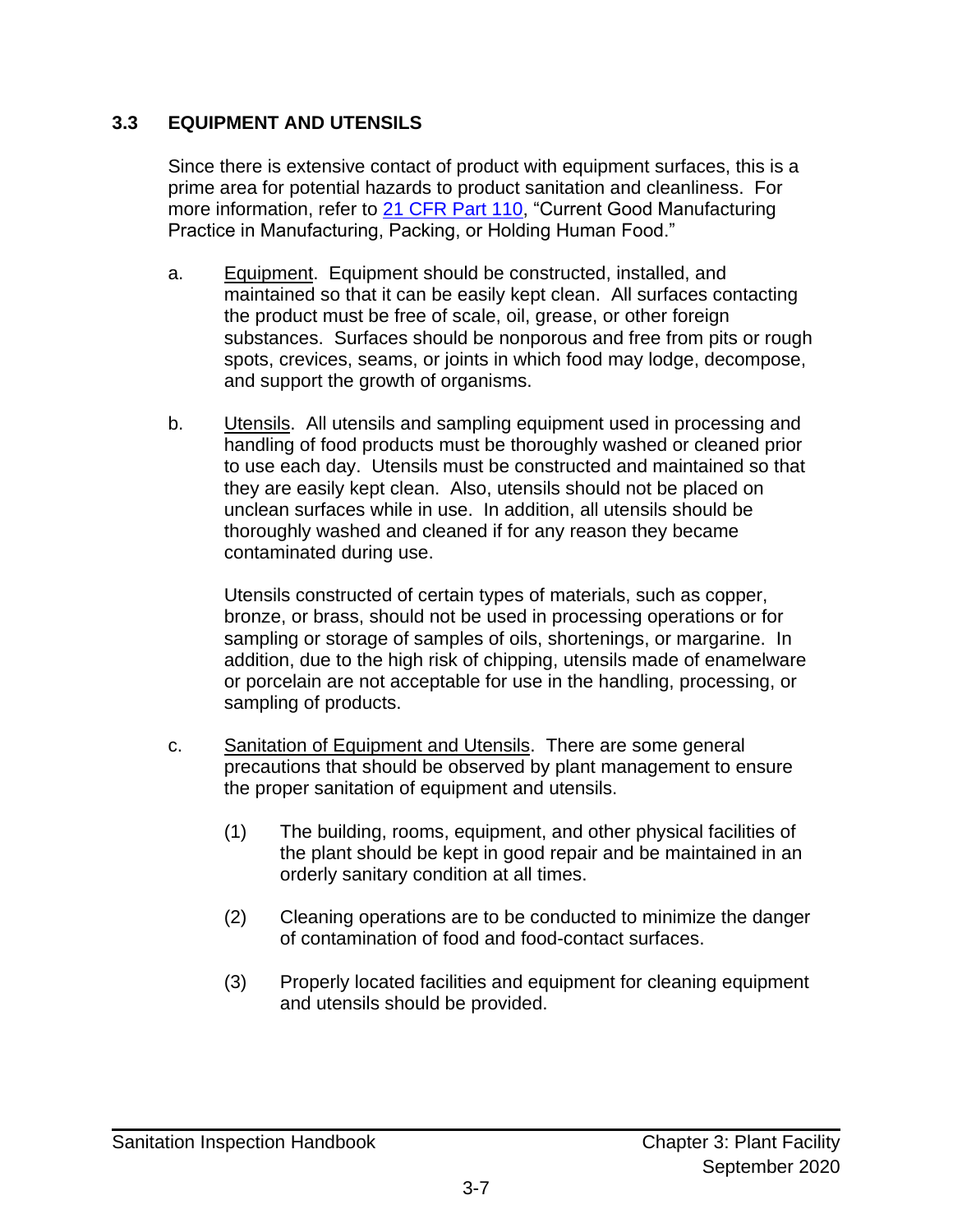- (4) When an inspector determines that any equipment or utensils are unclean, these should not be used again until properly cleaned.
- (5) Sanitizing agents must not be used as a substitute for thorough and effective cleaning. Sanitizing residues must be removed from edible product equipment and utensils by thoroughly rinsing with clean water before the equipment or utensils are used again for handling products.
- (6) Supplies which might contact edible products must be handled and stored under sanitary condition. Adequate measures should be taken to prevent dust collection, contamination from footwear, insects, rodents, or other sources.
- (7) Staples from metal stitching machines represent a source of potential contamination of food products from bits and pieces of the metal staples. Operation of machines near open containers or in close proximity to the processing lines should not be permitted if there is any possibility of product contamination. In addition, metal-stapled cartons and wire-bound boxes should be opened with great care if they are in the vicinity of open containers or the processing line.
- d. Storage and Handling of Cleaned Portable Equipment and Utensils. Processing and sampling equipment and utensils, after cleaning, should be stored and maintained in such a manner as to be protected from any sources of contamination. If there is any question as to the cleanliness of these items, they should be rewashed and cleaned prior to their use.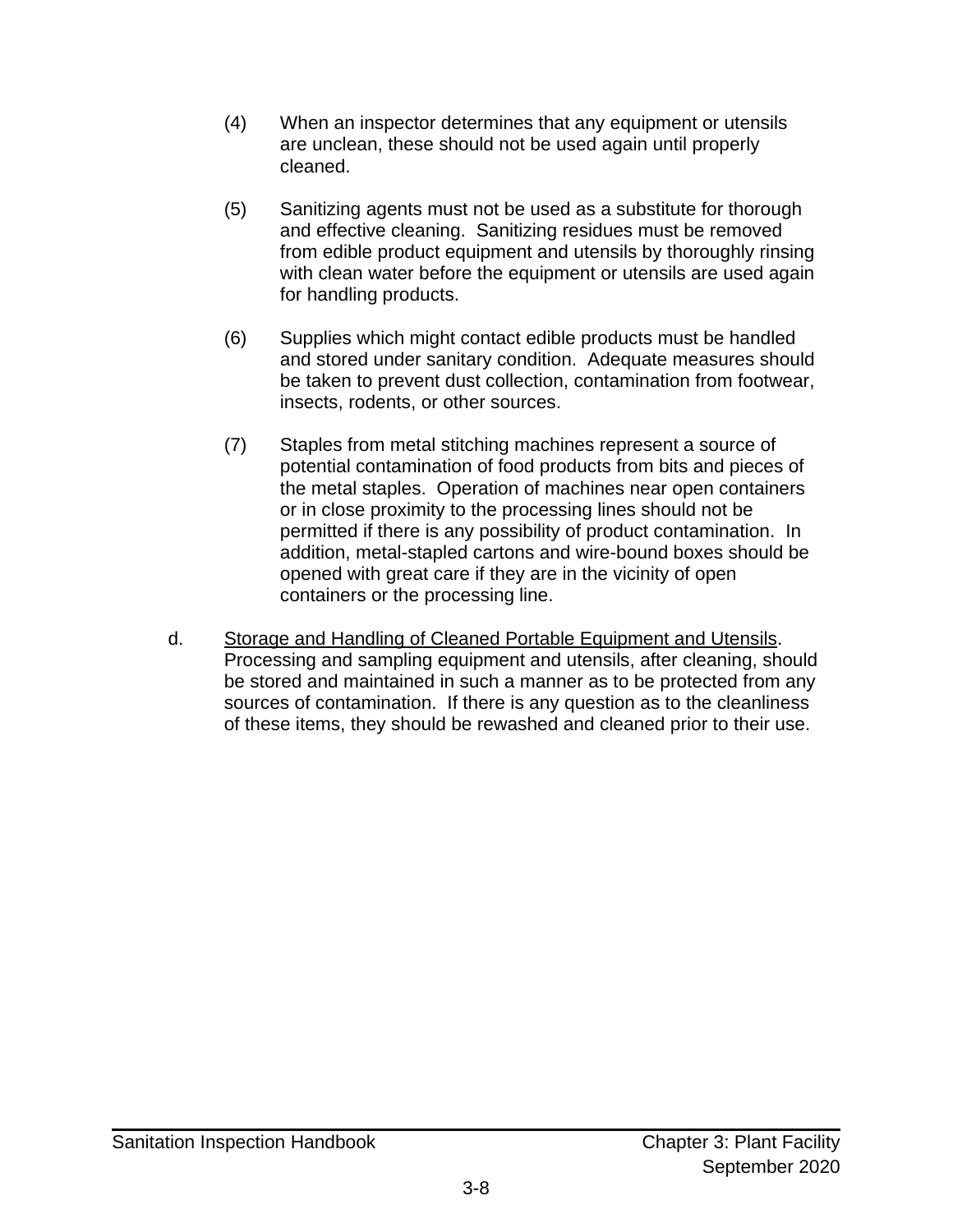#### <span id="page-24-0"></span>**3.4 SANITARY FACILITIES AND CONTROLS**

For more information, refer to [21 CFR Part 110,](https://www.ecfr.gov/cgi-bin/text-idx?SID=8c603c9ca0451e5f344a2a4107d69426&mc=true&node=pt21.2.110&rgn=div5#se21.2.110_120) "Current Good Manufacturing Practice in Manufacturing, Packing, or Holding Human Food."

a. Potable Water. An adequate supply of fresh, clean water is of primary importance in sanitation programs and plant operations. The first requirement is that the water supply in the plant be "potable." This simply means drinkable or safe for human consumption without further treatment, such as boiling or adding chemicals.

Potability requirements consist of the following general considerations:

- (1) Physical Characteristics. Water should contain no impurity which would cause offense to the sense of sight, taste, or smell.
- (2) Microbiological Quality. Water should not contain any microorganisms that would be a potential threat to human health.
- (3) Chemical Characteristics. Water should not contain any chemical impurities in concentrations which may be hazardous to the health of consumers.
- (4) Radioactivity. Exposure of humans to radiation is harmful; therefore, water should not contain radioactive materials.
- b. Nonpotable Water Supply. At a minimum, the plant water supply must pass the tests prescribed for potability in the "Drinking Water Standards" issued by the Public Health Service of Health and Human Services. Water from any source not approved and certified as potable must be deemed nonpotable.

In some plants, the supply of potable water is limited and costly and a nonpotable supply from a river, lake, or unapproved well is made available. This water may be used in certain restricted areas, but special attention must be given that no cross connection exists between the potable and nonpotable water supplies. Nonpotable water is permitted only in those parts of the plant where no edible product is handled or prepared. Then it is only for limited purposes, such as on ammonia condensers not connected with the potable water supply, in connection with washing equipment used for other than production of edible products, and in sewer lines for moving heavy solids in the sewage.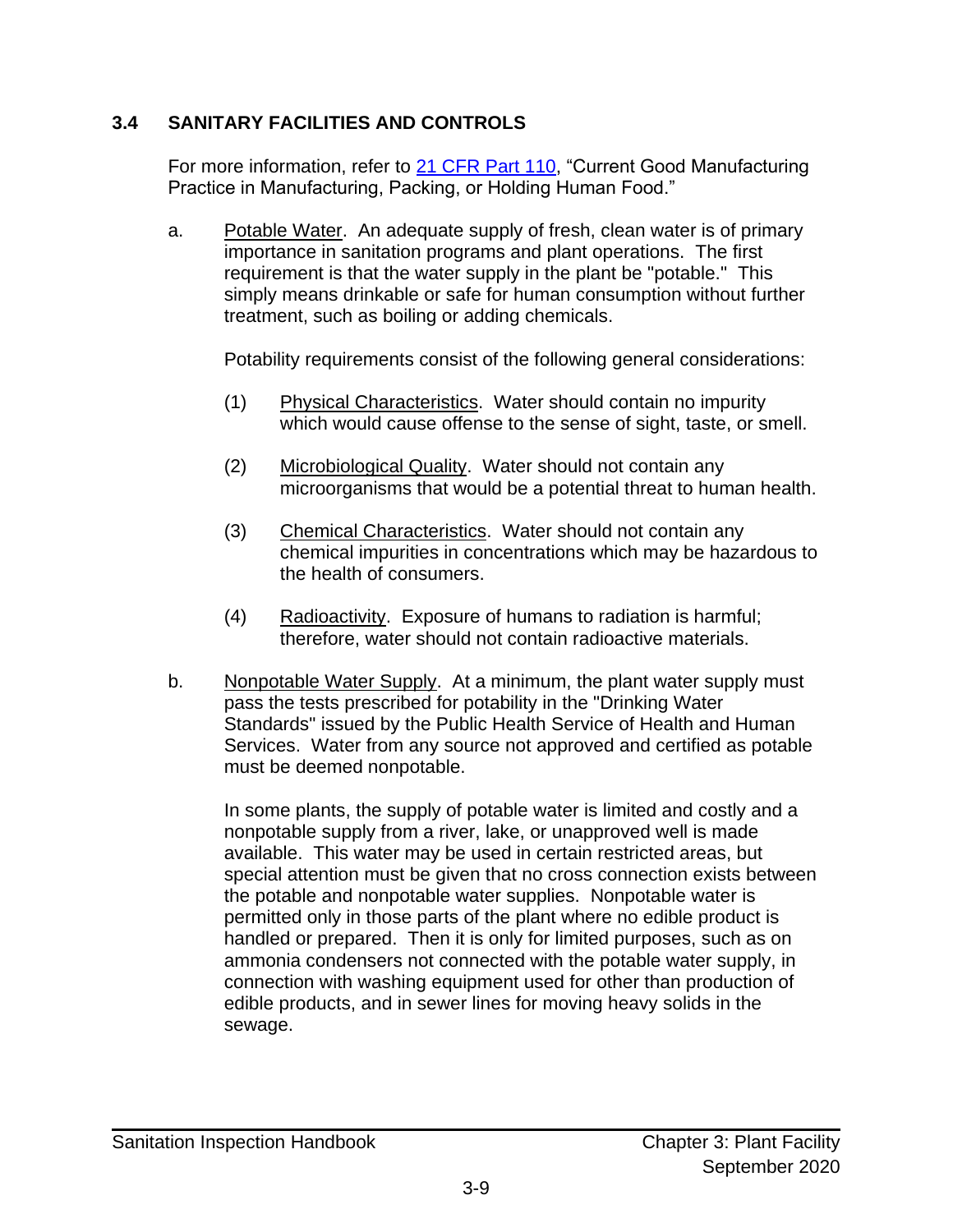Nonpotable water is not permitted for washing floors or other areas or equipment involved in moving materials to and from edible product departments.

In all cases, nonpotable water lines must be clearly identified and must not be cross connected with the potable water supply lines.

Arrangements can be made for emergency fire-fighting connections between the potable and nonpotable systems, but a complete break in the piping must routinely exist. Valves alone cannot be used as the means of separations, as they may leak or be opened accidentally. In each case, such emergency fire-fighting connections must be approved by local authorities.

c. Reuse of Water. There are certain situations where potable water may be reused for the identical, original purpose within a plant. Reuse of water may be approved for such purposes as in vapor lines leading from deodorizers used in preparation of shortening and similar edible products and in equipment used for chilling of canned products.

All pipelines, reservoirs, tanks, cooling towers, and like equipment employed in handling the reused water must be constructed and installed so as to facilitate their cleaning and inspection. Supply lines for potable water must be installed so as to prevent back siphonage. (Back siphonage is the backflow of used, contaminated, or polluted water from a plumbing fixture, equipment, or other source into a water supply pipe due to a negative pressure in such pipe or supply system.)

Complete draining and disposal of the reused water, effective cleaning of the equipment, and renewal with fresh potable water must be accomplished frequently enough to ensure an acceptable supply of water for the purpose intended.

d. Sewage Disposal. The sewage disposal facilities utilized by the plant must be acceptable to the local authorities having jurisdiction over such matters. If the inspector suspects that the sewage disposal facilities are not acceptable for any reason, he or she should check with the local authorities responsible for the approval of the plant's sewage system to determine that the system has been approved.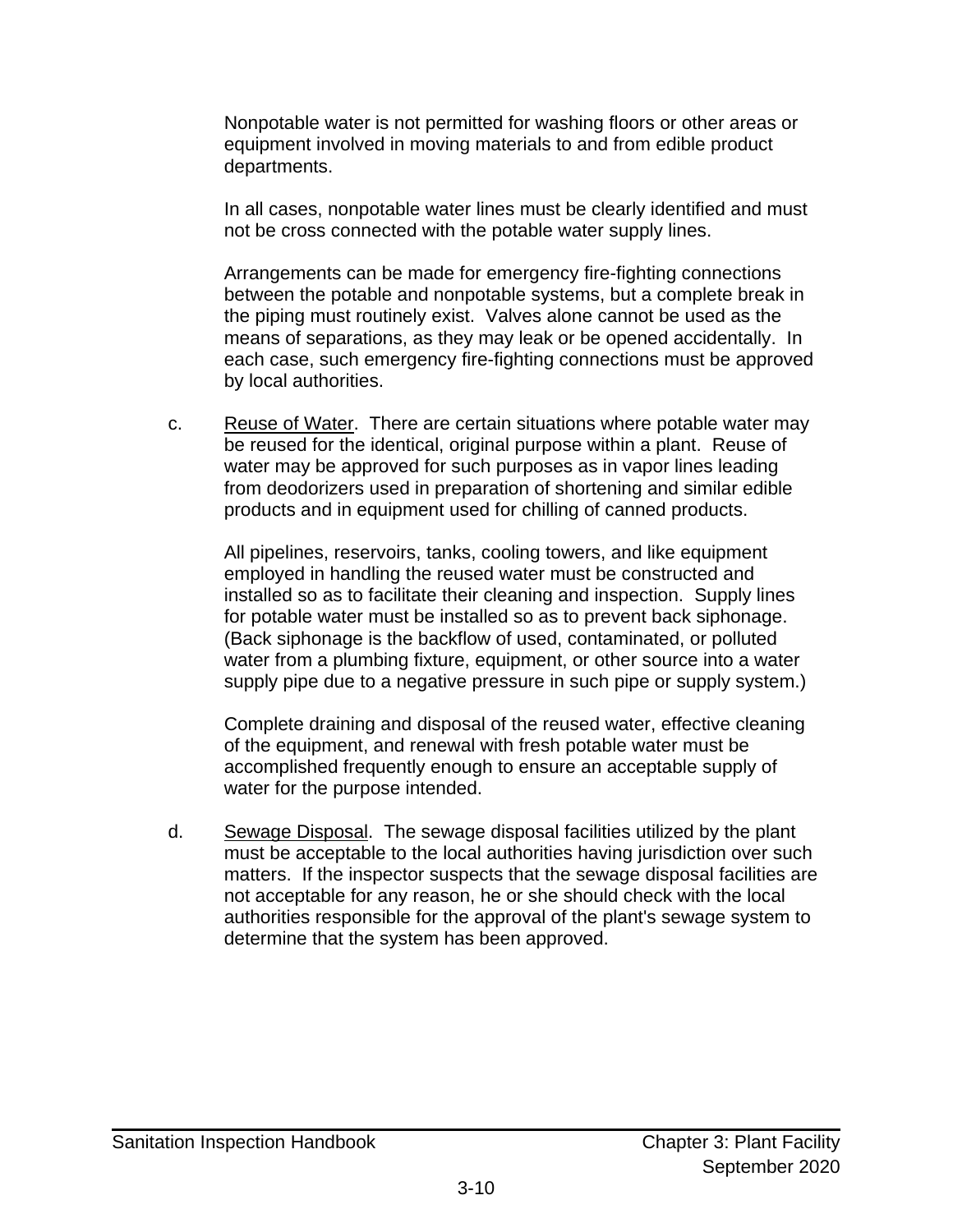e. Plumbing. Plumbing is a particularly important consideration in food plants. If plumbing is improperly installed or maintained, a variety of public health hazards, such as cross connections, back siphonage, drainage system stoppage, or overhead leakage may occur. Any of these conditions can result in serious contamination of the water supply, product, equipment, or utensils or create obnoxious odors or other nuisances.

In general, all plumbing should be sized, installed, and maintained in accordance with applicable state and local plumbing laws, ordinances, and regulations. If an inspector suspects that any part of the plumbing system does not meet with local requirements, the plant management should be requested to furnish evidence that the questionable system meets all local requirements.

f. Toilet Facilities. Toilet facilities must meet the requirements of the [Occupational Safety and Health Act of 1970](https://www.osha.gov/laws-regs/oshact/completeoshact) and the FDA's Good Manufacturing Practice Regulations of 1969 (21 CFR, [Part 110.37\)](https://www.ecfr.gov/cgi-bin/text-idx?SID=9cf71bcd76ee61164dca21efdbf5e4dd&mc=true&node=pt21.2.110&rgn=div5#se21.2.110_137). The facilities must be maintained in a sanitary condition and kept in good repair at all times. Restroom facilities must be so constructed that they do not open directly into rooms or areas where ingredients or products are handled, processed, or stored. Entrance through an intervening dressing room or ventilated restroom vestibule is permissible. Restroom facilities and vestibules must have self-closing doors completely filling the openings.

Adequate ventilation of restrooms is also critical because of the possibility of objectionable odors entering production areas. Restroom facilities without air conditioning should be effectively ventilated mechanically by means of an exhaust fan with a duct conveying the foul air to the outside. Conveniently located wall-mounted tissue dispensers must be provided and maintained so they remain functional and contain an adequate supply of tissue. It is important that tissue be available without the user being required to handle the tissue roll.

Rigid standards of sanitation must be maintained in the restrooms. Special attention must be given to ensure that toilets and urinals are clean and functional at all times. Blockage of toilets or urinals dictates immediate attention by plant management. If the floors become contaminated with human wastes, the entire room must be declared unfit for use until repairs are made and a thorough cleaning and sanitizing of the floor is accomplished.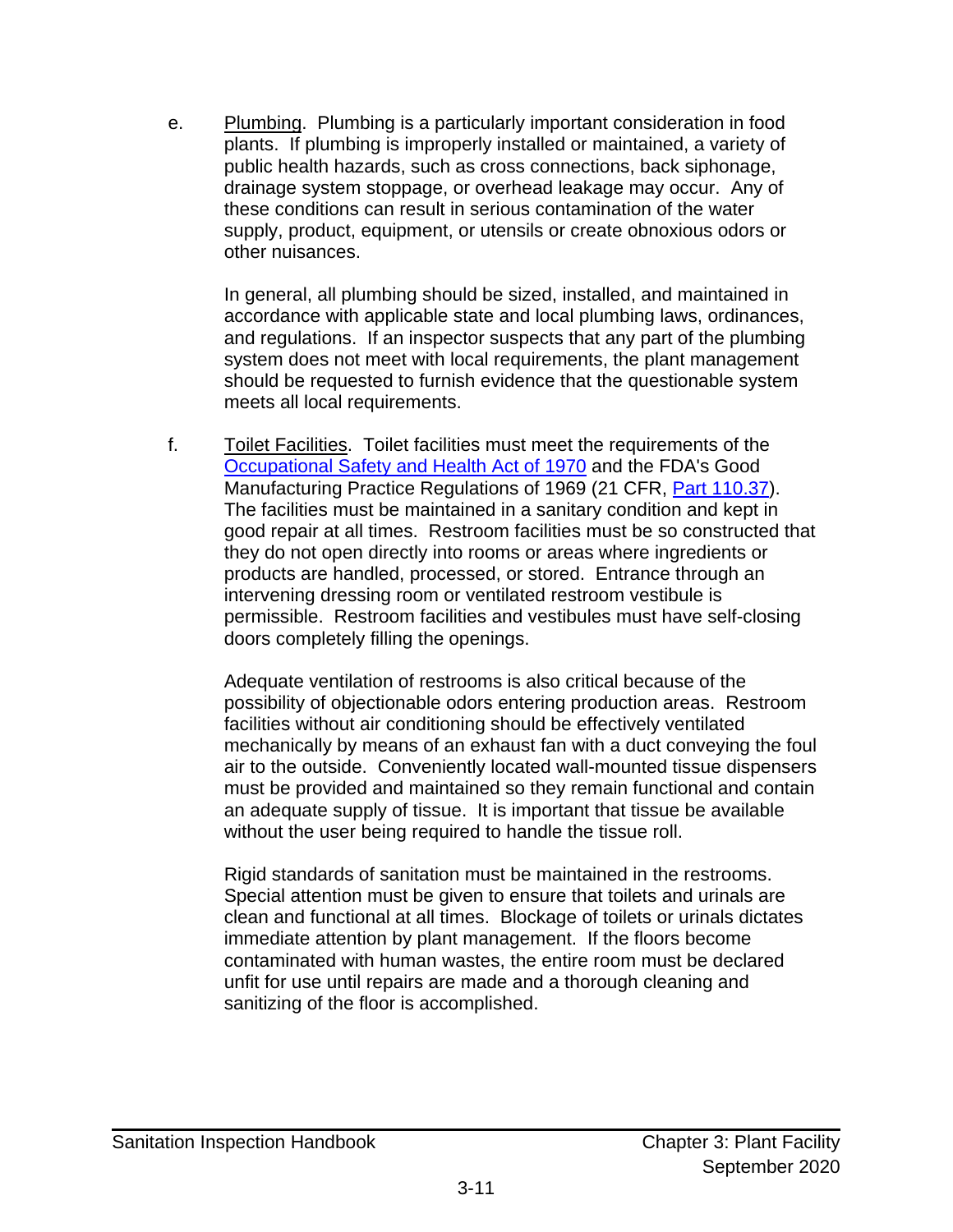When making an inspection of toilet facilities, arrangements should be made with plant management for entrance and examination of the toilet facilities used by the opposite sex.

Signs must be posted directing employees to wash their hands with cleaning soap or detergent immediately after using toilets.

g. Hand-Washing Facilities. Hands often become soiled in the performance of routine duties in and about the plant, so convenient location of hand-washing facilities is desirable.

Pedal-operated, hand-washing facilities are desirable so that touching knobs or levers that have been contaminated by unwashed hands is not required. Facilities must have tepid water and soap for hand washing, sanitary towel service or suitable drying devices, and, where appropriate, easily cleanable waste receptacles.

h. Rubbish Disposal. In food processing plants, control and disposal of wastes is a major concern. In most instances, the plant's waste represents most of the contaminants and filth that the sanitation program has eliminated from actual or potential contact with edible products. It is essential that this material be disposed of in a manner that does not pose a further threat to edible products or human health. Disposal of trash by burning should be performed according to local ordinances only.

In addition, plant wastes by their very nature have a high nuisance potential. Rubbish, such as used paper towels, cartons, office waste, labeling materials, floor sweepings, etc., frequently can be a sanitation problem. Suitable containers or trash cans, with tight-fitting lids, must be conveniently located throughout the plant. These should be emptied frequently so that the accumulation of rubbish prior to its removal does not cause a sanitation problem.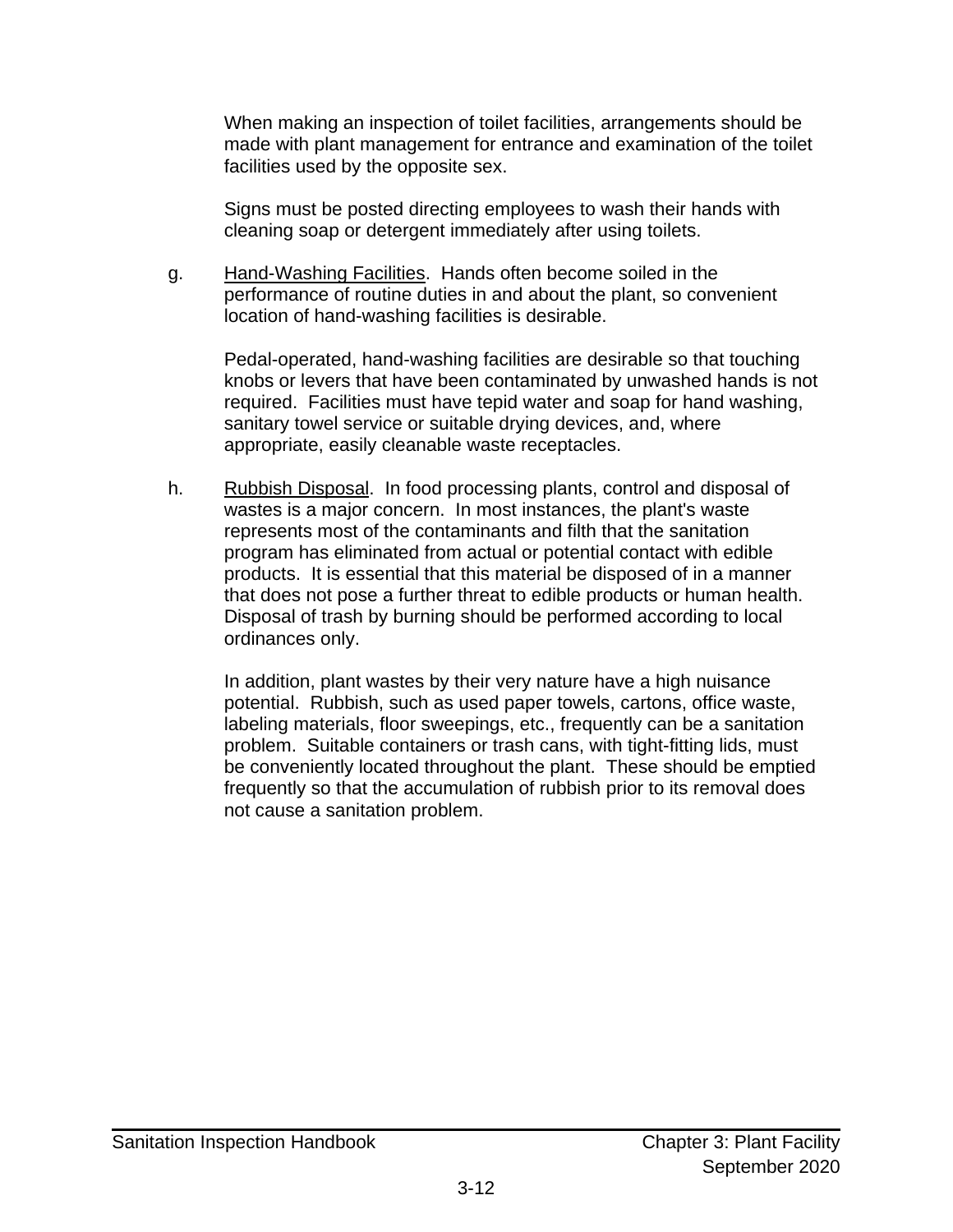#### **CHAPTER 4: SANITATION INSPECTIONS**

#### **CONTENTS**

<span id="page-28-0"></span>

| 4.1 |                                                         |  |
|-----|---------------------------------------------------------|--|
| 4.2 |                                                         |  |
| 4.3 |                                                         |  |
| 4.4 |                                                         |  |
| 4.5 |                                                         |  |
| 4.6 |                                                         |  |
| 4.7 | CONDITIONAL WITHHOLDING OF INSPECTION SERVICES 4-13     |  |
| 4.8 |                                                         |  |
|     | ATTACHMENT 1: FGIS 952 - SANITATION INSPECTION REPORT   |  |
|     | ATTACHMENT 2: FGIS 952-1 - SANITATION INSPECTION REPORT |  |
|     | ATTACHMENT 3: FGIS 952-2 - SANITATION INSPECTION REPORT |  |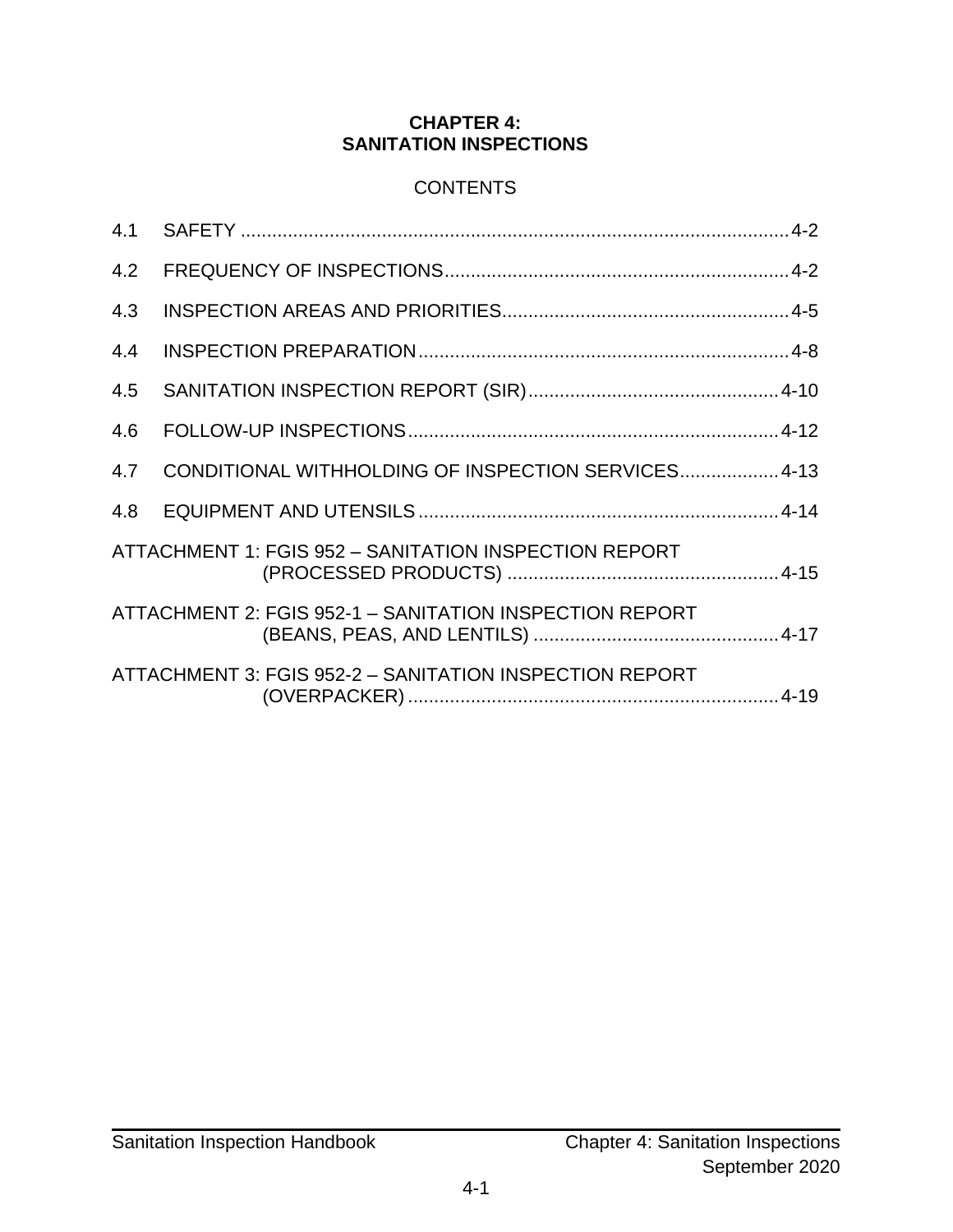#### <span id="page-29-0"></span>**4.1 SAFETY<sup>2</sup>**

Generally, official personnel should follow the below guidelines:

- a. Comply with all pertinent [Occupational Safety and Health](https://www.ecfr.gov/cgi-bin/text-idx?gp=&SID=4836b0aceb839ee36a53086339ae39a6&mc=true&tpl=/ecfrbrowse/Title29/29chapterXVII.tpl)  [Administration](https://www.ecfr.gov/cgi-bin/text-idx?gp=&SID=4836b0aceb839ee36a53086339ae39a6&mc=true&tpl=/ecfrbrowse/Title29/29chapterXVII.tpl) requirements (e.g., 29 CFR 1910-60).
- b. Obey all posted warning signs and wear appropriate protective equipment when conditions warrant (e.g., hard hats, dust masks when necessary, ear protection when the noise level in the plant is high, and eye protection).
- <span id="page-29-1"></span>c. Ensure that adequate first aid and rescue equipment is available and identify the individual responsible for this equipment so that quick access to the equipment can be made in case of an emergency.

#### <span id="page-29-2"></span>**4.2 FREQUENCY OF INSPECTIONS**

Initial and subsequent sanitation inspections must be performed in plants that are processing or intend to process products requiring USDA inspection for quality or grade when (1) the product inspected is processed under a contract with Federal, State, or local governments, (2) the product inspected is processed under a contract requiring sanitation inspection or conformance with FDA regulations, or (3) the plant requests a sanitation inspection.

- a. Initial plant sanitation inspections are performed when plants:
	- (1) Have not had a previous contract for which FGIS had inspection responsibility;
	- (2) Have not been inspected and found to be in a sanitary condition by USDA, FDA, or State or local authorities within the past 3 months;
	- (3) May have been renovated or otherwise altered significantly since the last inspection; and
	- (4) Are planning to produce a significantly different type of product than the type they normally produce.

<sup>&</sup>lt;sup>2</sup> The requirements in this section are mandatory for FGIS employees. All others are strongly encouraged to also follow the guidelines.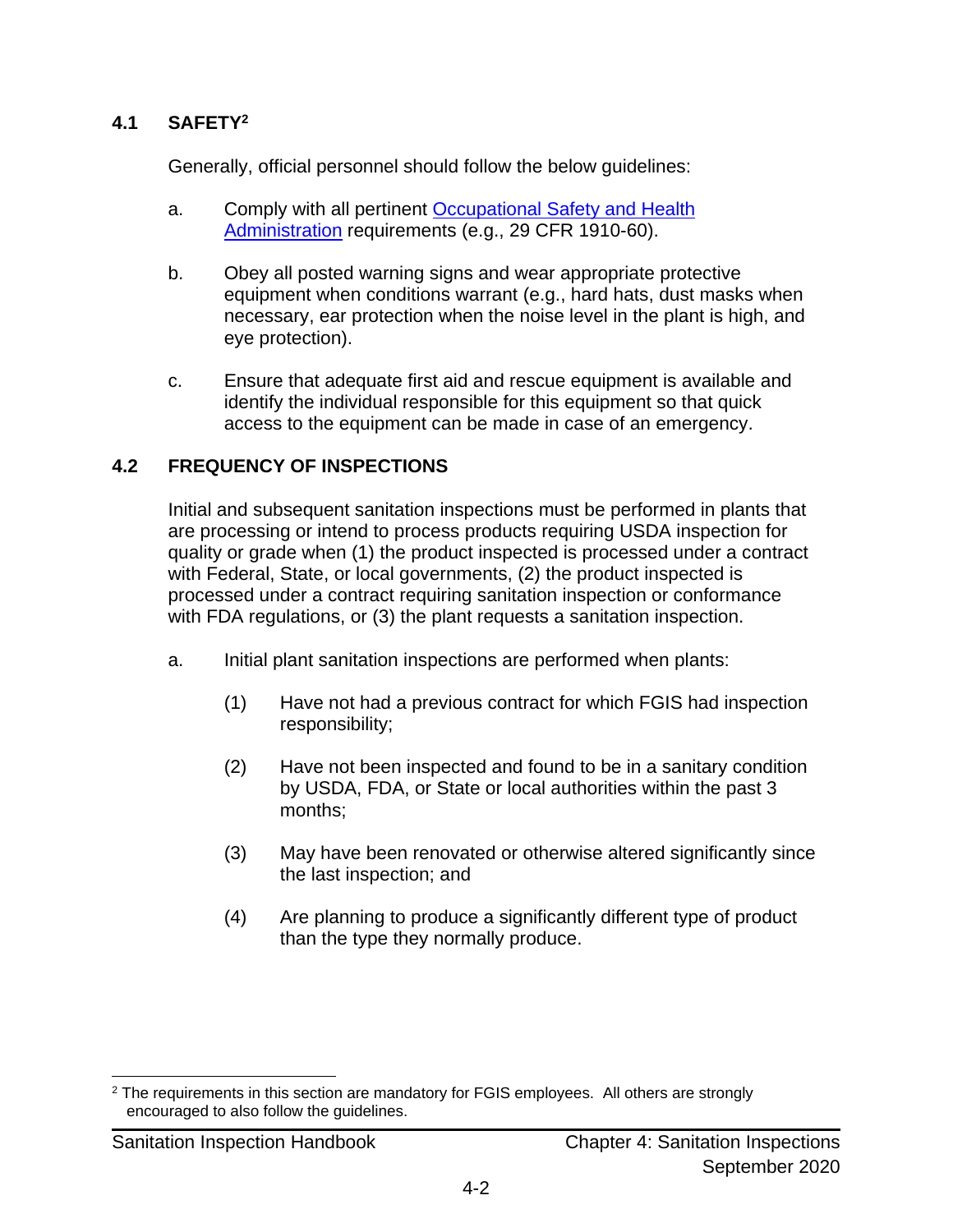- b. Plant Visits. During these visits official personnel must:
	- (1) Determine the capability of the plant to produce a sound, wholesome product of consistent quality and quantity (e.g., conduct a sanitation inspection, determine the plant's quality control points);
	- (2) Establish or maintain contact with appropriate plant personnel so that good relations and communications may be effected;
	- (3) Determine the most efficient, reliable, and economical means of conducting official inspection services;
	- (4) Ensure that the plant understands the contractual requirements; and
	- (5) Ensure that the plant understands FGIS procedures (i.e., inspection, request for service, billing, subsequent inspections).

If it is impractical to visit a plant prior to performing inspection services, FOMs or cooperator managers must contact the appropriate plant personnel by telephone to determine as much of the above information as possible. In this situation, visit the plant as soon as possible after inspection begins. Unresolved differences or difficulties should be reported to the Office of the Director for assistance.

- c. Subsequent plant sanitation inspections are performed:
	- (1) In accordance with the following schedules:
		- (a) Processed Commodities and Rice. (Refer to [FGIS-952.](https://www.ams.usda.gov/resources/fgis-952-sanitation-inspection-report-processed-products))
			- 1 In 6 months, if the plant received a Sanitation [Inspection Report](https://www.ams.usda.gov/resources/fgis-952-sanitation-inspection-report-processed-products) (SIR) score of 0-30 on the last sanitation inspection.
			- 2 In 2 months, if the plant received an SIR score of 31-75 on the last sanitation inspection.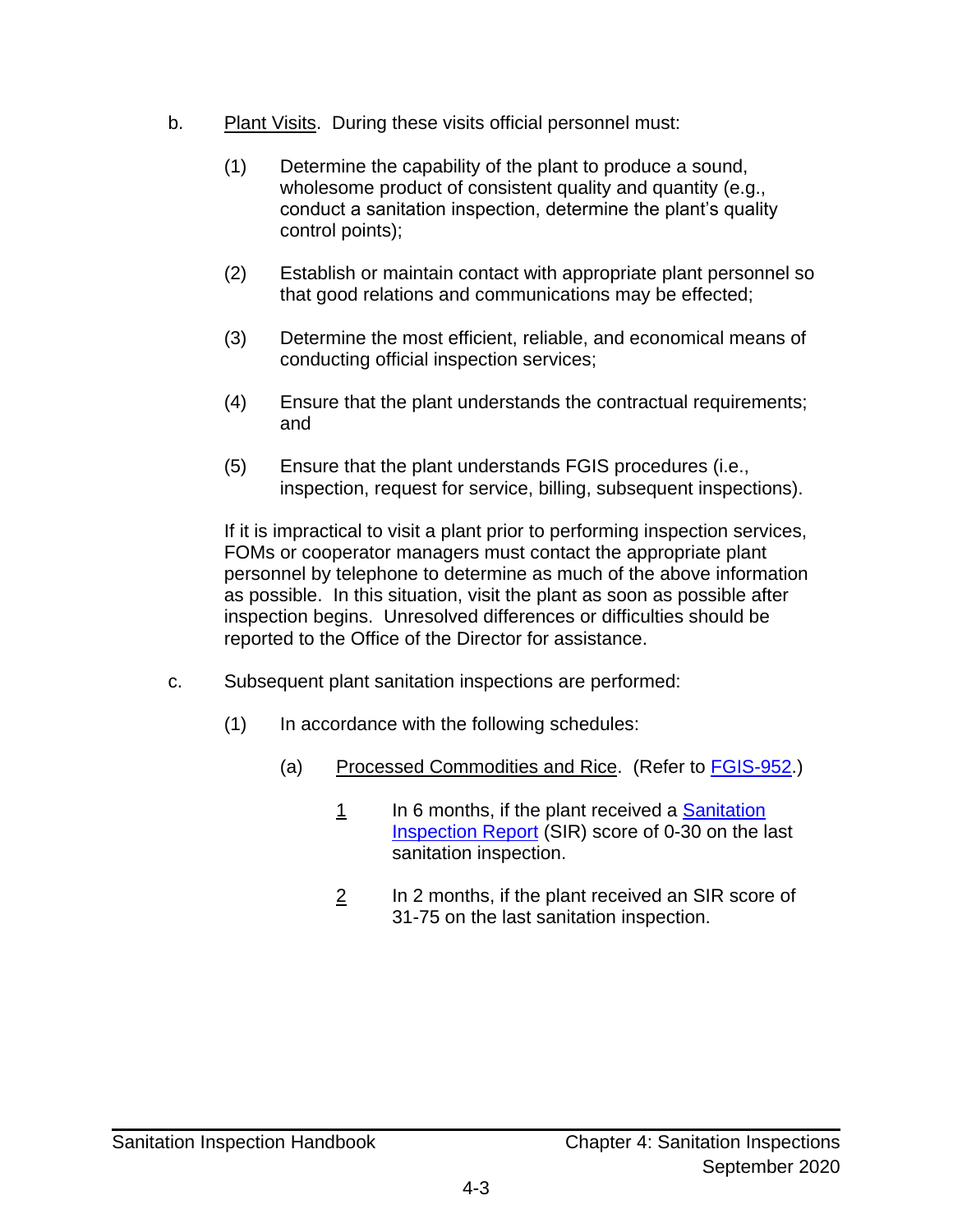- $\frac{3}{2}$  In 3 months, if the plant is producing products that require Salmonella testing under government contracts, unless conditions are such that more frequent inspections are necessary. Environmental material samples must be obtained and forwarded to the Technology and Science Division (TSD) according to the **Processed Commodities** [Handbook.](https://www.ams.usda.gov/publications/content/fgis-pdf-handbooks)
- 4 When Section XII, Cooling and Refrigeration Facilities, is not applicable, perform subsequent inspections in 6 months if the SIR score on last visit was 0-21; in 2 months if the SIR score was 22-53.
- (b) Beans, Peas, and Lentils. (Refer to [FGIS 952-1.](https://www.ams.usda.gov/resources/fgis-952-1-sanitation-inspection-report-beans-peas-and-lentils))
	- $1$  In 6 months, if the plant received an SIR score of 0-20 on the last sanitation inspection.
	- $2$  In 2 months, if the plant received an SIR score of 21-45 on the last sanitation inspection.
- (c) Overpacker. (Refer to FGIS [952-2.](https://www.ams.usda.gov/resources/fgis-952-2-sanitation-inspection-report-overpacker))
	- $1$  In 6 months, if the plant received an SIR score of 0-8 on the last sanitation inspection.
	- 2 In 2 months, if the plant received an SIR score of 9- 20 on the last sanitation inspection.
- (2) When plant operations have been shut down for a period of 2 weeks or longer.
- (3) When plants have been renovated or otherwise altered significantly since the last inspection.
- (4) As frequently as may be warranted because of unusual or special circumstances, such as flood, fire, strike, or an unexpected deterioration in plant sanitation.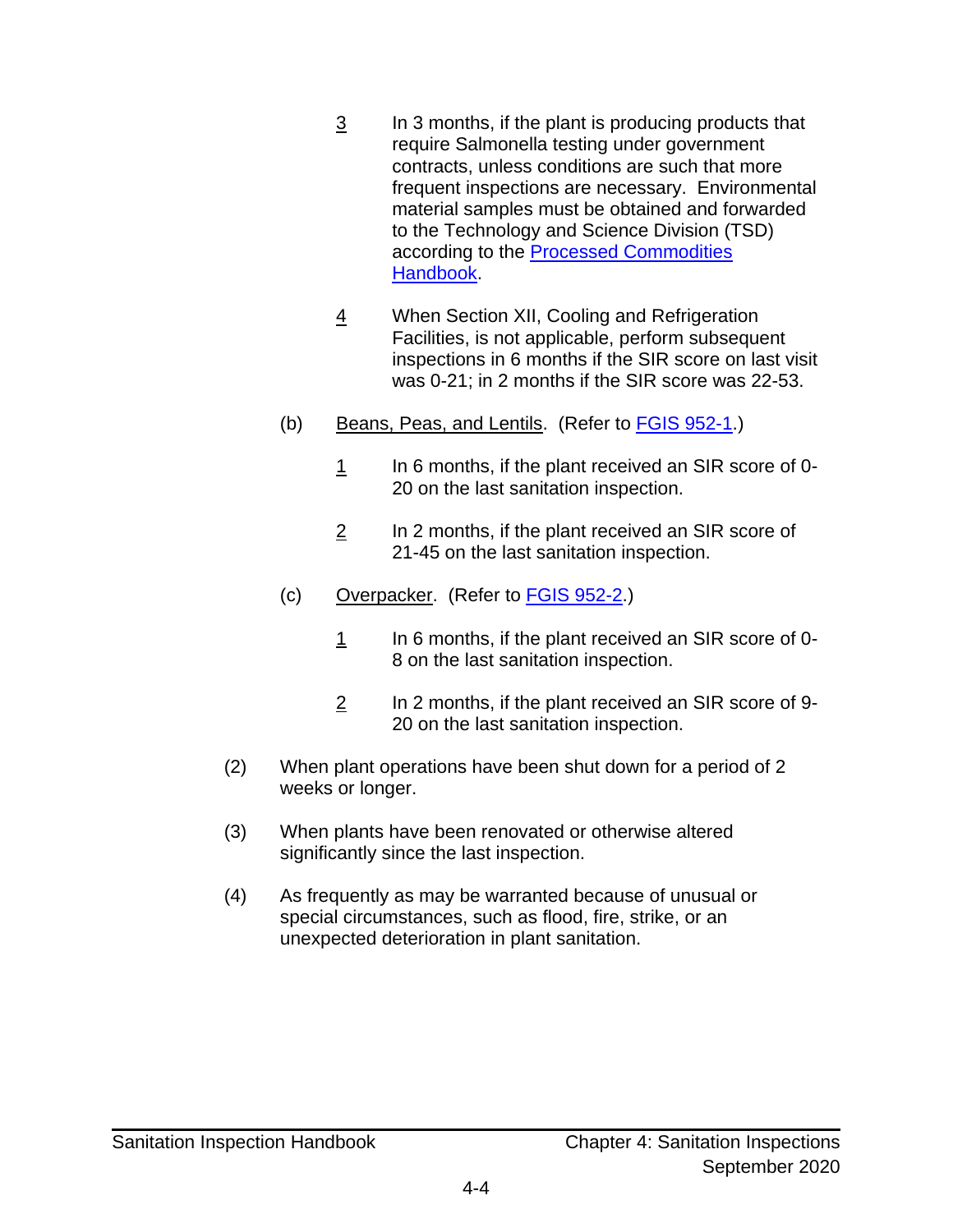#### <span id="page-32-0"></span>**4.3 INSPECTION AREAS AND PRIORITIES**

- a. General. Sanitation examination consists of three general areas:
	- (1) Product handling which includes such items as sanitary processing, equipment and utensils sanitation, hand washing, etc.
	- (2) Plant housekeeping, such as floor cleaning, trash removal, control of smoking and spitting, prevention of unnecessary accumulation of spills and broken containers, insect and rodent control, etc.
	- (3) Problem detecting, such as identifying potential problems that will need attention before the next operation begins or the need for scheduling for cleaning, repair, maintenance, or replacement.
- b. Inspection Priorities. The chief concern of sanitation is the protection of the product from contamination; therefore, give the product primary consideration. Establish priorities based on the relative importance of different types of contamination.

The following categories are given as general guidelines which should be helpful to all who are concerned with the production of clean products.

(1) Direct Product Contamination. This is the most critical category and involves situations that result in direct product contamination. These situations require immediate and effective correction. In inspecting equipment, the most critical surfaces are those that routinely contact the product, directly or indirectly, during the normal course of operation (e.g., table tops, inside surfaces of carts, processing equipment, workers' hands, surfaces handled by workers who alternately handle product).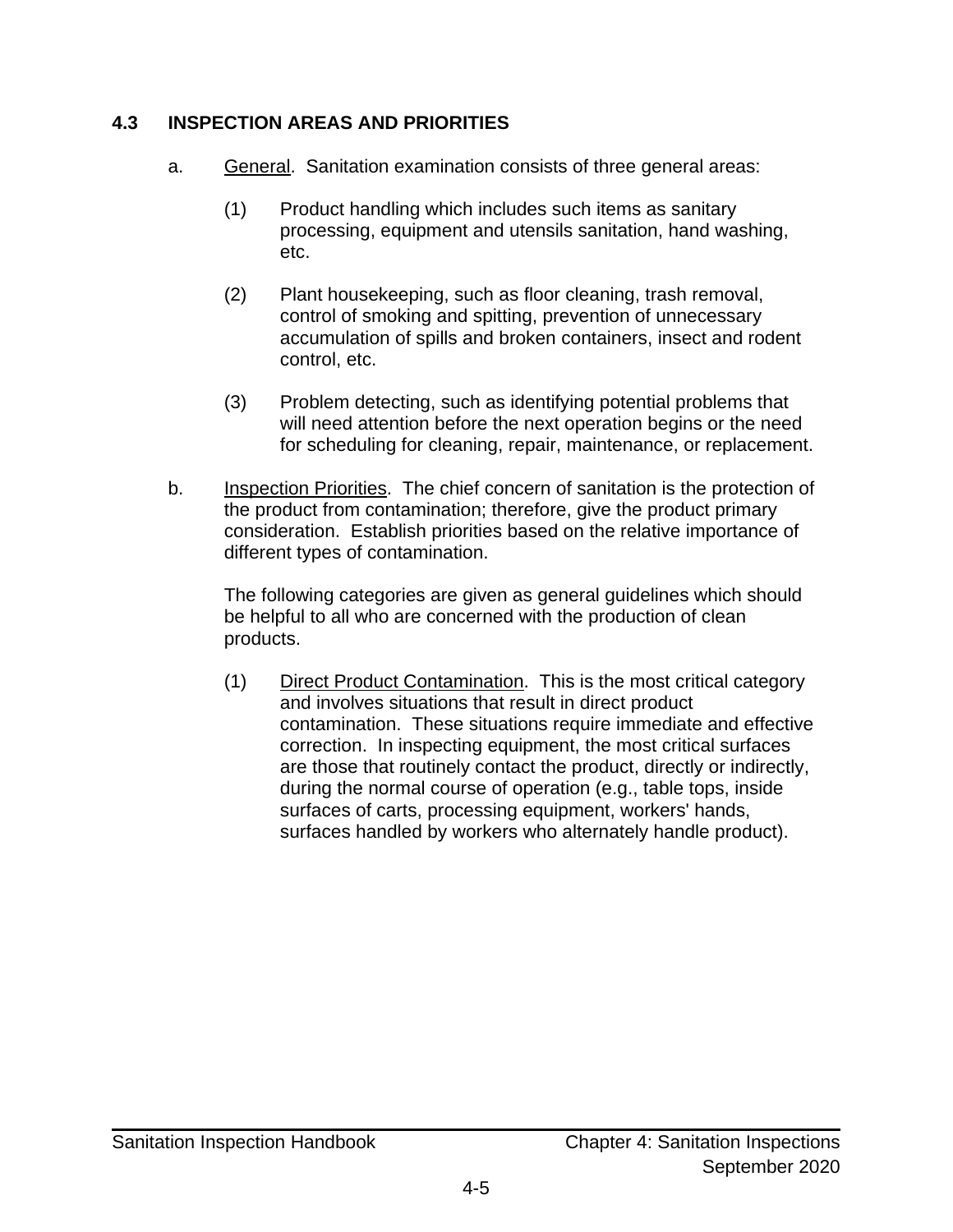These areas must be clean before operations involving their use begin. "Clean" in this instance is defined as free from all foreign material (e.g., rust, dust, lubricating grease, cleaning compounds, scale). It must look clean, feel clean, and smell clean. Although no microbiological standards have been established for equipment surfaces directly contacting the product, these surfaces should be cleaned by procedures designed to reduce to a minimum or eliminate bacterial contamination. The presence of any visible debris can reasonably be assumed to be a source of bacterial contamination.

- (2) Possible Product Contamination. Included in this category are areas or surfaces which have a reasonable possibility of product contact through the course of normal operations. Some examples include sampling devices; workers' clothing; outside surfaces of buckets, ladles, or containers; wiping or cleaning cloths; etc.
- (3) Potential Product Contamination. These are areas or surfaces that, while not normally in direct contact with the product, could potentially contact the product directly or indirectly, usually through accidental happenings. Some examples include floors, certain walls, scales, tables, platforms, etc. Usually, these are the areas that can be identified and cleaned before the next day's operation and programmed for periodic maintenance and cleaning.
- (4) Remote Product Contamination. These are areas or surfaces unlikely to constitute a direct hazard to the product but nonetheless must be cleaned (i.e., the wall behind a large piece of equipment, stairways). These problems can and should be corrected through a long-range sanitation program of established periodic cleaning and maintenance (e.g., window cleaning, floor sweeping, stairway cleaning).

The above categories are relative and not absolute. The degree of uncleanliness is very important. A grossly dirty item in the last category could become the first category of importance.

For example, window screens can become so dirty and dusty they become a source of direct product contamination, but it must be remembered they did not get that way overnight and should have been detected as a potential problem and corrected through the long- or medium-ranged cleaning and maintenance programs.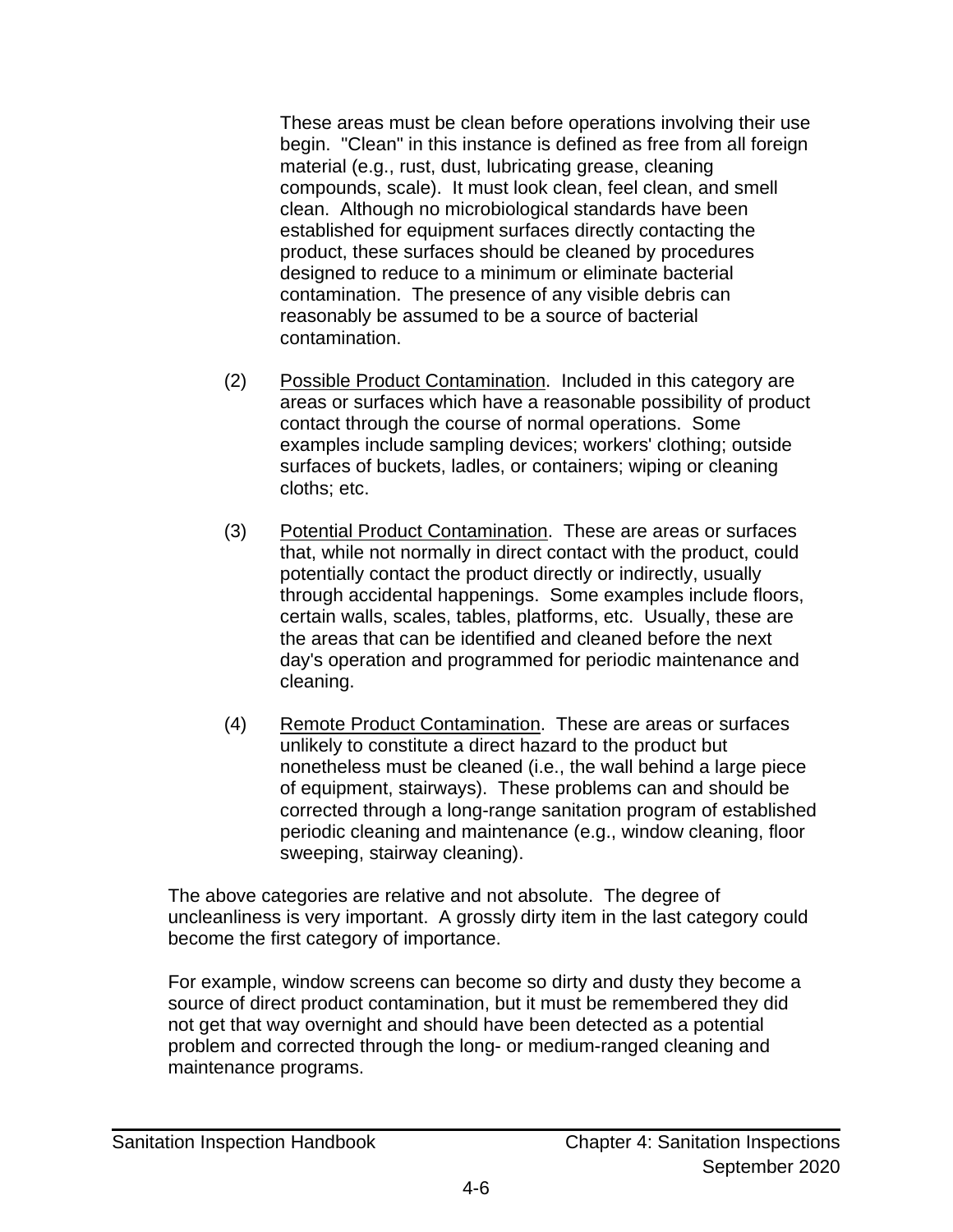Screens, as well as any other areas in the plant, must be scheduled for maintenance and cleaning as often as necessary to provide adequate product protection, whether this be on a daily, weekly, monthly, or other routine schedule.

Good sanitation eliminates all sources of direct product contamination and most, if not all, sources of possible contamination. Daily, weekly, or other periodic cleaning should be programmed for potential sources of contamination. Sources of remote contamination should be programmed for correction on a long-term basis.

Since the inspector cannot observe the operations all of the time, some means must be developed to ensure that good sanitation continues when the inspector is absent.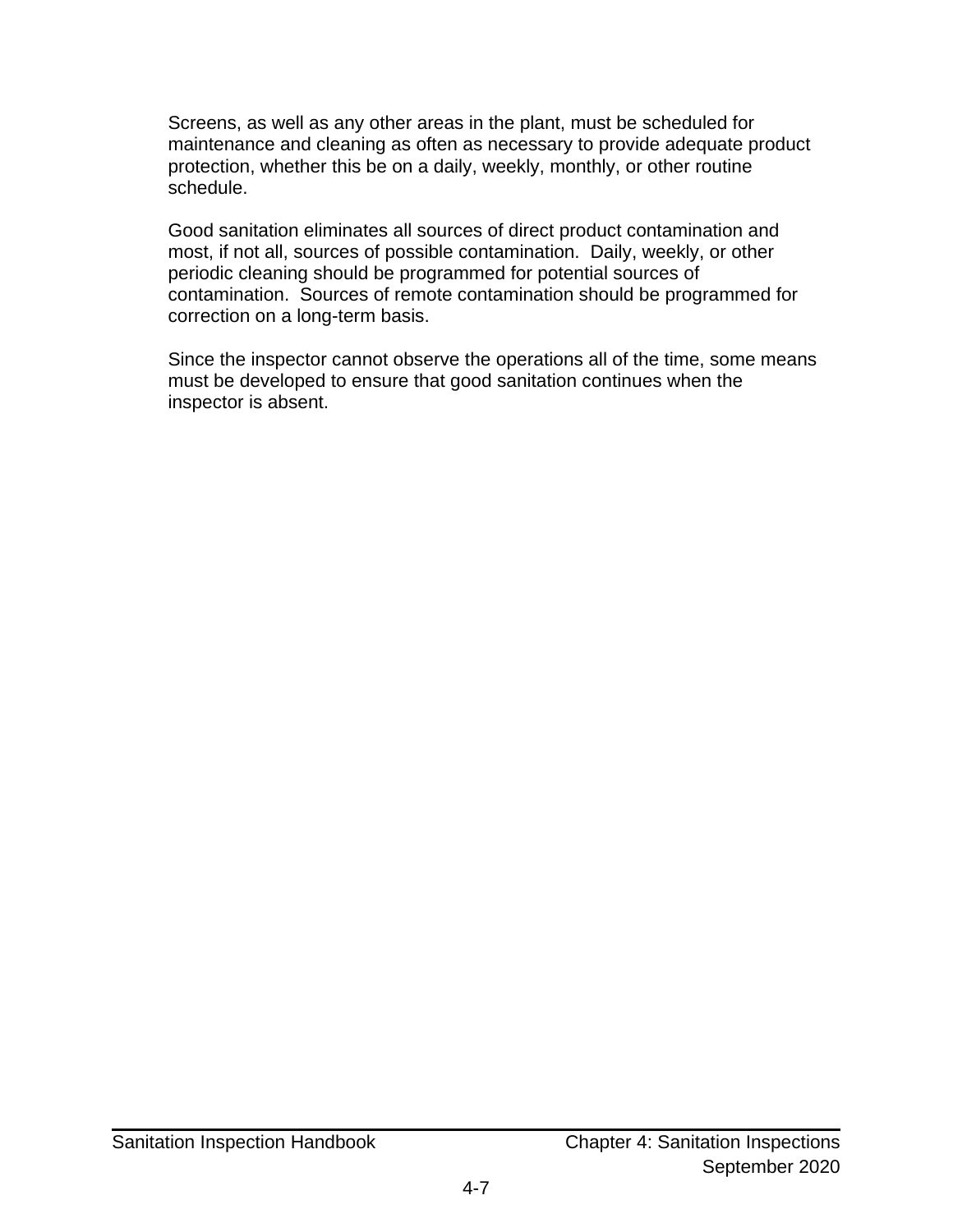#### <span id="page-35-0"></span>**4.4 INSPECTION PREPARATION<sup>3</sup>**

Sanitation is not limited to those who have USDA or plant responsibility. All inspectors and samplers on duty are responsible for being constantly alert to sanitary conditions while processing operations are in progress.

When making a sanitation inspection, the inspector should:

- a. Review previous sanitation inspection reports for the plant involved in order to identify specific problem areas that should have been corrected. (Check these areas closely.)
- b. Arrive at the plant unannounced.
- c. Immediately contact the plant manager or other responsible plant personnel and explain the purpose of the visit.
- d. Invite the plant manager or other plant representatives to accompany and witness the inspection of the plant. It is highly desirable that at least one plant employee who is in a responsible position accompany the inspector on the tour of the plant.

It is the duty of each inspector to keep the FOM informed. It is very advantageous for the FOM to have advance information when a plant protest or complaint is likely to occur. This will enable the inspector and the FOM to work as a team in obtaining the cooperation of plant management in correcting problem areas.

The FOM should be contacted when there are areas of doubt or problems with which the inspector may need assistance. The FOM is also interested in problems that may have significance in other plants, as well as situations where the inspector has achieved unusually good results.

<sup>&</sup>lt;sup>3</sup> Refer to [section 4.8,](#page-41-0) "Equipment and Utensils," for list of needed equipment and utensils.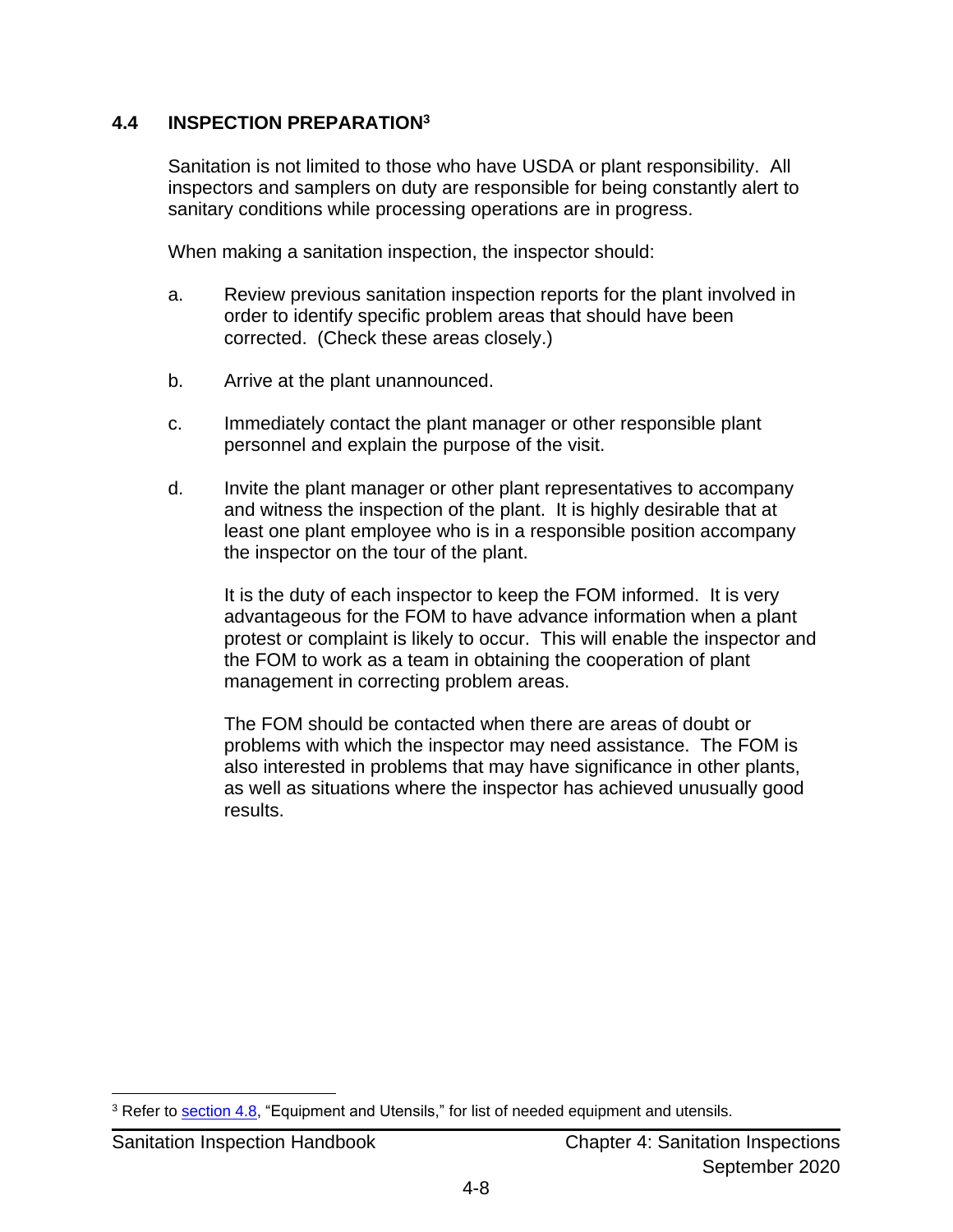The inspector should plan the inspection and avoid the haphazard approach. The inspector should keep in mind that areas hardest for them to reach and inspect are likewise the most difficult for cleanup personnel to reach. Also, the inspector's effectiveness can be increased by avoiding set patterns and definite time schedules. He should be thoroughly familiar with the appropriate Sanitation Inspection Report (SIR) used in performing the inspection. However, if the inspector is unfamiliar with the type of operation conducted at the plant, the inspector should start with the beginning of the product flow; that is, the receipt of the raw ingredients and work through the natural flow to the finished product.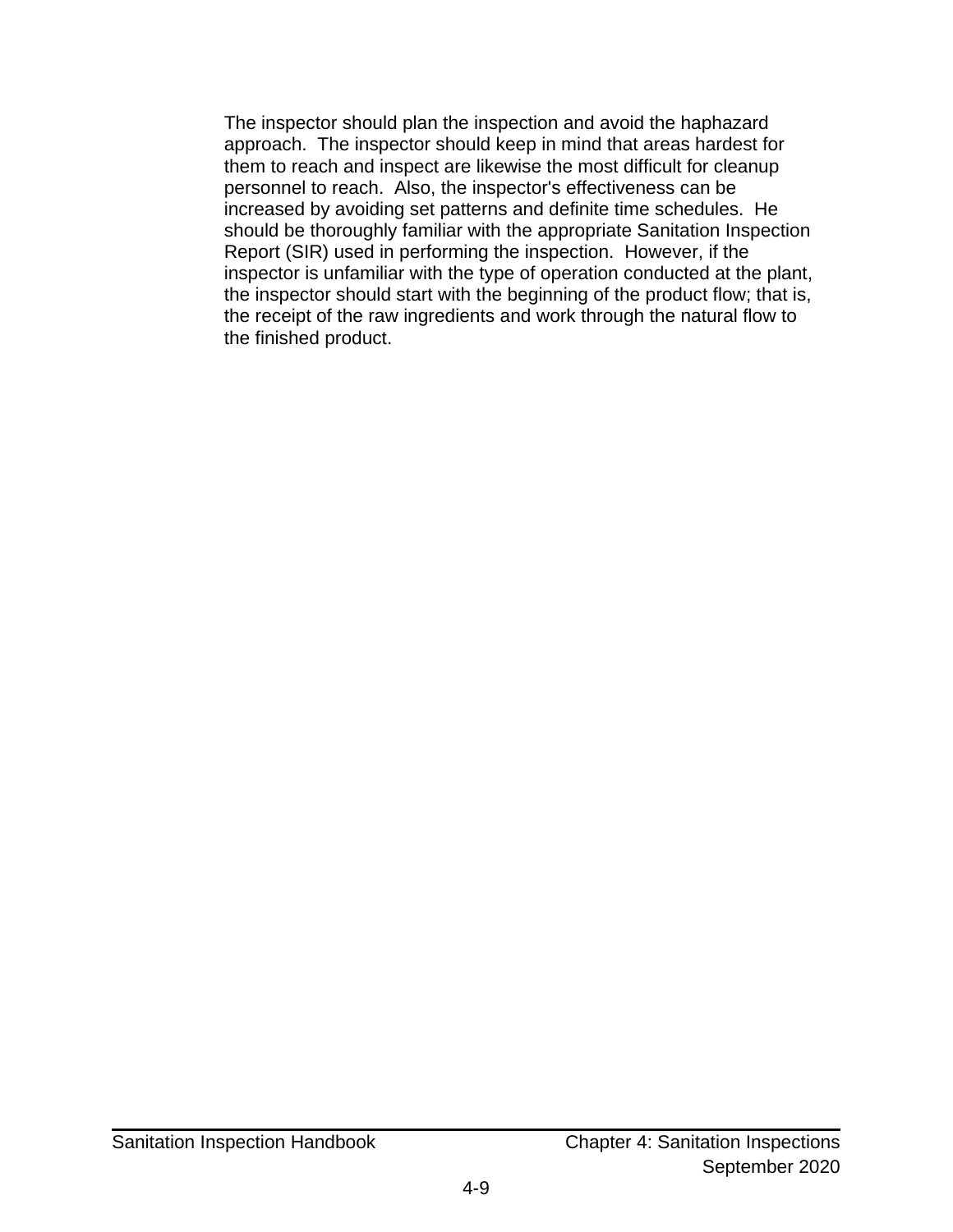#### <span id="page-37-0"></span>**4.5 SANITATION INSPECTION REPORT (SIR)**

The SIR lists the areas reviewed and compiles the defects received from a plant examination in order to properly assess and score the sanitary or insanitary plant conditions, according to the instructions provided. The appropriate SIR must be completed for each sanitation inspection performed, and the results will determine any necessary follow-up actions, as indicated on the report and outlined below.

The SIR for processed products [\(FGIS-952\)](https://www.ams.usda.gov/resources/fgis-952-sanitation-inspection-report-processed-products) must be used for all processed product and rice processing plants. SIRs that are specifically designated for bean, pea, and lentil processors, as well as military overpackers, must be used when making sanitation inspections of these activities [\(FGIS 952-1](https://www.ams.usda.gov/resources/fgis-952-1-sanitation-inspection-report-beans-peas-and-lentils) and [FGIS 952-2\)](https://www.ams.usda.gov/resources/fgis-952-2-sanitation-inspection-report-overpacker). An overpacker is a facility where small containers are put into larger containers. These forms are available, upon request, from the Policies, Procedures, and Market Analysis Branch.

The SIR must be completed and signed in the appropriate place by the inspector performing the sanitation inspection. Immediately upon completion of the SIR, a copy must be given to the plant representative. This copy will be the plant's written notification of the conditions found by the inspector.

a. Defect Points. Individual defects are listed on the SIR. The range of points assigned is based on the importance of the defect item to the maintenance of good sanitation in the plant. For example, the defect item "Presence or evidence of rodents in plant," is assigned a point range of 0 to 5; whereas "Waste not properly stored or contained" is assigned a point range of 0 to 3.

In performing a sanitation inspection, rate the defect item based on the inspector's best judgement as to the relative potential for product contamination. If the item is clean and presents no sanitation problem, assign 0 defect points to the item. If the item is relatively clean but could be improved upon, assign 1 or 2 defect points to the item. If the item is insanitary or presents a clear hazard to sanitary operations, assign the maximum defect points possible for that item.

All items assigned maximum defect points should be corrected within the time specified by the inspector. This is normally between the time the insanitary condition is discovered and the next shift or end of the next cleaning period, depending on the potential for product contamination.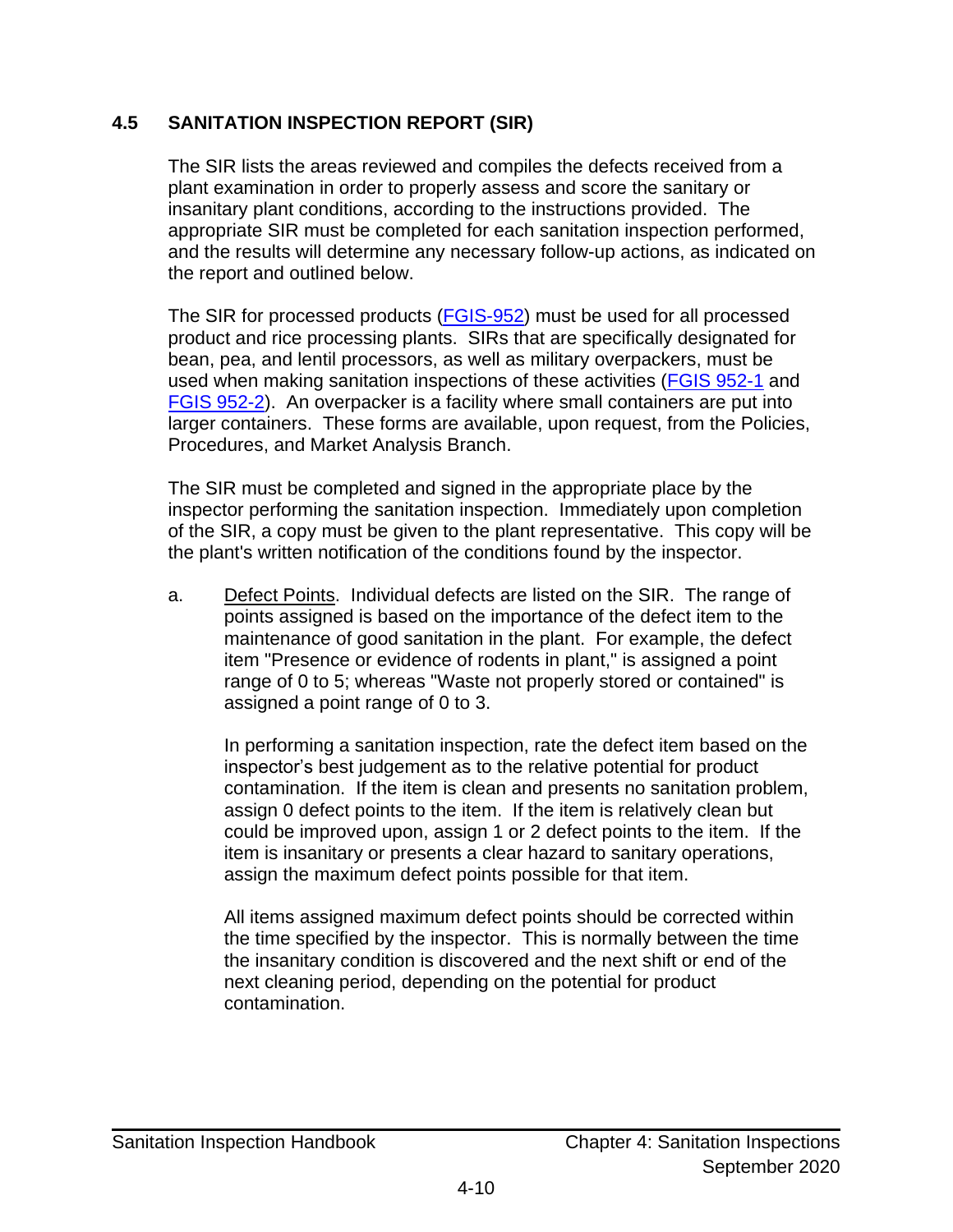b. Critical Items. The most serious defects have not been assigned defect points but are listed as "critical." Sanitary defects listed as critical are scored on a "pass" or "fail" basis. For example, the item "Presence of live insects in processing or product storage areas (two or more)" is a critical item. When *any type* of insect is present in the number indicated, it is a critical defect. Explain critical defects in the "Remarks" section of the SIR so as to clearly describe the conditions observed.

Critical items scored "fail" require immediate action by plant management. The action taken is determined by the nature of the critical item. For example, if employees are not washing their hands after contamination, this defect can be corrected immediately without disruption or discontinuing processing. If raw materials are handled in such a way as to become contaminated, this may cause a temporary delay in production until the problem has been corrected and the contaminated product removed or adequately cleaned. However, if two or more live insects are found in the processing area, this may require a shutdown of operations and a general cleanup and fumigation that would result in a discontinuation of processing for several days.

In all of the above instances, request the cooperation of plant management in correcting the problems. If it is necessary to discontinue processing operations, make every effort to have plant management take this action on a voluntary basis. However, if plant management refuses to cooperate and will not take remedial action on critical sanitation problems, then take the necessary steps to withhold inspection services as outlined in this chapter.

c. Sanitary Rating. Some plants may not have an affirmative finding on any critical items and yet their overall sanitary condition is so poor that the plant should discontinue processing and have a general cleanup or maintenance program initiated. Plants in this condition can be evaluated on the basis of their total SIR score.

When completing [FGIS-952](https://www.ams.usda.gov/resources/fgis-952-sanitation-inspection-report-processed-products) and section XII, Cooling and Refrigeration Facilities is not applicable, delete the assigned defect points (22) from the total overall score of 76 or higher and use 54 or higher as the defect limit.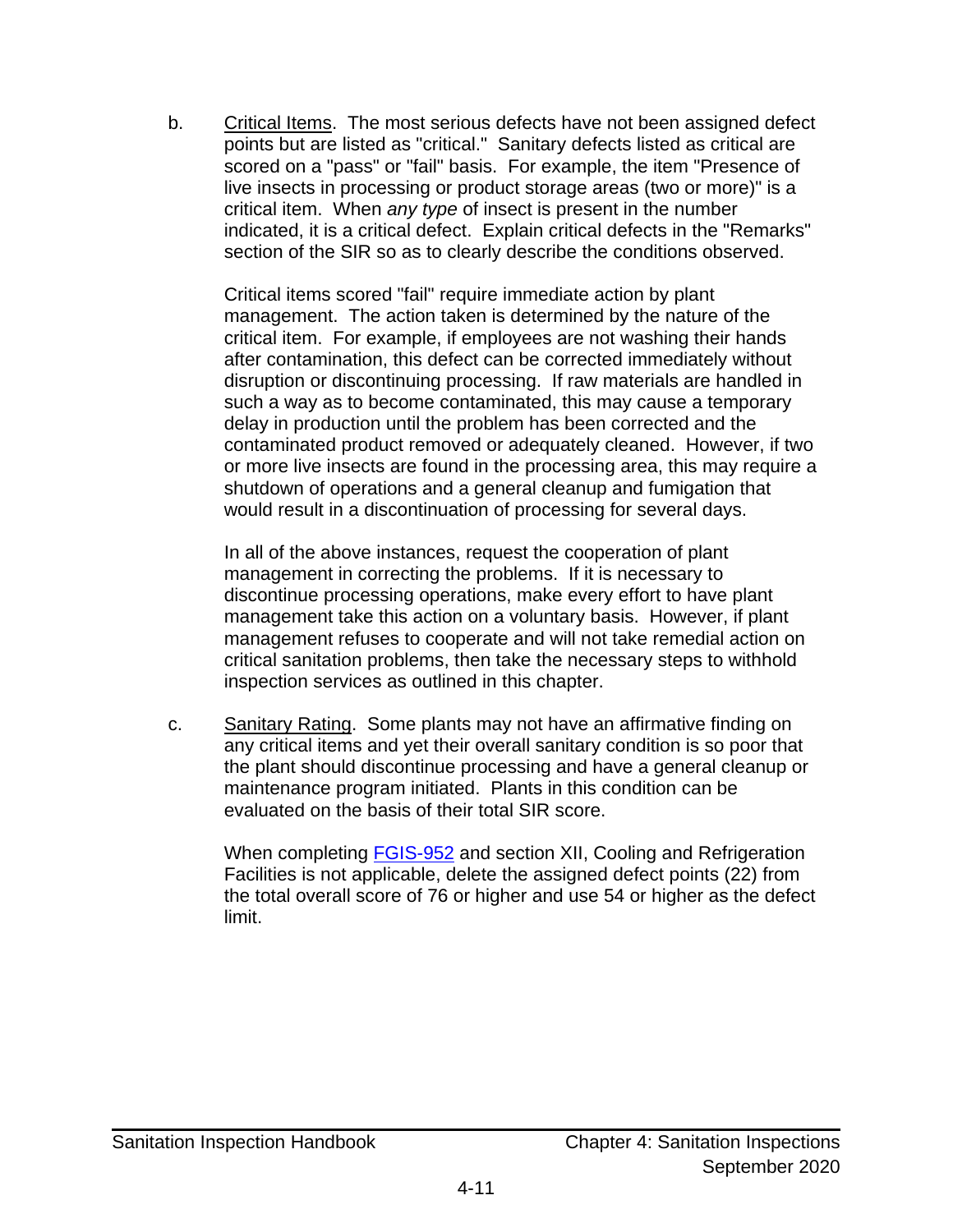Inspectors should total the defect points in the SIR; and, if the score reaches or exceeds the score level indicated, plant operations are considered to be insanitary and constitute a serious sanitation problem. When a plant exceeds the allowable score, make every effort to have plant management voluntarily discontinue processing operations and initiate corrective actions. If plant management will not cooperate, take the necessary steps to withhold inspection services as outlined in this chapter.

#### <span id="page-39-0"></span>**4.6 FOLLOW-UP INSPECTIONS**

If a plant has voluntarily discontinued operations, or if inspection services have been withheld by notification from FGIS, it must be the responsibility of plant management to notify the appropriate FGIS field office when the condition(s) has been corrected. As soon thereafter as possible, an inspector must inspect the problem area(s) and determine whether the condition(s) has been corrected. If the condition(s) has been corrected, the plant may resume processing operations immediately.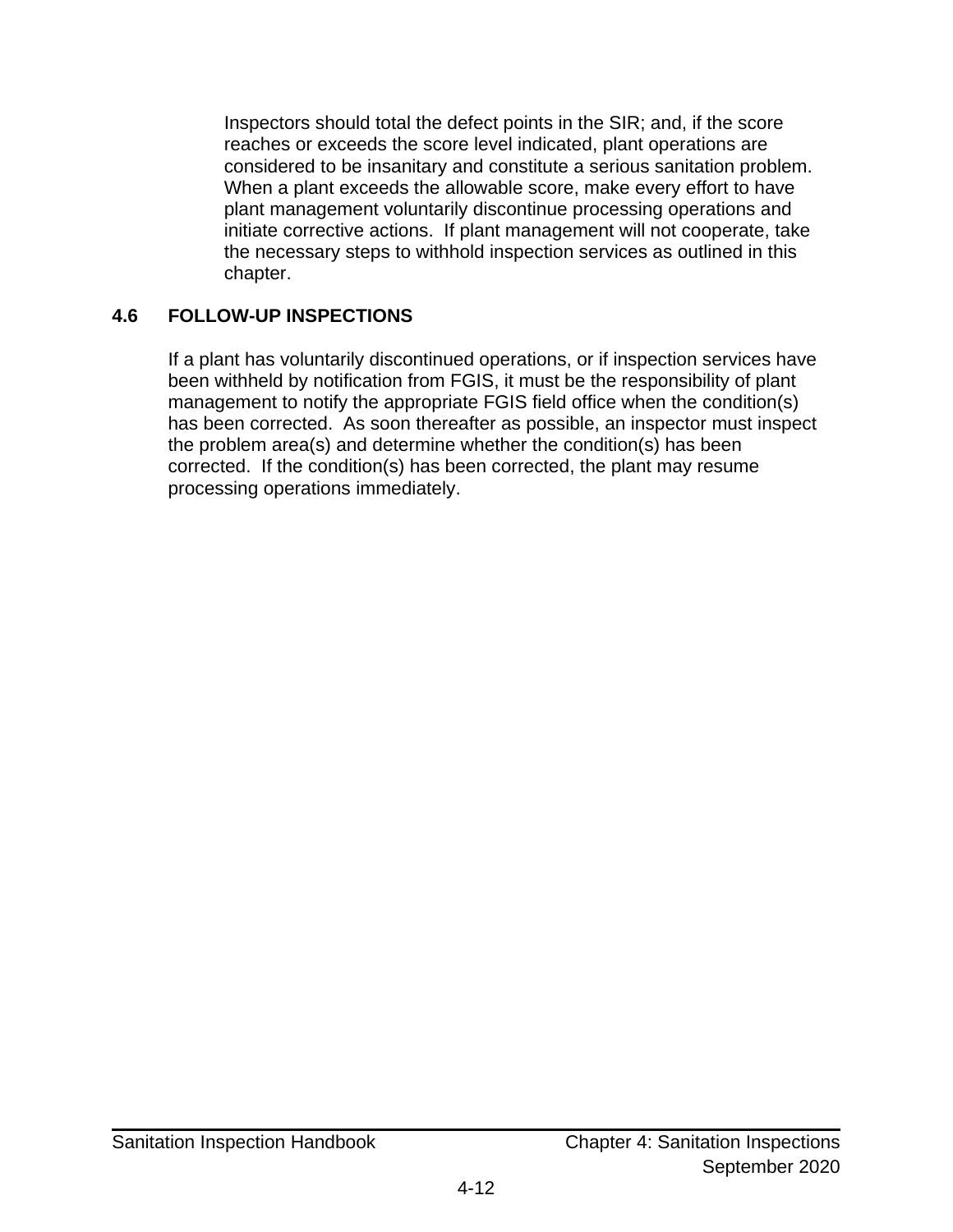#### <span id="page-40-0"></span>**4.7 CONDITIONAL WITHHOLDING OF INSPECTION SERVICES**

[Section 868.24](https://www.ams.usda.gov/rules-regulations/us-grain-standards-act) of the regulations under the AMA provides for the conditional withholding of inspection services for a correctable cause, such as insanitary plant conditions.

a. Inspector. If upon completion of a sanitation inspection, the inspector finds that the plant fails the sanitation inspection because of a critical defect or because of a score exceeding the acceptable limit, a decision must be made as to whether the lot being inspected has been adversely affected by the insanitary conditions to the extent that a noncompliance certificate or dismissal is warranted.

The inspector should take the following action:

- (1) Notify a responsible plant employee, both orally and in writing, by means of a copy of the SIR.
- (2) Request that the plant immediately correct the insanitary condition(s).
- (3) If necessary, request that they voluntarily discontinue processing operations on the contract.
- (4) If the plant fails to take action or refuses to discontinue operations, immediately notify the FOM.
- b. Field Office Manager/Cooperator. Upon receiving notification from an inspector that a plant has failed the sanitation inspection, take the following action:
	- (1) Review and discuss with the inspector his findings and the action taken with respect to notifying the plant.
	- (2) Determine that the inspector has taken all necessary steps to obtain plant cooperation.

If it is concluded that a withdrawal action is necessary, notify the applicant, in writing, of the proposed dismissal of service in accordance with *[FGIS Directive 9060.2](https://www.ams.usda.gov/sites/default/files/media/FGIS9060_2.pdf)*, "Implementation of the FGIS-FDA Memorandum of Understanding." If services are withheld, FDA should be notified.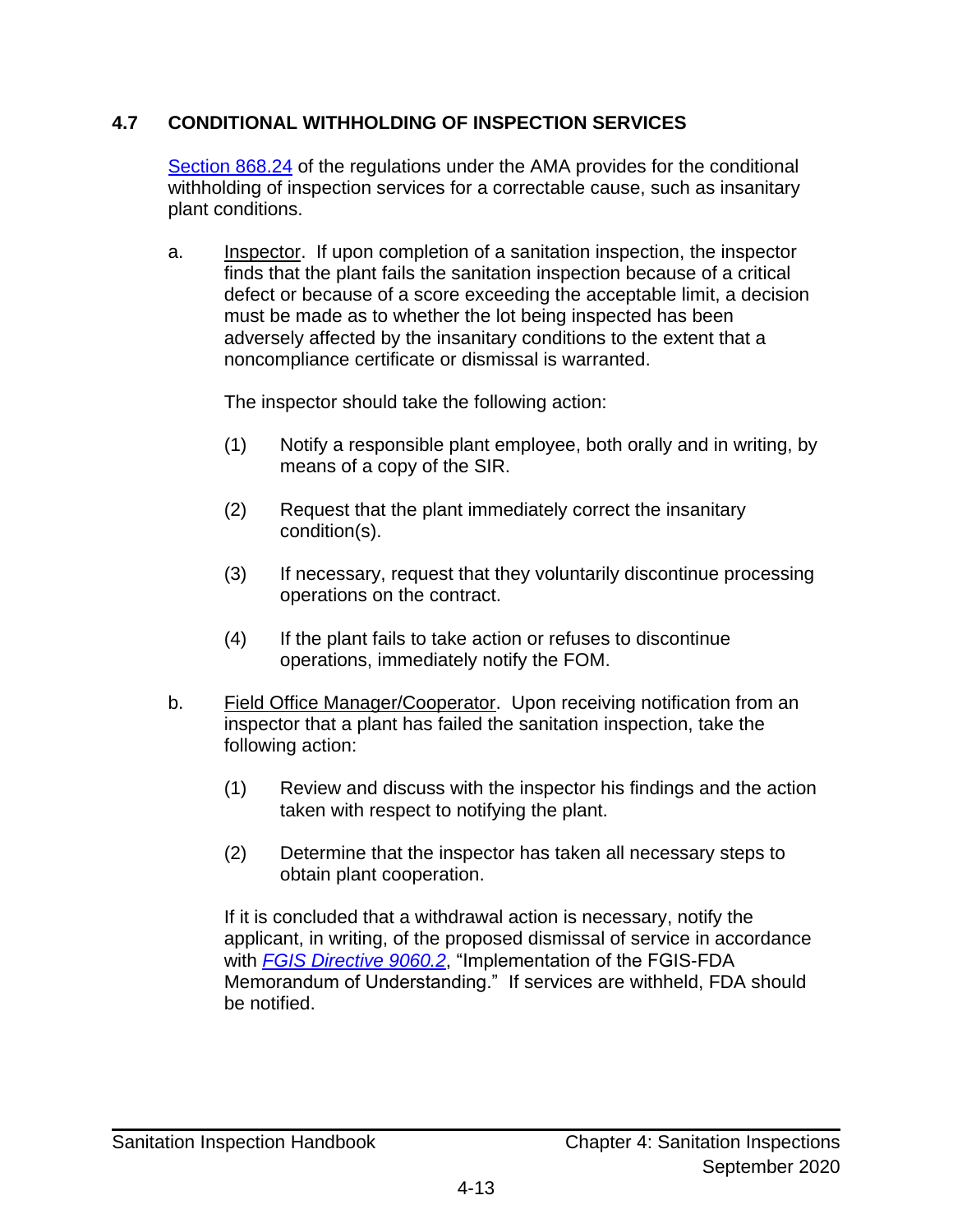#### <span id="page-41-0"></span>**4.8 EQUIPMENT AND UTENSILS**

- a. Required. In order to perform a proper sanitation inspection, it is necessary to use certain equipment, while others are optional. The following are required:
	- (1) Hard hat and hair net.
	- (2) Rubber/plastic gloves.
	- (3) Flashlight.
	- (4) Clipboard.
	- (5) Small paper or plastic containers for exhibits of insects, rodent evidence, or other conditions.
	- (6) Putty knife or other instrument for probing into crevices and corners.
- b. Optional. In order to perform a proper sanitation inspection, it is necessary to use certain equipment, while others are optional. The following are optional:
	- (1) Flour slick for dry commodities (or similar instrument) used to smooth out samples of the product for examination.
	- (2) Boot trier used to remove samples from boots of legs carrying the different stages of a commodity.
	- (3) Hand sieve (No. 24 or 2-1/2" x 64") and bottom pan. (After obtaining commodity samples for examination, sieve them to determine if dead insects or rodent excreta is present.)
	- (4) Light meter (refer to **Equipment Handbook**).
	- (5) Attaché or briefcase in which to carry equipment.
	- (6) Other aids could include such items as a portable black light and camera. Do not use a conventional flash camera or any type of light without permission (refer to **Equipment Handbook**).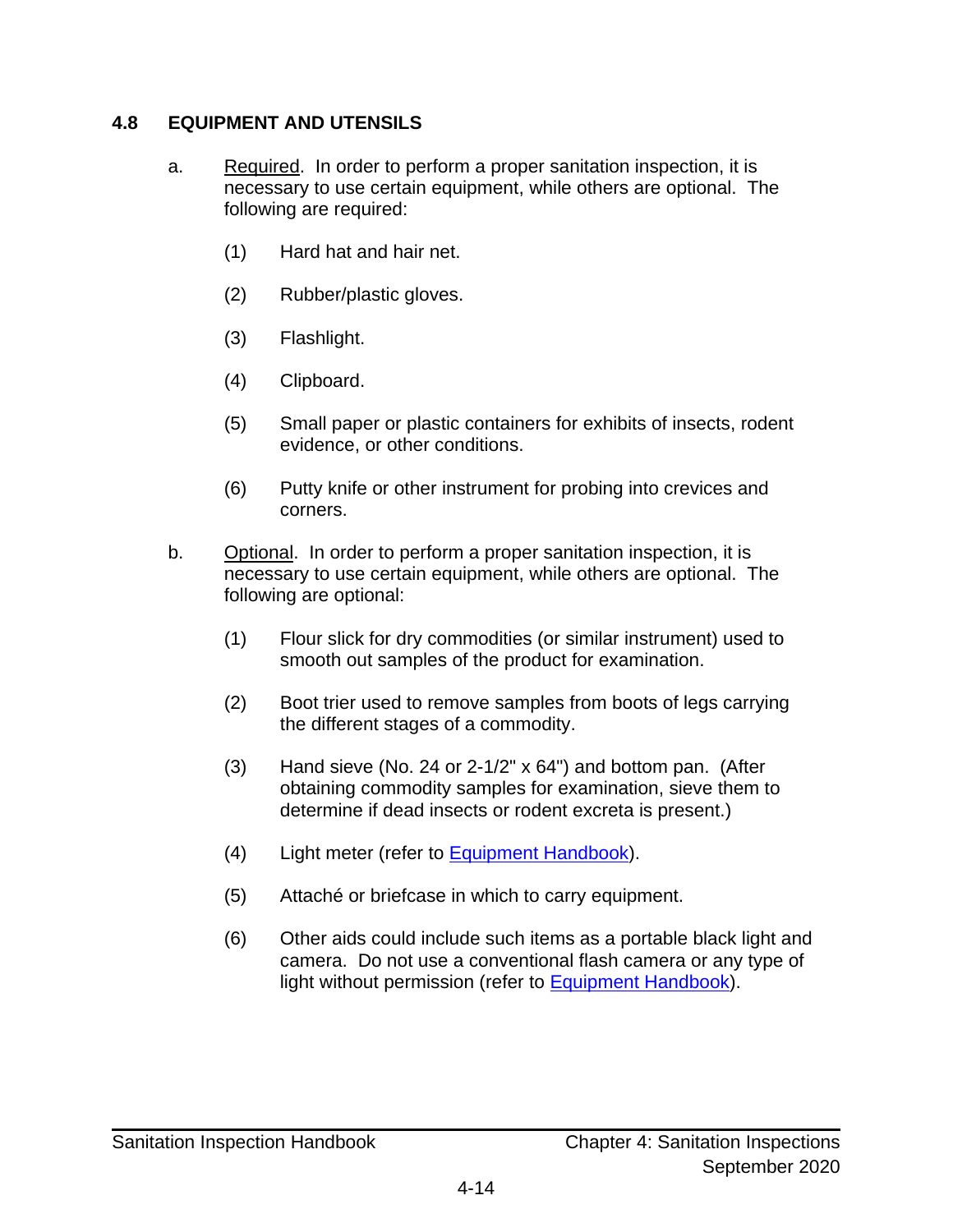#### <span id="page-42-0"></span>**ATTACHMENT 1: [FGIS 952](https://www.ams.usda.gov/resources/fgis-952-sanitation-inspection-report-processed-products) – SANITATION INSPECTION REPORT (PROCESSED PRODUCTS)**

| <b>SANITATION INSPECTION REPORT (PROCESSED PRODUCTS)</b><br><b>FGIS 952</b> |                                                                                                                                                                                                                                 |                              |                             |                                    |                                                                                                                                                                                     |                                                |                             |
|-----------------------------------------------------------------------------|---------------------------------------------------------------------------------------------------------------------------------------------------------------------------------------------------------------------------------|------------------------------|-----------------------------|------------------------------------|-------------------------------------------------------------------------------------------------------------------------------------------------------------------------------------|------------------------------------------------|-----------------------------|
|                                                                             | SANITARY INSPECTION OF (Name and Address of Plant)                                                                                                                                                                              |                              |                             | <b>INSPECTOR</b><br>DATE INSPECTED |                                                                                                                                                                                     |                                                |                             |
|                                                                             | PLANT OWNED BY (Company or Individual)                                                                                                                                                                                          |                              |                             |                                    | INSPECTOR ACCOMPANIED BY (Name and Title)                                                                                                                                           |                                                |                             |
|                                                                             | SANITARY DEFECTS                                                                                                                                                                                                                | Assigned<br>Defect<br>Points | Inspr's<br>Defect<br>Points |                                    | SANITARY DEFECTS                                                                                                                                                                    | Assigned<br>Defect<br>Points                   | Inspr's<br>Defect<br>Points |
|                                                                             | <b>PREMISES</b>                                                                                                                                                                                                                 |                              |                             | ۷.                                 | <b>VENTILATION</b>                                                                                                                                                                  |                                                |                             |
| Α.                                                                          | Outside premises not well drained                                                                                                                                                                                               | 3                            |                             | С.                                 | Areas where steam or hot air vapors are predominant and not<br>effectively exhaust ventilated.                                                                                      | 3                                              |                             |
| B.                                                                          | Outside premises not free of weeds, clutter, unused equipment<br>or other materials.                                                                                                                                            | 3                            |                             | D.                                 | Cooling and air-conditioning units not equipped with filtering<br>devices; filter not changed or cleans when necessary.                                                             | 3                                              |                             |
| C.                                                                          | Waste not properly stored or contained.                                                                                                                                                                                         | 3                            |                             | Е.                                 | Window opening to the outside not screened with 14-mesh or<br>finer screen (during presence of flies or other flying insects).                                                      | 3                                              |                             |
| D.                                                                          | Outside premises not free of harborage or breeding places for<br>insects, rodents, birds, or other animals.                                                                                                                     | 4                            |                             | F.                                 | Exhaust fans not screened or equipped with self-closing<br>louvers.                                                                                                                 | 3                                              |                             |
| Ε.                                                                          | Approaches to docks not clean or treated to minimize dust.                                                                                                                                                                      | 3                            |                             | VI.                                | <b>WATER SUPPLY</b>                                                                                                                                                                 |                                                |                             |
| Ш.                                                                          | <b>RAW MATERIALS</b>                                                                                                                                                                                                            |                              |                             | А.                                 | Lack of satisfactory evidence that the water supply is potable.                                                                                                                     | Critical                                       |                             |
| Α.                                                                          | Raw materials used in the product not handled in a sanitary<br>manner that would prevent adulteration of finished product.                                                                                                      | Critical                     |                             | В.                                 | Presence of a cross-connection between water lines and<br>sewage system (not allowed).                                                                                              | Critical                                       |                             |
| III.                                                                        | <b>CONSTRUCTION OF BUILDING</b>                                                                                                                                                                                                 |                              |                             | VII.                               | <b>DISPOSAL OF WASTES</b>                                                                                                                                                           |                                                |                             |
| Α.                                                                          | Plant construction does not excluded probable entrance of<br>insects, rodents, birds, or other animals.                                                                                                                         | 5                            |                             | А.                                 | Garbage, trash, and dry waste materials, inside or outside the<br>building, not satisfactorily contained.                                                                           | 4                                              |                             |
| B.                                                                          | Walls, partitions, ceilings, and exposed structural supports in<br>poor repair.                                                                                                                                                 | 3                            |                             | В.                                 | Waste is not disposed of frequently enough to prevent<br>unsightliness or undesirable odors.                                                                                        | 4                                              |                             |
| C.                                                                          | Floors not smooth and readily cleanable.                                                                                                                                                                                        | 3                            |                             |                                    | VIII. TOILET, HAND-WASHING, AND DRESSING ROOM<br><b>FACILITIES</b>                                                                                                                  |                                                |                             |
| D.                                                                          | Floors that frequently get wet not constructed to prevent pooling<br>or are not kept dry.                                                                                                                                       | 3                            |                             | А.                                 | Toilet facilities not provided for each sex.                                                                                                                                        | 4                                              |                             |
| Ε.                                                                          | Exposed, unprotected overhead sewer lines present in product<br>area.                                                                                                                                                           | Critical                     |                             | В.                                 | Toilets and urinals not water-flushed.                                                                                                                                              | 3                                              |                             |
| F.                                                                          | Wooden floors, where present, not coated with a suitable floor<br>seal that effectively minimizes cracks and crevices.                                                                                                          | 5                            |                             | C.                                 | Toilet room(s) not equipped with self-closing doors.                                                                                                                                | 3                                              |                             |
| G.                                                                          | Walls not sealed at juncture with floor.                                                                                                                                                                                        | 3                            |                             | D.                                 | Toilet rooms open directly into a processing or food storage<br>room where food is exposed.                                                                                         | Critical                                       |                             |
| Η.                                                                          | Walls and ceilings not free of flaked paint, nor in good repair.                                                                                                                                                                | 3                            |                             | Е.                                 | Cold and hot, warm, or tepid water not provided at wash<br>basins.                                                                                                                  | 3                                              |                             |
|                                                                             | Windows not intact.                                                                                                                                                                                                             | 3                            |                             | F.                                 | Hand cleaner and towels not provided at or near basin.                                                                                                                              | 3                                              |                             |
| J.                                                                          | Entrance ways to production rooms not equipped with self-<br>closing doors, nor provided with other effective means to<br>prevent entrance of vermin.                                                                           | 3                            |                             | G.                                 | Adequate hand-washing signs not provided.                                                                                                                                           | 3                                              |                             |
| Κ.                                                                          | Screen doors, where present, not self-closing.                                                                                                                                                                                  | 3                            |                             | Н.                                 | Adequate dry waste receptacles not provided.                                                                                                                                        | 3                                              |                             |
| L.                                                                          | Utility rooms of areas, including boiler rooms and maintenance<br>ship, not isolated enough or separated from production rooms.                                                                                                 | 4                            |                             | L                                  | Toilet facilities not working.                                                                                                                                                      | 5                                              |                             |
| IV.                                                                         | <b>LIGHTING</b>                                                                                                                                                                                                                 |                              |                             | J.                                 | Toilet and locker room not satisfactorily ventilated.                                                                                                                               | 4                                              |                             |
| А.                                                                          | Production rooms not adequately lighted (20-foot candles).                                                                                                                                                                      | 3                            |                             | Κ.                                 | Toilet and dressing rooms not kept in a clean orderly condition.                                                                                                                    | 5                                              |                             |
| В.                                                                          | Places where detailed inspection of the product or ingredients<br>is required not adequately lighted (50-foot candles).                                                                                                         | 4                            |                             | IX.                                | <b>CONSTRUCTION AND REPAIR OF EQUIPEMNT</b>                                                                                                                                         |                                                |                             |
| C.                                                                          | Places where detailed inspection of the processes or<br>operations is required not adequately lighted (50-foot candles).                                                                                                        | 3                            |                             | А.                                 | Equipment product contact surfaces not constructed of smooth<br>nontoxic, corrosion-resistant, odorless materials; wood, where<br>used, not fine, close grained, high-density type. | 5                                              |                             |
| D.                                                                          | Storage areas not adequately lighted (20-foot candles).                                                                                                                                                                         | 3                            |                             | В.                                 | Equipment product zone surfaces not free of cracks, crevices,<br>pits, or other imperfections (such as knots, in wood).                                                             | 5                                              |                             |
| Ε.                                                                          | Toilets and dressing rooms not adequately lighted (20-foot<br>candles).                                                                                                                                                         | 3                            |                             | С.                                 | Adequate space not allowed around equipment for cleaning<br>and inspection purposes.                                                                                                | 4                                              |                             |
| F.                                                                          | Light bulbs, fixtures, skylights, or other glass suspended over<br>food in any stage of preparation not of a safety type or<br>otherwise protects where essential to prevent contamination of<br>the product during production. | 5                            |                             | D.                                 | Equipment not designed to protect the product zone against<br>contamination and extraneous materials.                                                                               | 5                                              |                             |
| V.                                                                          | <b>VENTILATION</b>                                                                                                                                                                                                              |                              |                             | Е.                                 | Equipment not free of parts or areas inaccessible for cleaning<br>and sanitary inspections.                                                                                         | 4                                              |                             |
| А.                                                                          | Plant not reasonably free of undesirable odors, hot air vapors<br>or dust.                                                                                                                                                      | 3                            |                             | F.                                 | Electrical system not constructed or positioned to prevent<br>insect harborage.                                                                                                     | 3                                              |                             |
| B.                                                                          | Evidence or presence of excessive condensate on walls,<br>ceilings, equipment, or pipelines.                                                                                                                                    | 4                            |                             | G.                                 | Equipment not kept in good repair.                                                                                                                                                  | 2 for<br>each<br>item not<br>in good<br>repair |                             |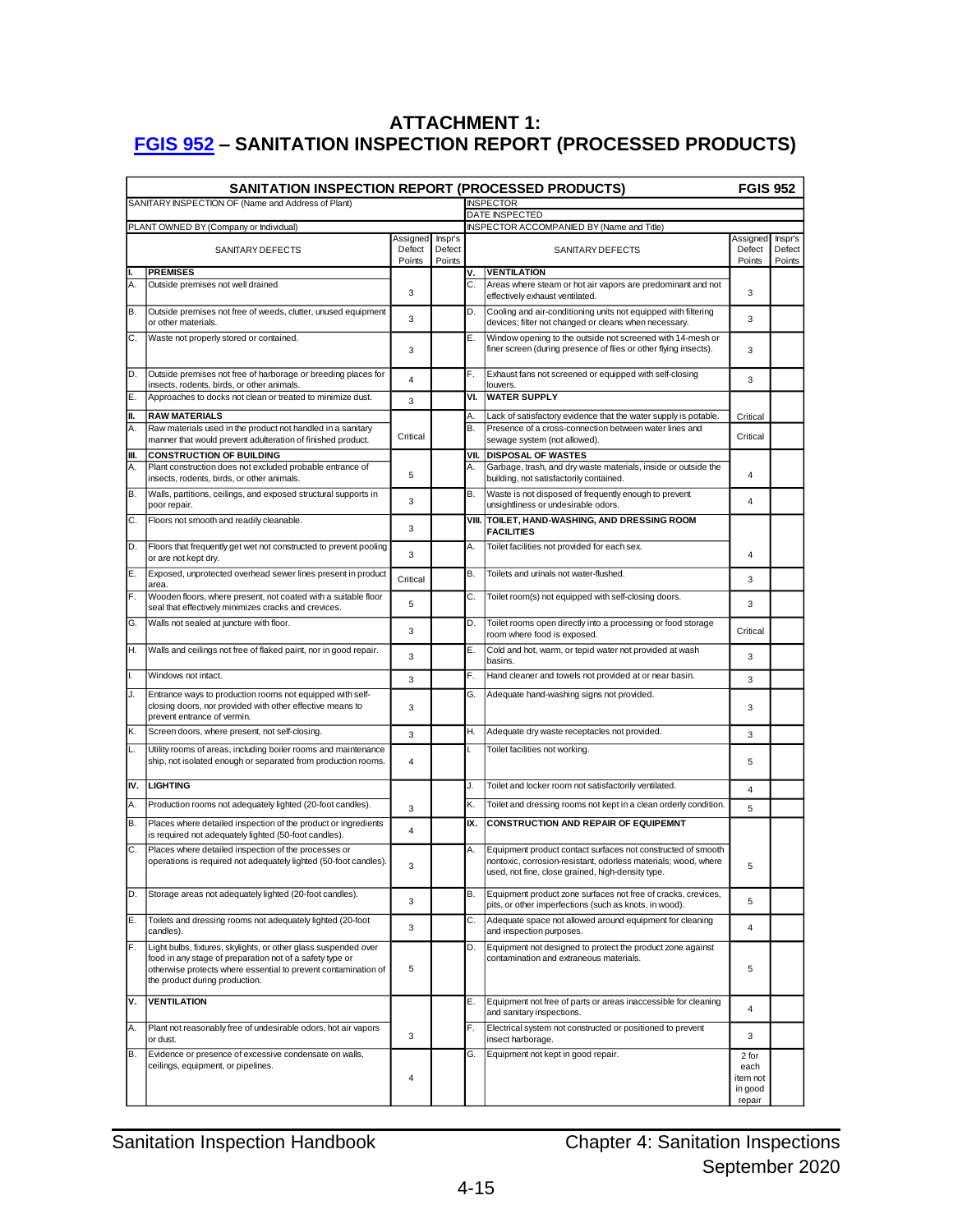| SANITARY DEFECTS                  |                                                                                                                                                     | Assigned<br>Defect<br>Points | Inspr's<br>Defect<br>Points |          | SANITARY DEFECTS                                                                                                                                                                            | Assigned<br>Defect<br>Points | Inspr's<br>Defect<br>Points |
|-----------------------------------|-----------------------------------------------------------------------------------------------------------------------------------------------------|------------------------------|-----------------------------|----------|---------------------------------------------------------------------------------------------------------------------------------------------------------------------------------------------|------------------------------|-----------------------------|
| х.                                | <b>CLEANING</b>                                                                                                                                     |                              |                             |          | XIII. STORING AND STORAGE FACILITIES                                                                                                                                                        |                              |                             |
| А.                                | Equipment not cleaned at frequencies necessary to prevent<br>contamination of the product.                                                          | Critical                     |                             |          | Supplies and products not adequately protected from<br>contaminations or frim becoming spoiled.                                                                                             | 5                            |                             |
| В.                                | A dust free method of cleaning not used wherever possible.                                                                                          | 3                            |                             | В.       | Storage areas not well ventilated and free from objectionable<br>odors.                                                                                                                     | 3                            |                             |
| XI.                               | CONTROL OF INSECTS AND ANIMALS                                                                                                                      |                              |                             | С.       | Storage areas not clean and dry.                                                                                                                                                            | 3                            |                             |
| А.                                | Presence or evidence of any rodents in plant.                                                                                                       | 5                            |                             | D.       | Materials not stored in an orderly manner in suitable, covered<br>or closed containers.                                                                                                     | 3                            |                             |
| B.                                | Presence of any birds or any other animals including domestic<br>types in plant.                                                                    | 5                            |                             | Ε.       | Supplies and product not protected against unfavorable<br>temperatures and humidity.                                                                                                        | 3                            |                             |
| C.                                | Presence of live insects in processing or product storage<br>areas (two or more).                                                                   | Critical                     |                             | F.       | Adequate skids or pallets not used where needed.                                                                                                                                            | 3                            |                             |
| D.                                | Presence of dead insects in processing equipment (two or<br>more).                                                                                  | Critical                     |                             |          | XIV. PERSONNEL                                                                                                                                                                              |                              |                             |
| Ε.                                | Presence of live or dead insects in other plant areas (three or<br>more).                                                                           | 5                            |                             | А.       | Employees not wearing garments suitable for work being<br>performed.                                                                                                                        | 4                            |                             |
| F.                                | Rodenticides, insecticides, and other control or eradication<br>material including applicatory equipment not used in a safe<br>acceptable manner.   | Critical                     |                             | В.       | Personnel in contact with unwrapped product or ingredients not<br>using proper headwear, including protection from facial hair.                                                             | 4                            |                             |
| G.                                | Evidence that effective pest control not exercised where<br>needed.                                                                                 | 3                            |                             | С.       | Fingernail polish, costume jewelry, and wrist watches worn by<br>plant personnel working on production line.                                                                                | 3                            |                             |
| Η.                                | Type of insecticides and rodenticides not in compliance with<br>Federal Food and Drug Administration regulations.                                   | $\overline{4}$               |                             | D.       | Gloves, if worn, not kept in a sanitary condition.                                                                                                                                          | 3                            |                             |
|                                   | Poisoned baits, if used, not adequately secured.                                                                                                    | 5                            |                             | Е.       | Storage of employees personal effects in production room.                                                                                                                                   | 3                            |                             |
| XII.<br>Α.                        | <b>COOLING AND REFRIGERATION FACILITIES</b><br>Perishable supplies and products not adequately protected                                            |                              |                             | F.<br>G. | Employees not washing hands after contamination.<br>Failure of employees to be hygienically clean; fingernails not                                                                          | Critical                     |                             |
|                                   | from contamination or from becoming spoiled.                                                                                                        | 5                            |                             |          | kept clean and trimmed.                                                                                                                                                                     | $\overline{4}$               |                             |
| <b>B.</b>                         | Storage areas not free of visible mold and objectionable odors.                                                                                     | 3                            |                             | Η.       | Employees affected with or a carrier of a communicable or<br>infectious disease not excluded from product areas.                                                                            | Critical                     |                             |
| C.                                | Storage areas not reasonably clean.                                                                                                                 | 3                            |                             |          | Plant employees having an infectious wound, sore, or lesion on<br>hands, arms, or other exposed parts of the body, not excluded<br>from contacting ingredients, products, or product zones. | 5                            |                             |
| D.                                | Where required refrigeration facilities not properly cooling and<br>keeping perishable supplies and products at temperatures not<br>exceeding 45°F. | 5                            |                             | J.       | Plant personnel not instructed in acceptable hygienic practices<br>and proper sanitary rules of food handling.                                                                              | 5                            |                             |
| Ε.                                | Adequate skids or pallets not used when needed.                                                                                                     | 3                            |                             | Κ.       | Personnel not prohibited from expectorating, eating or smoking<br>in product areas.                                                                                                         | 5                            |                             |
| F.                                | Items not stored in an orderly, easily accessible manner in<br>suitable, covered, or closed containers.                                             | 3                            |                             |          |                                                                                                                                                                                             |                              |                             |
|                                   |                                                                                                                                                     |                              |                             |          |                                                                                                                                                                                             |                              |                             |
|                                   | PLANT OPERATIONS ARE CONSIDERED TO BE INSANITARY IF ONE OR MORE CRITICAL DEFECTS ARE FOUND OR IF THE PLANT RECEIVES AN SIR SCORE                    |                              |                             |          |                                                                                                                                                                                             |                              |                             |
| OF 76 OR HIGHER<br><b>REMARKS</b> |                                                                                                                                                     |                              |                             |          |                                                                                                                                                                                             |                              |                             |
|                                   | <b>SIGNATURE OF INSPECTOR</b>                                                                                                                       |                              |                             |          |                                                                                                                                                                                             |                              |                             |
|                                   | FORM FGIS 952 (Reverse)                                                                                                                             |                              |                             |          |                                                                                                                                                                                             | DATE                         |                             |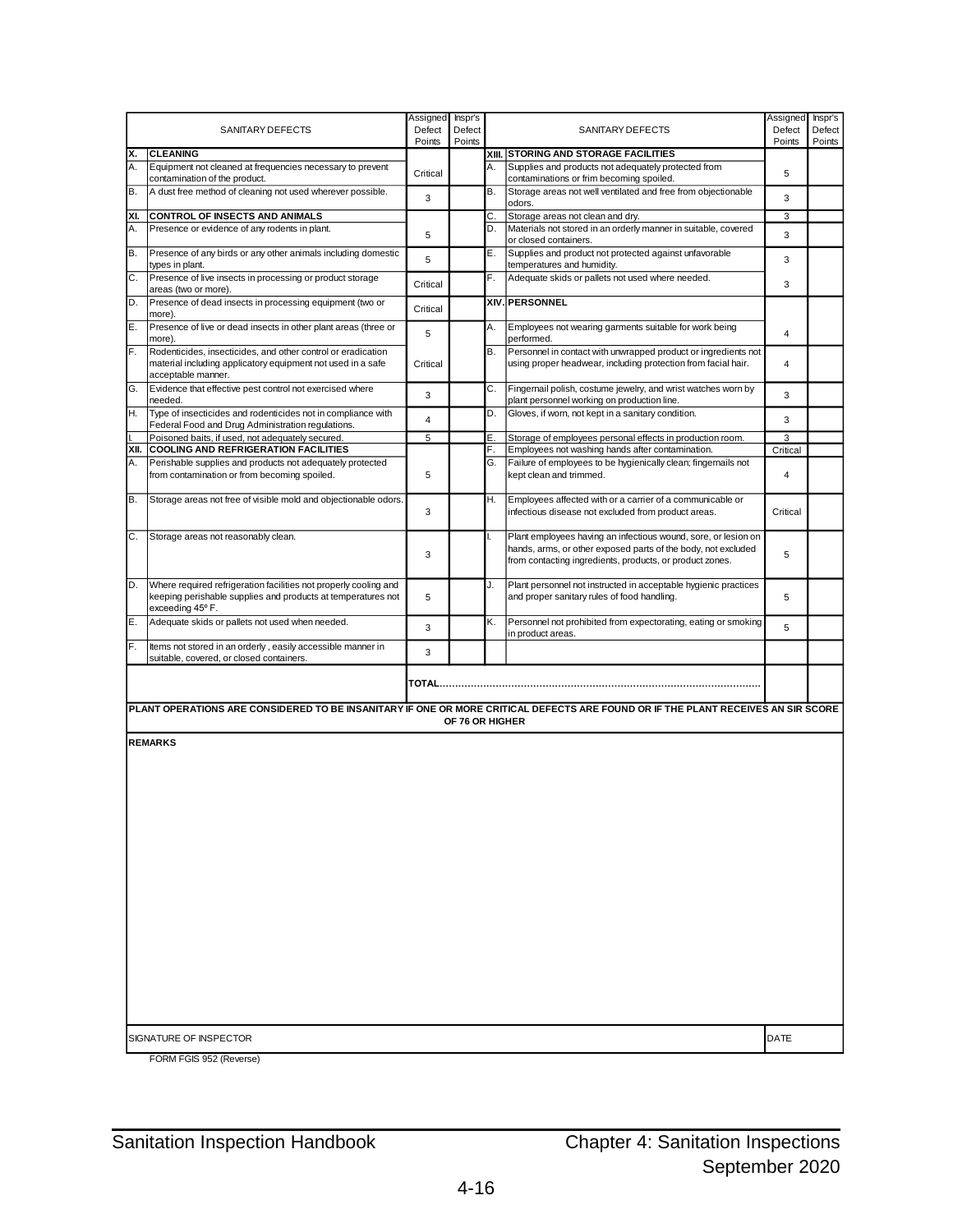#### **ATTACHMENT 2: [FGIS 952-1](https://www.ams.usda.gov/resources/fgis-952-1-sanitation-inspection-report-beans-peas-and-lentils) – SANITATION INSPECTION REPORT (BEANS, PEAS, AND LENTILS)**

<span id="page-44-0"></span>

|      | SANITATION INSPECTION REPORT (BEANS, PEAS, AND LENTILS)                                                                                               |                              |                             | <b>FGIS 952-1</b>                                                  |                                                                                                                                                   |                              |                             |
|------|-------------------------------------------------------------------------------------------------------------------------------------------------------|------------------------------|-----------------------------|--------------------------------------------------------------------|---------------------------------------------------------------------------------------------------------------------------------------------------|------------------------------|-----------------------------|
|      | SANITARY INSPECTION OF (Name and Address of Plant)                                                                                                    |                              |                             |                                                                    | <b>INSPECTOR</b>                                                                                                                                  |                              |                             |
|      | PLANT OWNED BY (Company or Individual)                                                                                                                |                              |                             | DATE INSPECTED<br><b>INSPECTOR ACCOMPANIED BY (Name and Title)</b> |                                                                                                                                                   |                              |                             |
|      | <b>SANITARY DEFECTS</b>                                                                                                                               | Assigned<br>Defect<br>Points | Inspr's<br>Defect<br>Points |                                                                    | SANITARY DEFECTS                                                                                                                                  | Assigned<br>Defect<br>Points | Inspr's<br>Defect<br>Points |
|      | <b>PREMISES</b>                                                                                                                                       |                              |                             | VI.                                                                | <b>WATER SUPPLY</b>                                                                                                                               |                              |                             |
| Α.   | Outside premises not well drained                                                                                                                     | 3                            |                             | А.                                                                 | Lack of satisfactory evidence that the water supply is potable.                                                                                   | Critical                     |                             |
| В.   | Outside premises not free of weeds, clutter, unused equipment<br>or other materials.                                                                  | 3                            |                             | <b>B.</b>                                                          | Presence of a cross-connection between water lines and<br>sewage system (not allowed).                                                            | Critical                     |                             |
| C.   | Waste not properly stored or contained.                                                                                                               | 3                            |                             |                                                                    | <b>VII. DISPOSAL OF WASTES</b>                                                                                                                    |                              |                             |
| D.   | Outside premises not free of harborage or breeding places for<br>insects, rodents, birds, or other animals.                                           | $\overline{4}$               |                             | А.                                                                 | Garbage, trash, and dry waste materials, inside or outside the<br>building, not satisfactorily contained.                                         | 4                            |                             |
| II.  | <b>RAW MATERIALS</b>                                                                                                                                  |                              |                             | В.                                                                 | Waste is not disposed of frequently enough to prevent<br>unsightliness or undesirable odors.                                                      | 4                            |                             |
| Α.   | Beans, peas, and lentils not handled in a sanitary manner that<br>would prevent adulteration.                                                         | Critical                     |                             |                                                                    | VIII. TOILET, HAND-WASHING, AND DRESSING ROOM<br><b>FACILITIES</b>                                                                                |                              |                             |
| lıı. | <b>CONSTRUCTION OF BUILDING</b>                                                                                                                       |                              |                             | А.                                                                 | Toilet facilities not provided for each sex.                                                                                                      | 3                            |                             |
| Α.   | Plant construction does not excluded probable entrance of<br>insects, rodents, birds, or other animals.                                               | 3                            |                             | <b>B.</b>                                                          | Toilets and urinals not water-flushed.                                                                                                            | 3                            |                             |
| B.   | Walls, partitions, ceilings, and exposed structural supports in<br>poor repair.                                                                       | 3                            |                             | С.                                                                 | Toilet room(s) not equipped with self-closing doors.                                                                                              | 3                            |                             |
| C.   | Floors not smooth and readily cleanable or impervious under<br>normal usage.                                                                          | 3                            |                             | D.                                                                 | Toilet rooms open directly into a processing or food storage<br>room where food is exposed.                                                       | Critical                     |                             |
| D.   | Floors that frequently get wet not constructed to prevent pooling<br>or are not kept dry.                                                             | 3                            |                             | Е.                                                                 | Cold and hot, warm, or tepid water not provided at wash<br>basins.                                                                                | 3                            |                             |
| Ε.   | Exposed, unprotected overhead sewer lines present in product<br>area.                                                                                 | Critical                     |                             | F.                                                                 | Hand cleaner and towels not provided at or near basin.                                                                                            | 3                            |                             |
| F.   | Walls not sealed at juncture with floor.                                                                                                              | 3                            |                             | G.                                                                 | Adequate hand-washing signs not provided.                                                                                                         | 3                            |                             |
| G.   | Walls and ceilings not free of flaked paint, nor in good repair.                                                                                      | 3                            |                             | Н.                                                                 | Adequate dry waste receptacles not provided.                                                                                                      | 3                            |                             |
| Η.   | Windows not intact.                                                                                                                                   | 3                            |                             |                                                                    | Toilet facilities not working.                                                                                                                    | 5                            |                             |
| II.  | Entrance ways to production rooms not equipped with self-<br>closing doors, nor provided with other effective means to<br>prevent entrance of vermin. | 3                            |                             | J.                                                                 | Toilet and locker room not satisfactorily ventilated.                                                                                             | 4                            |                             |
| J.   | Screen doors, where present, not self-closing.                                                                                                        | 3                            |                             | Κ.                                                                 | Toilet and dressing rooms not kept in a clean orderly condition.                                                                                  | 5                            |                             |
| IV.  | <b>LIGHTING</b>                                                                                                                                       |                              |                             | IX.                                                                | <b>CONSTRUCTION AND REPAIR OF EQUIPEMNT</b>                                                                                                       |                              |                             |
| Α.   | Production rooms not adequately lighted (20-foot candles).                                                                                            | 3                            |                             | А.                                                                 | Adequate space not allowed around equipment for cleaning<br>and inspection purposes.                                                              | 4                            |                             |
| В.   | Places where detailed inspection of the product or ingredients<br>is required not adequately lighted (50-foot candles).                               | $\overline{4}$               |                             | В.                                                                 | Equipment not designed to protect the product zone against<br>contamination and extraneous materials.                                             | 5                            |                             |
| C.   | Places where detailed inspection of the processes or<br>operations is required not adequately lighted (50-foot candles).                              | 4                            |                             | C.                                                                 | Equipment not free of parts or areas inaccessible for cleaning<br>and sanitary inspections.                                                       | 4                            |                             |
| D.   | Storage areas not adequately lighted (20-foot candles).                                                                                               | 3                            |                             | х.                                                                 | <b>CLEANING AND SANITIZING TREATMENT</b>                                                                                                          |                              |                             |
| Ε.   | Toilets and dressing rooms not adequately lighted (20-foot<br>candles).                                                                               | 3                            |                             | А.                                                                 | Equipment not cleaned at frequencies necessary to prevent<br>contamination of the product.                                                        | Critical                     |                             |
| F.   | Protective shields for lights not present in areas where<br>essential to protect the product during production.                                       | 5                            |                             | XI.                                                                | <b>CONTROL OF INSECTS AND ANIMALS</b>                                                                                                             |                              |                             |
| ۷.   | <b>VENTILATION</b>                                                                                                                                    |                              |                             | А.                                                                 | Presence or evidence of any rodents in plant.                                                                                                     | 5                            |                             |
| Α.   | Plant not reasonably free of undesirable odors.                                                                                                       | 3                            |                             | <b>B.</b>                                                          | Presence of any birds or any other animals including domestic<br>types in plant.                                                                  | 5                            |                             |
| B.   | Evidence or presence of excessive condensate on walls,<br>ceilings, equipment, or pipelines.                                                          | 4                            |                             | C.                                                                 | Presence of live insects in processing or product storage areas<br>(two or more).                                                                 | Critical                     |                             |
| C.   | Window opening to the outside not screened with 14-mesh or<br>finer screen (during presence of flies or other flying insects).                        | 3                            |                             | D.                                                                 | Presence of dead insects in processing equipment (two or<br>more).                                                                                | Critical                     |                             |
| D.   | Exhaust fans not screened or equipped with self-closing<br>louvers.                                                                                   | 3                            |                             | Е.                                                                 | Presence of live or dead insects in other plant areas (three or<br>more).                                                                         | 5                            |                             |
|      |                                                                                                                                                       |                              |                             | F.                                                                 | Rodenticides, insecticides, and other control or eradication<br>material including applicatory equipment not used in a safe<br>acceptable manner. | Critical                     |                             |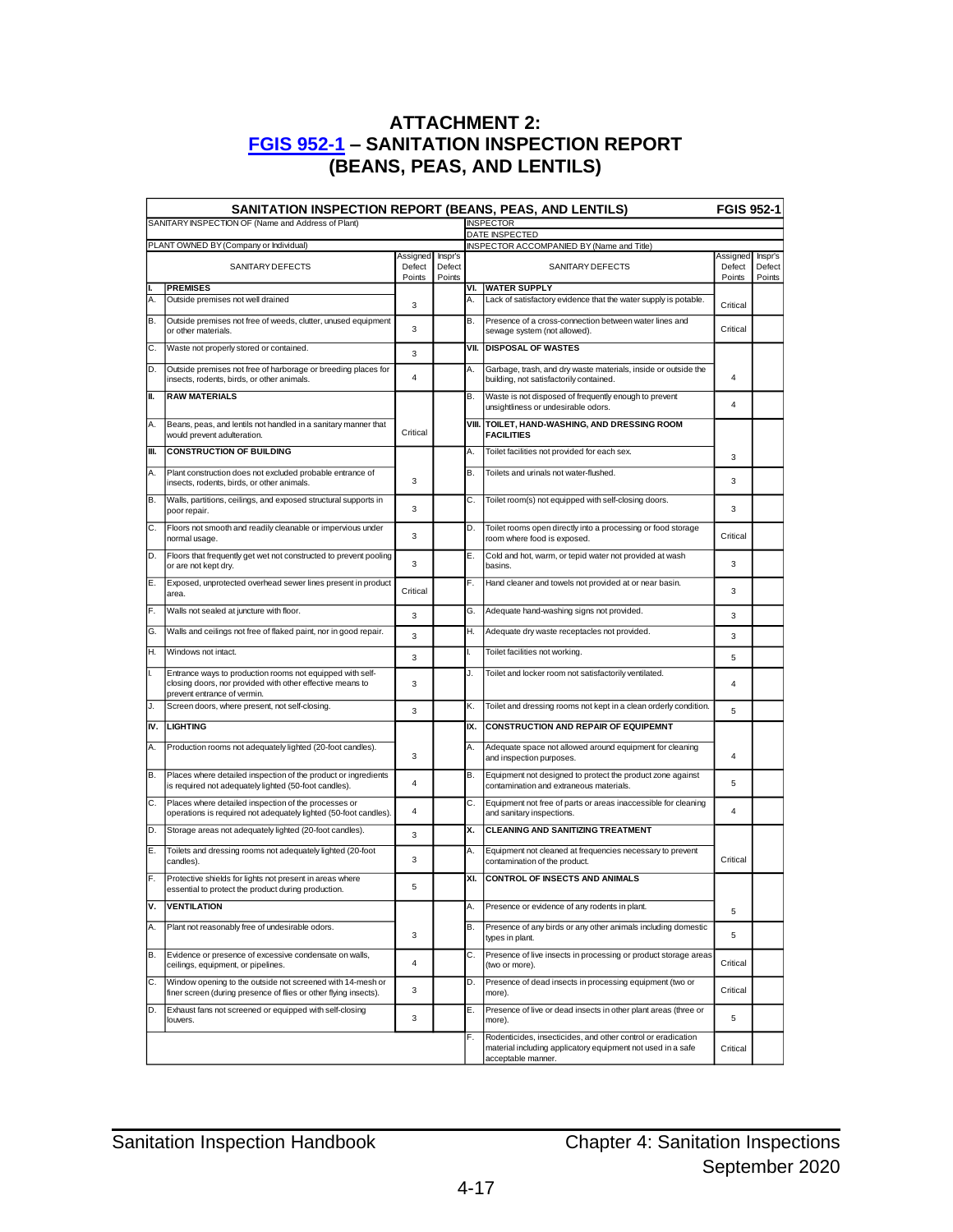|     | SANITARY DEFECTS                                                                                                                | Assigned<br>Defect<br>Points | Inspr's<br>Defect<br>Points |    | SANITARY DEFECTS                                                                                                                                                                            | Assigned<br>Defect<br>Points | Inspr's<br>Defect<br>Points |  |  |
|-----|---------------------------------------------------------------------------------------------------------------------------------|------------------------------|-----------------------------|----|---------------------------------------------------------------------------------------------------------------------------------------------------------------------------------------------|------------------------------|-----------------------------|--|--|
| XI. | <b>CONTROL OF INSECTS AND ANIMALS (Cont.)</b>                                                                                   |                              |                             |    | XII. PERSONNEL (Cont.)                                                                                                                                                                      |                              |                             |  |  |
|     |                                                                                                                                 |                              |                             |    |                                                                                                                                                                                             |                              |                             |  |  |
| G.  | Evidence that effective pest control not exercised where<br>needed.                                                             | 3                            |                             | F. | Failure of employees to be hygienically clean; fingernails not<br>kept clean and trimmed.                                                                                                   | 4                            |                             |  |  |
|     | XII. PERSONNEL                                                                                                                  |                              |                             | G. | Employees affected with or a carrier of a communicable or<br>infectious disease not excluded from product areas.                                                                            | Critical                     |                             |  |  |
| Α.  | Employees not wearing garments suitable for work being<br>performed.                                                            | $\overline{4}$               |                             | Η. | Plant employees having an infectious wound, sore, or lesion on<br>hands, arms, or other exposed parts of the body, not excluded<br>from contacting ingredients, products, or product zones. | 5                            |                             |  |  |
| В.  | Personnel in contact with unwrapped product or ingredients not<br>using proper headwear, including protection from facial hair. | $\overline{4}$               |                             | I. | Plant personnel not instructed in acceptable hygienic practices<br>and proper sanitary rules of food handling.                                                                              | 5                            |                             |  |  |
| C.  | Gloves, if worn, not kept in a sanitary condition.                                                                              | 3                            |                             | J. | Personnel not prohibited from expectorating, eating or smoking<br>in product areas.                                                                                                         | 5                            |                             |  |  |
| D.  | Storage of employees personal effects in production room.                                                                       | 3                            |                             |    |                                                                                                                                                                                             |                              |                             |  |  |
| Ε.  | Employees not washing hands after contamination.                                                                                | Critical                     |                             |    |                                                                                                                                                                                             |                              |                             |  |  |
|     |                                                                                                                                 |                              |                             |    |                                                                                                                                                                                             |                              |                             |  |  |
|     |                                                                                                                                 |                              | OF 46 OR HIGHER             |    | PLANT OPERATIONS ARE CONSIDERED TO BE INSANITARY IF ONE OR MORE CRITICAL DEFECTS ARE FOUND OR IF THE PLANT RECEIVES AN SIR SCORE                                                            |                              |                             |  |  |
|     | <b>REMARKS</b>                                                                                                                  |                              |                             |    |                                                                                                                                                                                             |                              |                             |  |  |
|     | SIGNATURE OF INSPECTOR                                                                                                          |                              |                             |    |                                                                                                                                                                                             | DATE                         |                             |  |  |

FORM FGIS 952-1 (Reverse)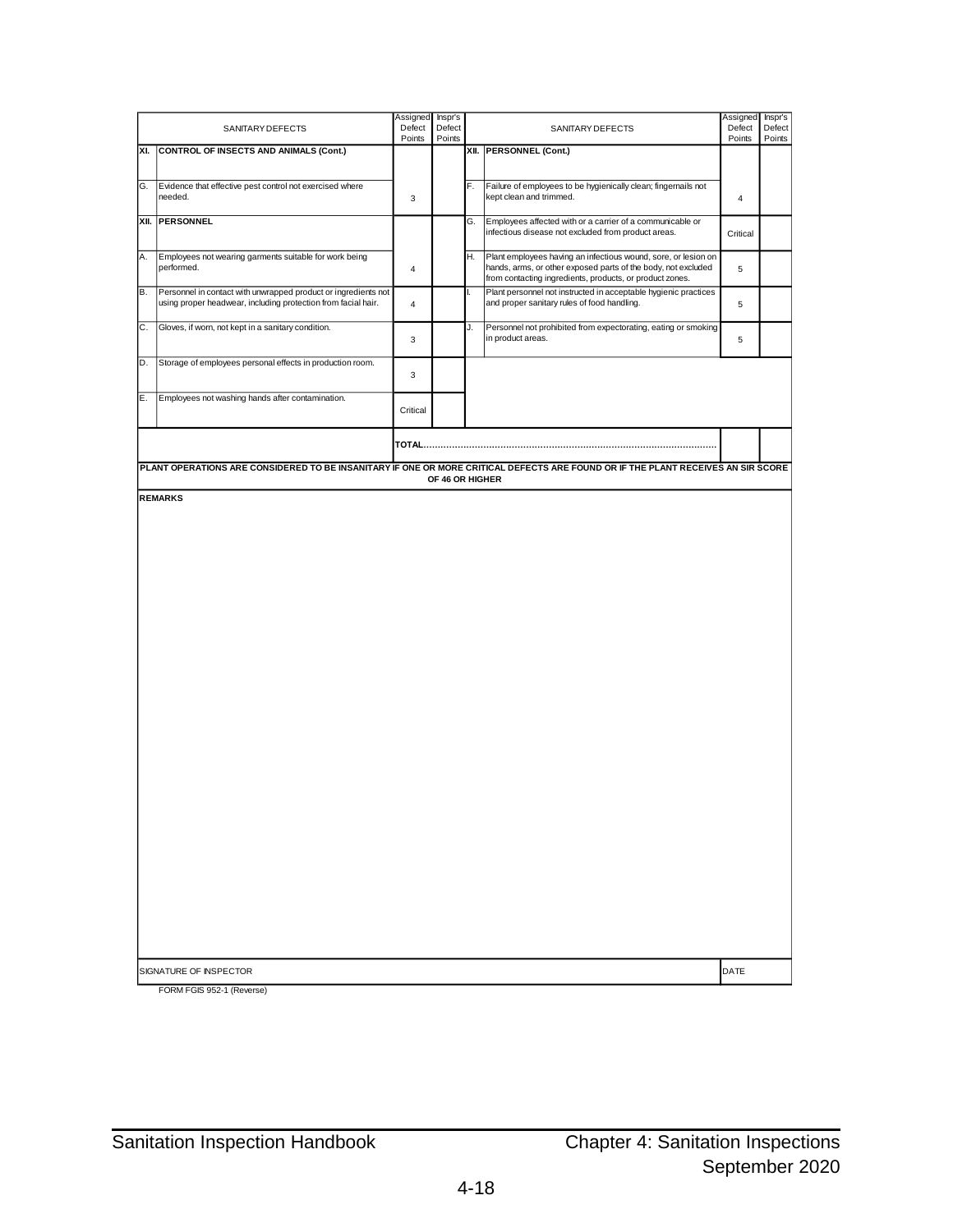<span id="page-46-0"></span>

| <b>FGIS 952-2</b><br>SANITATION INSPECTION REPORT (OVERPACKER) |                                                                                                     |                  |                  |    |                                                                                                      |                  |                  |
|----------------------------------------------------------------|-----------------------------------------------------------------------------------------------------|------------------|------------------|----|------------------------------------------------------------------------------------------------------|------------------|------------------|
|                                                                | SANITARY INSPECTION OF (Name and Address of Plant)                                                  |                  |                  |    |                                                                                                      |                  |                  |
|                                                                |                                                                                                     |                  |                  |    | PHONE NO. OF PLANT                                                                                   |                  |                  |
|                                                                |                                                                                                     |                  |                  |    |                                                                                                      |                  |                  |
|                                                                |                                                                                                     |                  |                  |    |                                                                                                      |                  |                  |
|                                                                |                                                                                                     |                  |                  |    | <b>INSPECTOR</b>                                                                                     |                  |                  |
|                                                                |                                                                                                     |                  |                  |    |                                                                                                      |                  |                  |
|                                                                | PLANT OWNED BY (Company or Individual)                                                              |                  |                  |    | DATE INSPECTED                                                                                       |                  |                  |
|                                                                |                                                                                                     |                  |                  |    |                                                                                                      |                  |                  |
|                                                                | <b>GENREAL TYPES OF ITEMS INSPECTED</b>                                                             |                  |                  |    | INSPECTOR ACCOMPANIED BY (Name and Title)                                                            |                  |                  |
|                                                                |                                                                                                     |                  |                  |    |                                                                                                      |                  |                  |
|                                                                |                                                                                                     |                  |                  |    |                                                                                                      |                  |                  |
|                                                                | SANITARY DEFECTS                                                                                    | Assigned Inspr's |                  |    | SANITARY DEFECTS                                                                                     | Assigned         | Inspr's          |
|                                                                |                                                                                                     | Defect<br>Points | Defect<br>Points |    |                                                                                                      | Defect<br>Points | Defect<br>Points |
| II.                                                            | <b>PACKING MATERIAL</b>                                                                             |                  |                  |    | IV. TOILET AND HAND-WASHING FACILITIES (Cont.)                                                       |                  |                  |
|                                                                |                                                                                                     |                  |                  |    |                                                                                                      |                  |                  |
| IA.                                                            | Not free from adulteration.                                                                         |                  |                  |    | D. Absence of hot or cold water, soap, or hand-drying facilities.                                    |                  |                  |
|                                                                |                                                                                                     | Critical         |                  |    |                                                                                                      | 5                |                  |
| IB.                                                            | Shows evidence of insanitary conditions or deterioration.                                           |                  |                  | Е. | Toilet rooms not properly vented to the outside.                                                     |                  |                  |
|                                                                |                                                                                                     | 5                |                  |    |                                                                                                      | 5                |                  |
| IC.                                                            |                                                                                                     |                  |                  | ۷. | CONTROL OF INSECTS, BIRDS, AND ANIMALS                                                               |                  |                  |
|                                                                | Not stored under sanitary conditions.                                                               | 5                |                  |    |                                                                                                      |                  |                  |
|                                                                |                                                                                                     |                  |                  |    |                                                                                                      |                  |                  |
| III.                                                           | <b>LIGHTING</b>                                                                                     |                  |                  | Α. | Rodent harborages or insect-breeding places present.                                                 | $\overline{4}$   |                  |
|                                                                |                                                                                                     |                  |                  |    |                                                                                                      |                  |                  |
| A.                                                             | Insufficient lighting in areas where inspection and examination<br>are performed (50-foot candles). |                  |                  | В. | Insects, birds, or animals present in plant.                                                         |                  |                  |
|                                                                |                                                                                                     | 4                |                  |    |                                                                                                      | 5                |                  |
| III.                                                           | <b>DISPOSAL OF WASTES</b>                                                                           |                  |                  | С. | Insecticides or rodenticides are handled so as to contaminate                                        |                  |                  |
|                                                                |                                                                                                     |                  |                  |    | the product.                                                                                         | Critical         |                  |
| IA.                                                            | Floor drains not functional nor properly trapped.                                                   |                  |                  |    | <b>VI. STORAGE FACILITIES</b>                                                                        |                  |                  |
|                                                                |                                                                                                     | 3                |                  |    |                                                                                                      |                  |                  |
| IB.                                                            | Dry wastes not collected in suitable containers conveniently                                        |                  |                  | Α. | Storing methods do not minimize deterioration nor                                                    |                  |                  |
|                                                                | located throughout the plant.                                                                       | 3                |                  |    | contamination.                                                                                       |                  |                  |
| Ic.                                                            | All waste not collected and disposed of at frequent intervals nor                                   |                  |                  | В. | Storage facilities not clean, sanitary, nor in good repair.                                          |                  |                  |
|                                                                | in a sanitary condition.                                                                            | $\overline{4}$   |                  |    |                                                                                                      | 4                |                  |
|                                                                |                                                                                                     |                  |                  |    |                                                                                                      |                  |                  |
| IV.                                                            | <b>TOILET AND HAND-WASHING FACILITIES</b>                                                           |                  |                  | С. | Shelves, cabinets, or dunnage not used where necessary to<br>prevent contamination or deterioration. | 4                |                  |
|                                                                |                                                                                                     |                  |                  |    |                                                                                                      |                  |                  |
| A.                                                             | Toilet room opens directly into packing or storage area.                                            |                  |                  |    |                                                                                                      |                  |                  |
|                                                                |                                                                                                     | 5                |                  |    |                                                                                                      |                  |                  |
| IB.                                                            | Doors not self-closing and tight fitting.                                                           |                  |                  |    |                                                                                                      |                  |                  |
|                                                                |                                                                                                     | 3                |                  |    |                                                                                                      |                  |                  |
| IC.                                                            | Absence of sign directing employees to wash hands.                                                  |                  |                  |    |                                                                                                      |                  |                  |
|                                                                |                                                                                                     | 3                |                  |    |                                                                                                      |                  |                  |
|                                                                |                                                                                                     |                  |                  |    |                                                                                                      |                  |                  |

#### **ATTACHMENT 3: [FGIS 952-2](https://www.ams.usda.gov/resources/fgis-952-2-sanitation-inspection-report-overpacker) – SANITATION INSPECTION REPORT (OVERPACKER)**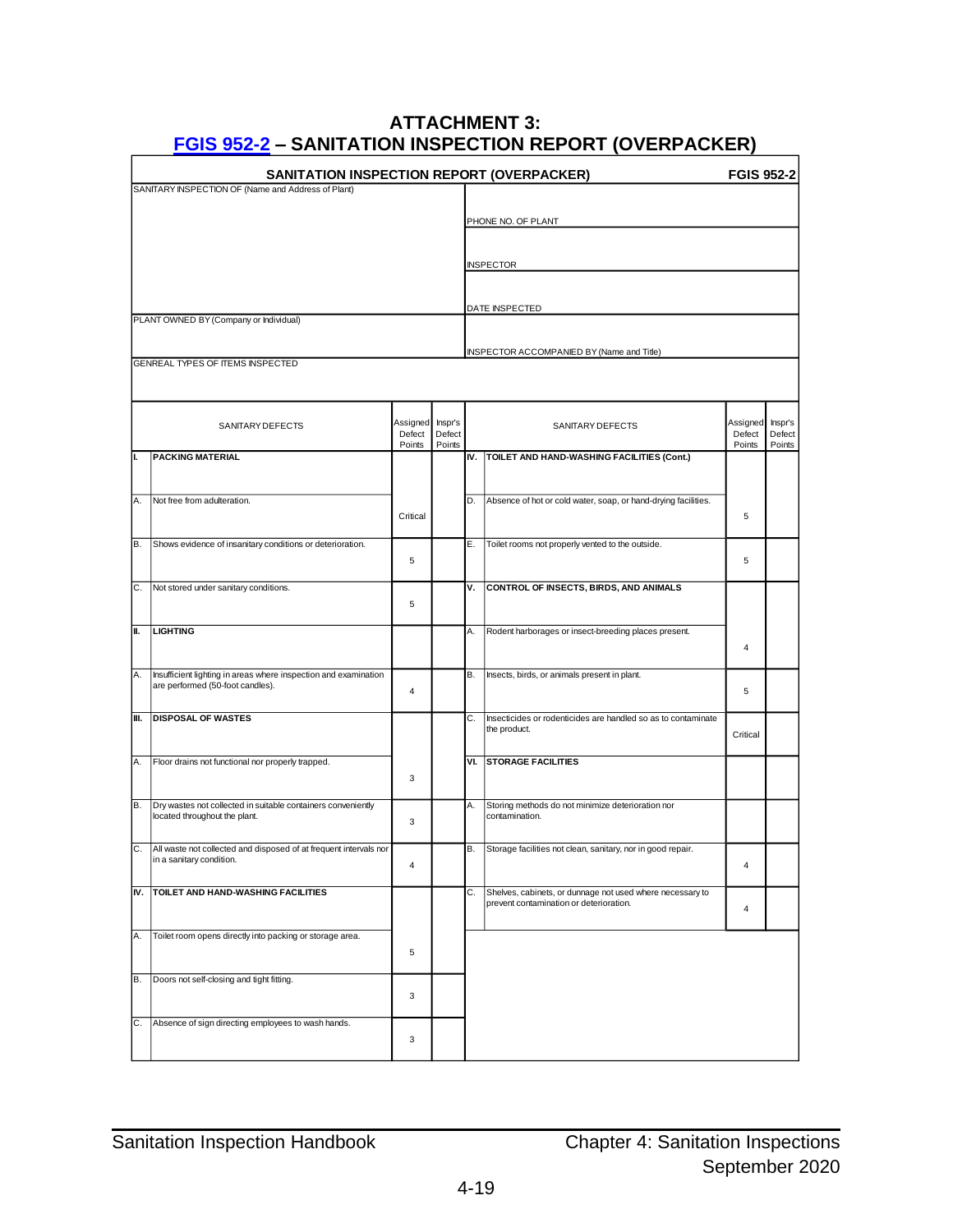| SANITARY DEFECTS                                       | Assigned Inspr's<br>Defect<br>Points | Defect<br>Points |           | SANITARY DEFECTS                                                                                                                 | Assigned Inspr's<br>Defect<br>Points | Defect<br>Points |
|--------------------------------------------------------|--------------------------------------|------------------|-----------|----------------------------------------------------------------------------------------------------------------------------------|--------------------------------------|------------------|
| <b>VII. PERSONNEL</b>                                  |                                      |                  |           | VII. PERSONNEL (Cont.)                                                                                                           |                                      |                  |
| A.<br>Not free fo communicable nor infectious desease. |                                      |                  | <b>B.</b> | Not free of infected cuts, open sores, or other lesions on                                                                       |                                      |                  |
|                                                        | Critical                             |                  |           | exposed parts of the body.                                                                                                       | Critical                             |                  |
|                                                        |                                      |                  |           |                                                                                                                                  |                                      |                  |
|                                                        |                                      | OF 21 OR HIGHER  |           | PLANT OPERATIONS ARE CONSIDERED TO BE INSANITARY IF ONE OR MORE CRITICAL DEFECTS ARE FOUND OR IF THE PLANT RECEIVES AN SIR SCORE |                                      |                  |
| <b>REMARKS</b>                                         |                                      |                  |           |                                                                                                                                  |                                      |                  |
|                                                        |                                      |                  |           |                                                                                                                                  |                                      |                  |
|                                                        |                                      |                  |           |                                                                                                                                  |                                      |                  |
|                                                        |                                      |                  |           |                                                                                                                                  |                                      |                  |
|                                                        |                                      |                  |           |                                                                                                                                  |                                      |                  |
|                                                        |                                      |                  |           |                                                                                                                                  |                                      |                  |
|                                                        |                                      |                  |           |                                                                                                                                  |                                      |                  |
|                                                        |                                      |                  |           |                                                                                                                                  |                                      |                  |
|                                                        |                                      |                  |           |                                                                                                                                  |                                      |                  |
|                                                        |                                      |                  |           |                                                                                                                                  |                                      |                  |
|                                                        |                                      |                  |           |                                                                                                                                  |                                      |                  |
|                                                        |                                      |                  |           |                                                                                                                                  |                                      |                  |
|                                                        |                                      |                  |           |                                                                                                                                  |                                      |                  |
|                                                        |                                      |                  |           |                                                                                                                                  |                                      |                  |
|                                                        |                                      |                  |           |                                                                                                                                  |                                      |                  |
|                                                        |                                      |                  |           |                                                                                                                                  |                                      |                  |
|                                                        |                                      |                  |           |                                                                                                                                  |                                      |                  |
|                                                        |                                      |                  |           |                                                                                                                                  |                                      |                  |
|                                                        |                                      |                  |           |                                                                                                                                  |                                      |                  |
|                                                        |                                      |                  |           |                                                                                                                                  |                                      |                  |
|                                                        |                                      |                  |           |                                                                                                                                  |                                      |                  |
|                                                        |                                      |                  |           |                                                                                                                                  |                                      |                  |
| SIGNATURE OF INSPECTOR                                 |                                      |                  |           |                                                                                                                                  | DATE                                 |                  |
| FORM FGIS 952-2 (Reverse)                              |                                      |                  |           |                                                                                                                                  |                                      |                  |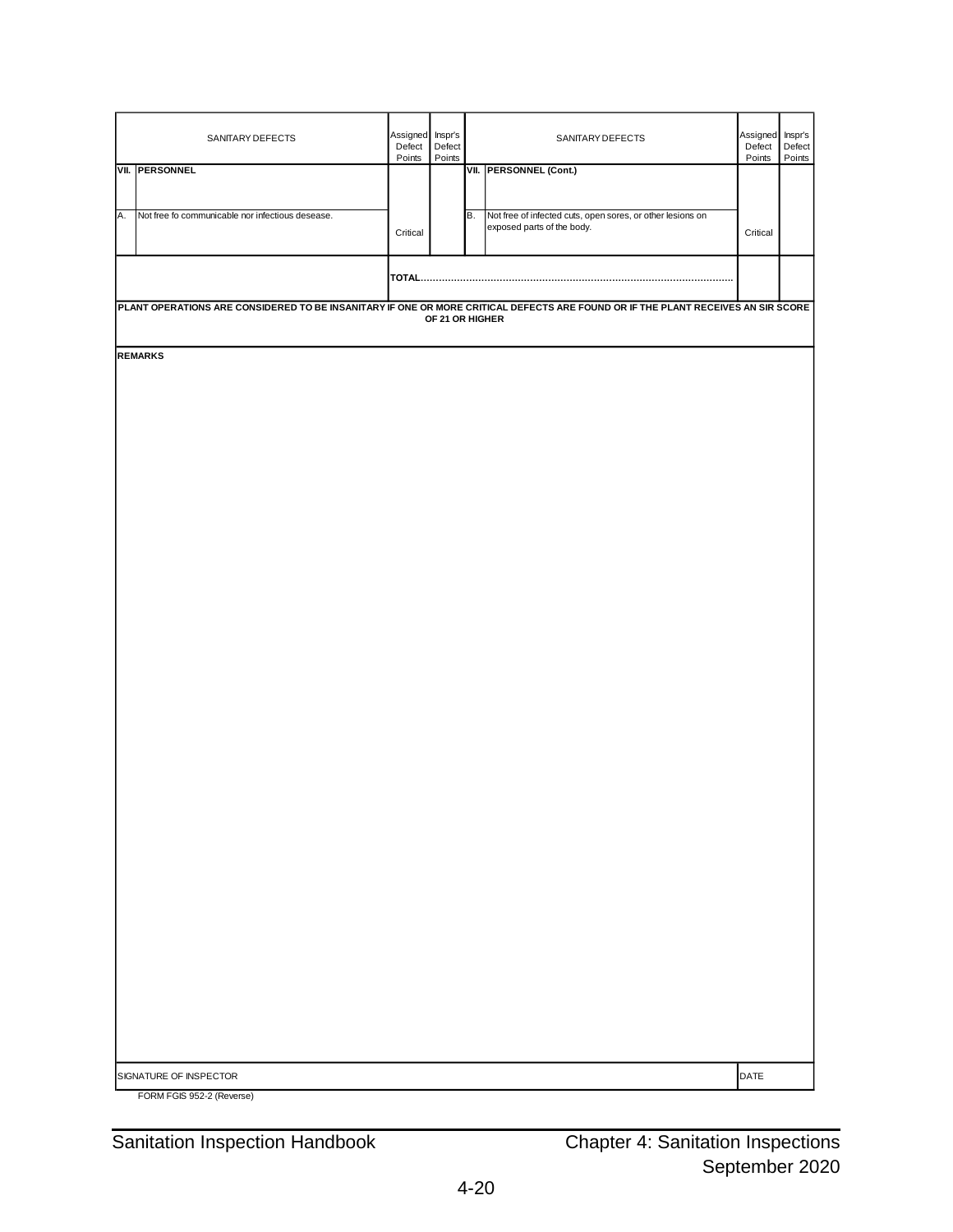#### **CHAPTER 5 FOOD DEFENSE SYSTEM SURVEY**

#### **CONTENTS**

<span id="page-48-0"></span>

| 5.2 WHO WOULD USE THE FOOD DEFENSE SYSTEM SURVEY? 5-2 |  |
|-------------------------------------------------------|--|
|                                                       |  |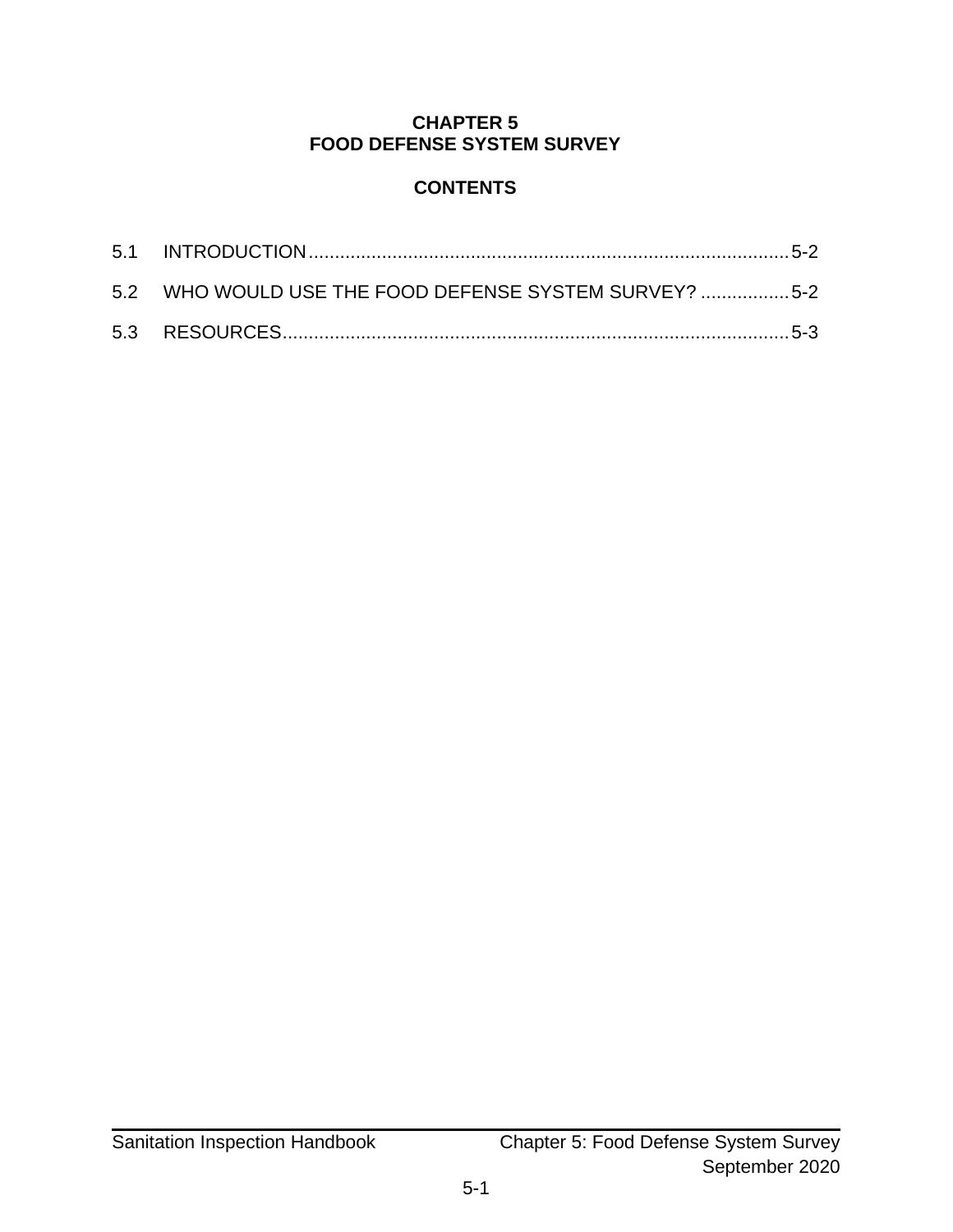#### <span id="page-49-0"></span>**5.1 INTRODUCTION**

The Specialty Crops Inspection (SCI) Division of AMS developed the ["Food](https://www.ams.usda.gov/sites/default/files/media/Food%20Defense%20System%20Survey.pdf)  [Defense System Survey" \(FDSS\) \(pdf\)](https://www.ams.usda.gov/sites/default/files/media/Food%20Defense%20System%20Survey.pdf) as a means of verifying an organization's Food Defense systems. These are measures that operators of food establishments may take to minimize the risk of tampering or other malicious criminal actions against the food under their control. Operators of food establishments are encouraged to review their current procedures, controls, and work to mitigate the potential for tampering. A FDSS may be performed at any processing facility, storage, or offsite warehouse facility handling processed fruits, vegetables and/or related products at the request of the processing facility management.

#### <span id="page-49-1"></span>**5.2 WHO WOULD USE THE FOOD DEFENSE SYSTEM SURVEY?**

- a. Companies with the following interests would use the Food Defense System Survey:
	- (1) Companies interested in demonstrating to customers that they have effective food defense procedures in place.
	- (2) Companies who want an analysis of their Food Defense System in accordance with measures identified in the FDA's, ["Guidance](https://www.fda.gov/regulatory-information/search-fda-guidance-documents/guidance-industry-food-security-preventive-measures-guidance-food-producers-processors-and)  for Industry - [Food Producers, Processors, and Transporters:](https://www.fda.gov/regulatory-information/search-fda-guidance-documents/guidance-industry-food-security-preventive-measures-guidance-food-producers-processors-and)  [Food Security Preventative Measures Guidance.](https://www.fda.gov/regulatory-information/search-fda-guidance-documents/guidance-industry-food-security-preventive-measures-guidance-food-producers-processors-and)"
	- (3) Companies who want to demonstrate that their facility meets the Food Defense requirements of the United States Department of Agriculture (USDA), Agricultural Marketing Service (AMS), Specialty Crops Program, Commodity Procurement Branch, Purchase Programs and other programs requiring a FDSS.
- b. Benefits. The benefits of passing the survey are an independent 3rdparty USDA verification that specified Food Defense measures/criteria are met in accordance with FDA guidelines; and Demonstration of compliance with USDA/AMS/FV Purchase Program requirements.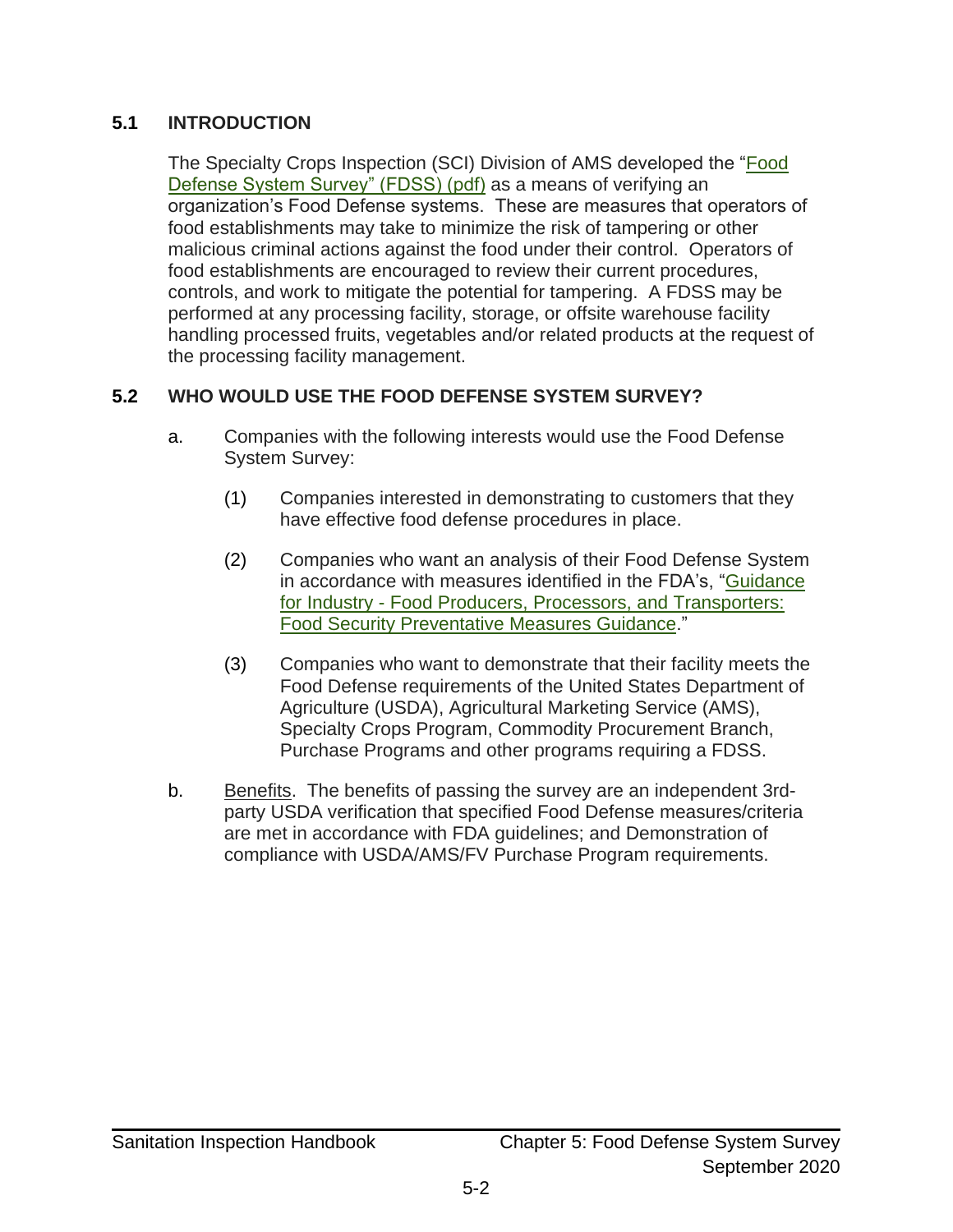#### <span id="page-50-0"></span>**5.3 RESOURCES**

#### a. Food Defense Contact Information.

Specialty Crops Inspection Division [scaudits@ams.usda.gov](mailto:scaudits@ams.usda.gov) 202-720-5021

#### b. Additional Resources.

(1) Food Defense System Survey (FDSS) Checklist: [FDSS Checklist](https://www.ams.usda.gov/sites/default/files/media/FDSS_Checklist%5B1%5D.pdf)  [\(pdf\).](https://www.ams.usda.gov/sites/default/files/media/FDSS_Checklist%5B1%5D.pdf)

This checklist provides questions which are evaluated at the processing and offsite warehousing facilities.

(2) Food Defense System Survey (FDSS) Guidelines: [FDSS](https://www.ams.usda.gov/sites/default/files/media/FDSS_Guidelines%5B1%5D.pdf)  [Guidelines \(pdf\)](https://www.ams.usda.gov/sites/default/files/media/FDSS_Guidelines%5B1%5D.pdf)

> This document provides guidelines for evaluation elements listed in the FDSS Checklist, referenced above. The guidance is most helpful to better understand the expectations of each question on the survey checklist. The FDSS Guidelines also provide a list of rating elements (Minor, Major, and Critical), alongside a description of the objective evidence, gathered from the survey.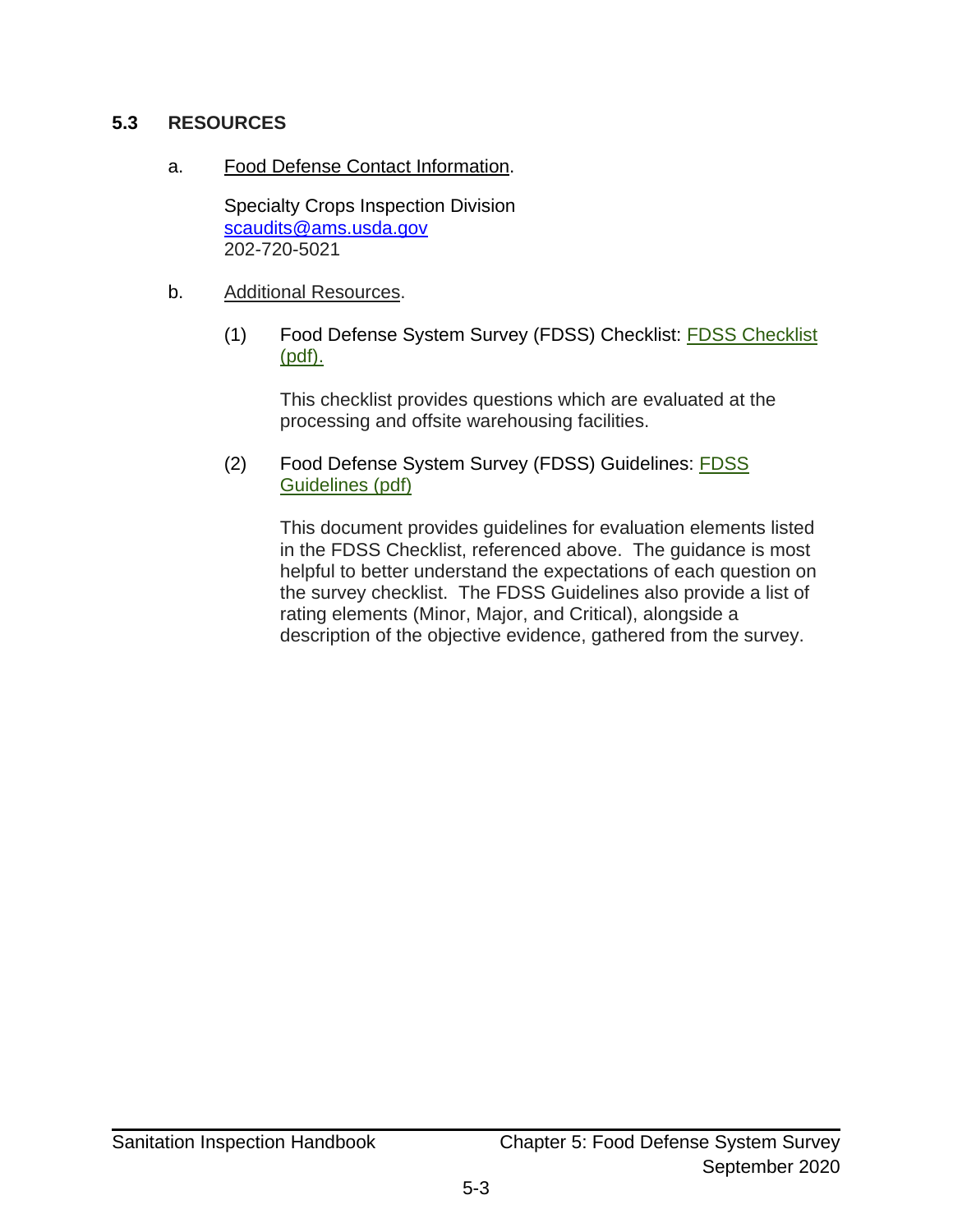#### **CHAPTER 6 REVISION HISTORY**

#### **CONTENTS**

<span id="page-51-0"></span>